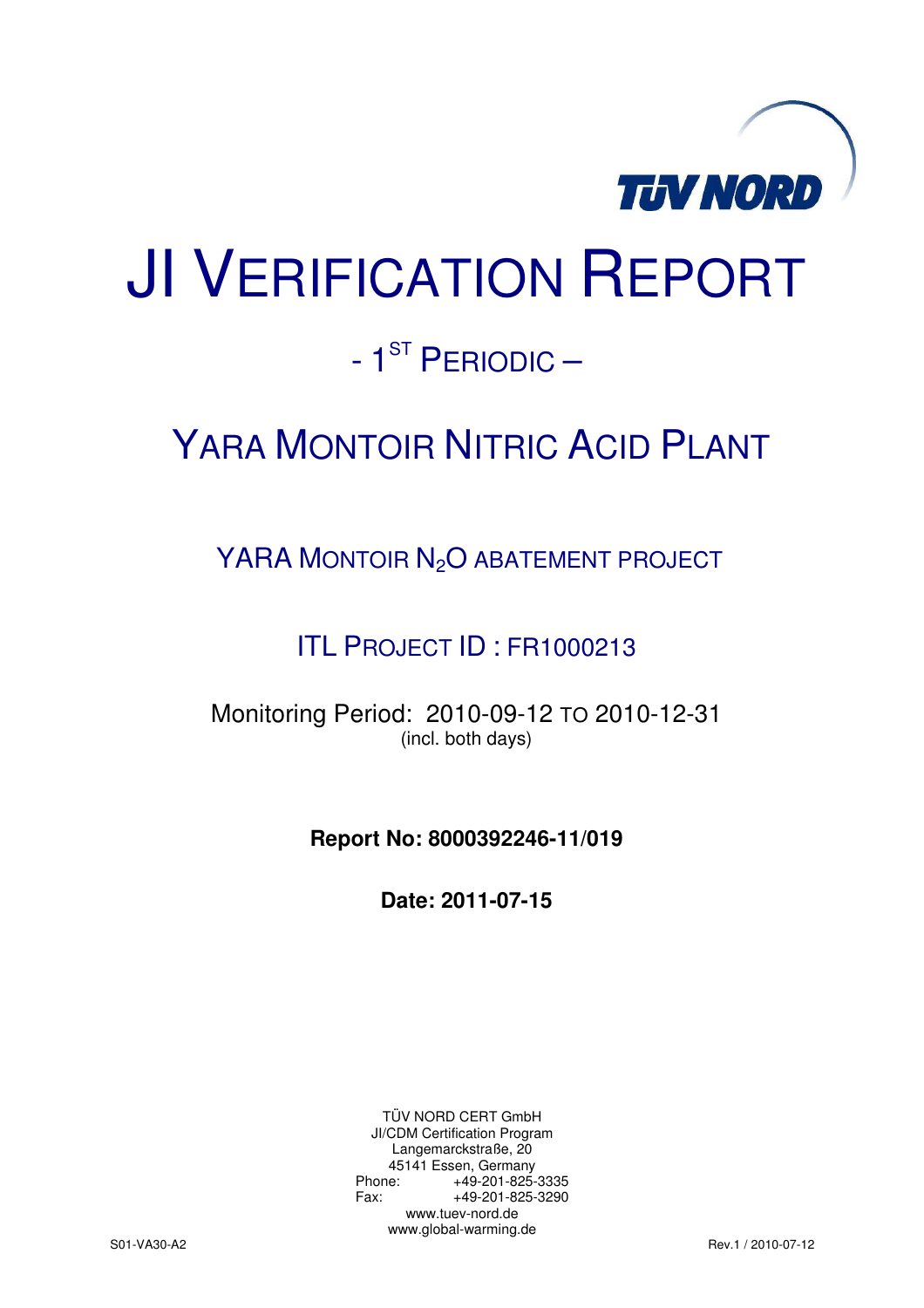

| <b>Verification Report:</b>                          | <b>Report No.</b>                                                                                                                                                                                                                                                                                                                                                                                                                                                                                                                                                                                                                                                                                                                                                                                                                                                                                                                                                                                                                                                                                                                                                                                                                                                                                                                                                                                                                                                                                                                                                                                                                                                                                                                                                                                                                                                                                                                                                                                                                                                                                                                                                                                           | Rev. No. | Date of 1 <sup>st</sup> issue: | Date of this rev.                |  |
|------------------------------------------------------|-------------------------------------------------------------------------------------------------------------------------------------------------------------------------------------------------------------------------------------------------------------------------------------------------------------------------------------------------------------------------------------------------------------------------------------------------------------------------------------------------------------------------------------------------------------------------------------------------------------------------------------------------------------------------------------------------------------------------------------------------------------------------------------------------------------------------------------------------------------------------------------------------------------------------------------------------------------------------------------------------------------------------------------------------------------------------------------------------------------------------------------------------------------------------------------------------------------------------------------------------------------------------------------------------------------------------------------------------------------------------------------------------------------------------------------------------------------------------------------------------------------------------------------------------------------------------------------------------------------------------------------------------------------------------------------------------------------------------------------------------------------------------------------------------------------------------------------------------------------------------------------------------------------------------------------------------------------------------------------------------------------------------------------------------------------------------------------------------------------------------------------------------------------------------------------------------------------|----------|--------------------------------|----------------------------------|--|
|                                                      | 8000392251-11/019                                                                                                                                                                                                                                                                                                                                                                                                                                                                                                                                                                                                                                                                                                                                                                                                                                                                                                                                                                                                                                                                                                                                                                                                                                                                                                                                                                                                                                                                                                                                                                                                                                                                                                                                                                                                                                                                                                                                                                                                                                                                                                                                                                                           | $\Omega$ | 2011-07-15                     | 2011-07-15                       |  |
| Project:                                             | Title:                                                                                                                                                                                                                                                                                                                                                                                                                                                                                                                                                                                                                                                                                                                                                                                                                                                                                                                                                                                                                                                                                                                                                                                                                                                                                                                                                                                                                                                                                                                                                                                                                                                                                                                                                                                                                                                                                                                                                                                                                                                                                                                                                                                                      |          | <b>Registration date:</b>      | <b>UNFCCC-No.:</b>               |  |
|                                                      | "Yara Montoir N <sub>2</sub> O Abatement Project"<br>2010-09-12                                                                                                                                                                                                                                                                                                                                                                                                                                                                                                                                                                                                                                                                                                                                                                                                                                                                                                                                                                                                                                                                                                                                                                                                                                                                                                                                                                                                                                                                                                                                                                                                                                                                                                                                                                                                                                                                                                                                                                                                                                                                                                                                             |          |                                | FR1000213                        |  |
| <b>Project Participant(s):</b>                       | Other involved parties:<br>Host party:                                                                                                                                                                                                                                                                                                                                                                                                                                                                                                                                                                                                                                                                                                                                                                                                                                                                                                                                                                                                                                                                                                                                                                                                                                                                                                                                                                                                                                                                                                                                                                                                                                                                                                                                                                                                                                                                                                                                                                                                                                                                                                                                                                      |          |                                |                                  |  |
|                                                      | France                                                                                                                                                                                                                                                                                                                                                                                                                                                                                                                                                                                                                                                                                                                                                                                                                                                                                                                                                                                                                                                                                                                                                                                                                                                                                                                                                                                                                                                                                                                                                                                                                                                                                                                                                                                                                                                                                                                                                                                                                                                                                                                                                                                                      |          | Belgium                        |                                  |  |
| <b>Applied</b>                                       | Title:                                                                                                                                                                                                                                                                                                                                                                                                                                                                                                                                                                                                                                                                                                                                                                                                                                                                                                                                                                                                                                                                                                                                                                                                                                                                                                                                                                                                                                                                                                                                                                                                                                                                                                                                                                                                                                                                                                                                                                                                                                                                                                                                                                                                      |          | $No.$ :                        | Scope:                           |  |
| methodology/ies:                                     | Project specific methodology: 'Catalytic reduction of<br>N2O at nitric acid plants'                                                                                                                                                                                                                                                                                                                                                                                                                                                                                                                                                                                                                                                                                                                                                                                                                                                                                                                                                                                                                                                                                                                                                                                                                                                                                                                                                                                                                                                                                                                                                                                                                                                                                                                                                                                                                                                                                                                                                                                                                                                                                                                         |          | N/A                            | 5                                |  |
| <b>Monitoring:</b>                                   | <b>Monitoring period (MP):</b>                                                                                                                                                                                                                                                                                                                                                                                                                                                                                                                                                                                                                                                                                                                                                                                                                                                                                                                                                                                                                                                                                                                                                                                                                                                                                                                                                                                                                                                                                                                                                                                                                                                                                                                                                                                                                                                                                                                                                                                                                                                                                                                                                                              |          | No. of days:                   | <b>MP No.</b>                    |  |
|                                                      | 2010-09-12 to 2010-12-31 - both days included                                                                                                                                                                                                                                                                                                                                                                                                                                                                                                                                                                                                                                                                                                                                                                                                                                                                                                                                                                                                                                                                                                                                                                                                                                                                                                                                                                                                                                                                                                                                                                                                                                                                                                                                                                                                                                                                                                                                                                                                                                                                                                                                                               |          | 111                            | 1                                |  |
| <b>Monitoring report:</b>                            | Title:                                                                                                                                                                                                                                                                                                                                                                                                                                                                                                                                                                                                                                                                                                                                                                                                                                                                                                                                                                                                                                                                                                                                                                                                                                                                                                                                                                                                                                                                                                                                                                                                                                                                                                                                                                                                                                                                                                                                                                                                                                                                                                                                                                                                      |          | Draft version:                 | <b>Final version:</b>            |  |
|                                                      | "Yara Montoir N <sub>2</sub> O Abatement Project"                                                                                                                                                                                                                                                                                                                                                                                                                                                                                                                                                                                                                                                                                                                                                                                                                                                                                                                                                                                                                                                                                                                                                                                                                                                                                                                                                                                                                                                                                                                                                                                                                                                                                                                                                                                                                                                                                                                                                                                                                                                                                                                                                           |          | 2011-01-20                     | 2011-02-15                       |  |
| Verification team /                                  | <b>Verification Team:</b>                                                                                                                                                                                                                                                                                                                                                                                                                                                                                                                                                                                                                                                                                                                                                                                                                                                                                                                                                                                                                                                                                                                                                                                                                                                                                                                                                                                                                                                                                                                                                                                                                                                                                                                                                                                                                                                                                                                                                                                                                                                                                                                                                                                   |          | <b>Technical review:</b>       | Final approval:                  |  |
| <b>Technical Review and</b><br><b>Final Approval</b> | <b>Rainer Winter</b><br>Stefan Winter                                                                                                                                                                                                                                                                                                                                                                                                                                                                                                                                                                                                                                                                                                                                                                                                                                                                                                                                                                                                                                                                                                                                                                                                                                                                                                                                                                                                                                                                                                                                                                                                                                                                                                                                                                                                                                                                                                                                                                                                                                                                                                                                                                       |          | Ulrich Walter                  | Martin Saalmann                  |  |
|                                                      | Dirk Speyer<br>Sabine Meyer                                                                                                                                                                                                                                                                                                                                                                                                                                                                                                                                                                                                                                                                                                                                                                                                                                                                                                                                                                                                                                                                                                                                                                                                                                                                                                                                                                                                                                                                                                                                                                                                                                                                                                                                                                                                                                                                                                                                                                                                                                                                                                                                                                                 |          | <b>Emilio Martin</b>           |                                  |  |
| <b>Emission reductions:</b><br>[t CO <sub>2</sub> e] | <b>Verified amount</b>                                                                                                                                                                                                                                                                                                                                                                                                                                                                                                                                                                                                                                                                                                                                                                                                                                                                                                                                                                                                                                                                                                                                                                                                                                                                                                                                                                                                                                                                                                                                                                                                                                                                                                                                                                                                                                                                                                                                                                                                                                                                                                                                                                                      |          | As per Draft MR:               | As per PDD<br>V 06 (2010.08.10): |  |
|                                                      | 21,653                                                                                                                                                                                                                                                                                                                                                                                                                                                                                                                                                                                                                                                                                                                                                                                                                                                                                                                                                                                                                                                                                                                                                                                                                                                                                                                                                                                                                                                                                                                                                                                                                                                                                                                                                                                                                                                                                                                                                                                                                                                                                                                                                                                                      |          | 21,653                         | 15,323                           |  |
|                                                      |                                                                                                                                                                                                                                                                                                                                                                                                                                                                                                                                                                                                                                                                                                                                                                                                                                                                                                                                                                                                                                                                                                                                                                                                                                                                                                                                                                                                                                                                                                                                                                                                                                                                                                                                                                                                                                                                                                                                                                                                                                                                                                                                                                                                             |          |                                | (50,387 per year)                |  |
| <b>Verification Opinion:</b>                         | Yara Montoir Nitric Acid Plant has commissioned the TÜV NORD JI/CDM<br>Certification Program to carry out the 1 <sup>st</sup> periodic verification of the project: "Yara<br>Montoir N <sub>2</sub> O Abatement Project", with regard to the relevant requirements for JI<br>(Track 1) project activities. The project reduces GHG emissions due to reduction of<br>N <sub>2</sub> O emissions. This verification covers the period from 2010-09-12 to 2010-12-31<br>(including both days).<br>In the course of the verification 5 Corrective Action Requests (CAR) and 2<br>Clarification Requests (CL) were raised and successfully closed. Furthermore 0 FARs<br>are raised to improve the monitoring system in the future. The verification is based on<br>the draft monitoring report, revised monitoring report, and the monitoring plan as set<br>out in the registered PDD, the determination report, emission reduction calculation<br>spreadsheet and supporting documents made available to the TÜV NORD JI/CDM<br>CP by the project participant.<br>As a result of this verification, the verifier confirms that:<br>all operations of the project are implemented and installed as planned and<br>described in the project design document.<br>the monitoring plan is in accordance with the applied country specific<br>methodology: Méthode pour les Projets Domestiques: "Réduction catalytique<br>du N2O dans des usines d'acide nitrique".<br>the installed equipment essential for measuring parameters required for<br>calculating emission reductions are calibrated appropriately.<br>the monitoring system is in place and functional. The project has generated<br>GHG emission reductions.<br>As the result of the 1 <sup>st</sup> periodic verification, the verifier confirms that the GHG<br>emission reductions are calculated without material misstatements in a conservative<br>and appropriate manner. TÜV NORD JI/CDM CP herewith confirms that the project<br>has achieved emission reductions in the above mentioned reporting period as follows:<br>Emission reductions:<br>21,653<br>t $CO2e$<br>Including a deduction of 10% according to the Arrêté du 2 mars 2007. |          |                                |                                  |  |
| <b>Document</b>                                      | Filename:                                                                                                                                                                                                                                                                                                                                                                                                                                                                                                                                                                                                                                                                                                                                                                                                                                                                                                                                                                                                                                                                                                                                                                                                                                                                                                                                                                                                                                                                                                                                                                                                                                                                                                                                                                                                                                                                                                                                                                                                                                                                                                                                                                                                   |          |                                | No. of pages:                    |  |
| information:                                         | 2011 07 15 FDRYaraMontoir 1.VER TRFA                                                                                                                                                                                                                                                                                                                                                                                                                                                                                                                                                                                                                                                                                                                                                                                                                                                                                                                                                                                                                                                                                                                                                                                                                                                                                                                                                                                                                                                                                                                                                                                                                                                                                                                                                                                                                                                                                                                                                                                                                                                                                                                                                                        |          |                                | 69                               |  |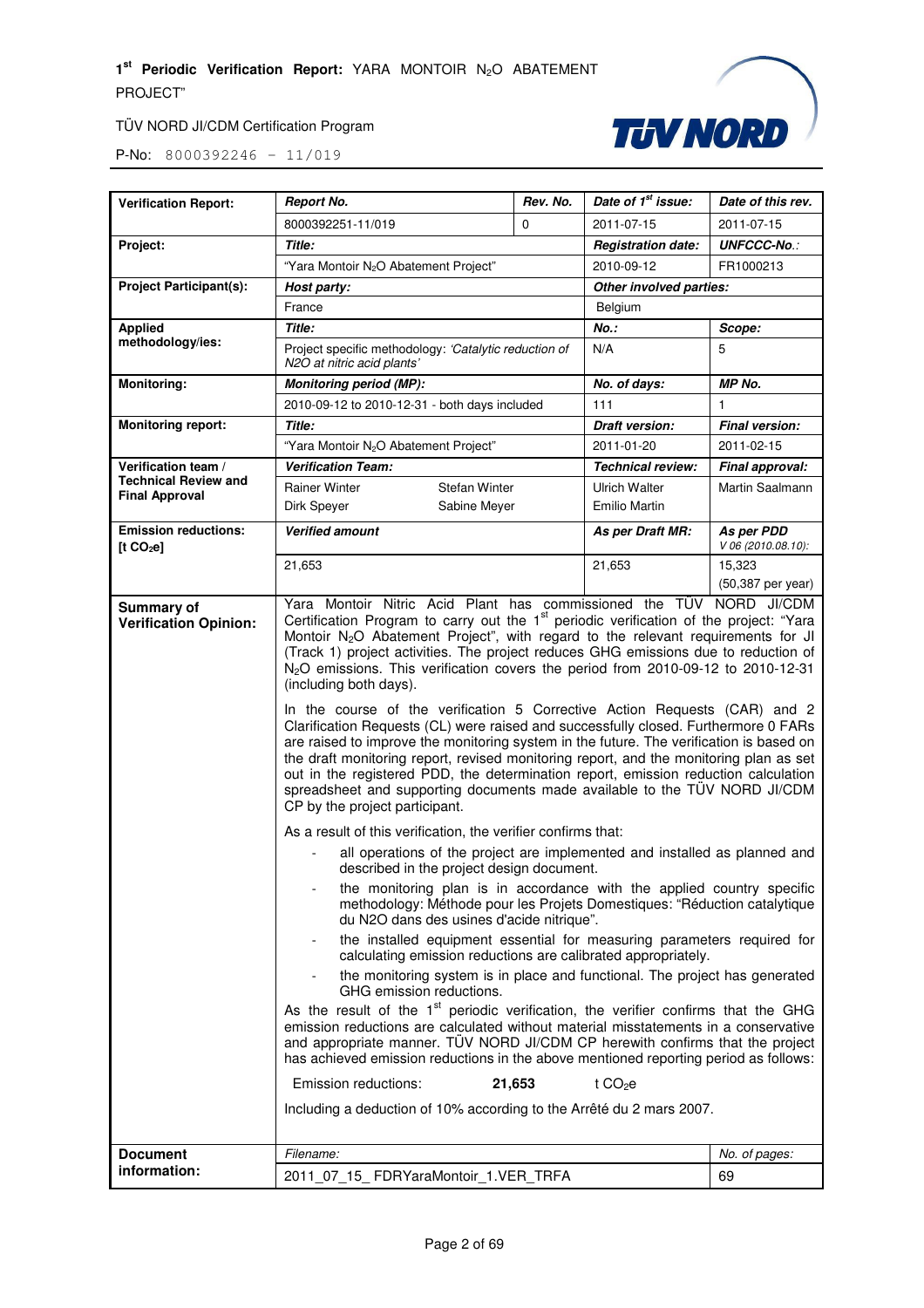P-No: 8000392246 – 11/019



# **Abbreviations:**

| AIE               | <b>Accredited Independent Entity</b>                         |
|-------------------|--------------------------------------------------------------|
| <b>AMS</b>        | <b>Automated Measuring System</b>                            |
| CA                | <b>Corrective Action / Clarification Action</b>              |
| <b>CAR</b>        | <b>Corrective Action Request</b>                             |
| <b>CDM</b>        | <b>Clean Development Mechanism</b>                           |
| <b>CL</b>         | <b>Clarification Request</b>                                 |
| CO <sub>2</sub>   | <b>Carbon dioxide</b>                                        |
| CO <sub>2</sub> e | Carbon dioxide equivalent                                    |
| <b>DVM</b>        | <b>Determination and Verification Manual</b>                 |
| <b>ER</b>         | <b>Emission Reduction</b>                                    |
| <b>ERU</b>        | <b>Emission Reduction Units</b>                              |
| <b>FAR</b>        | <b>Forward Action Request</b>                                |
| <b>GHG</b>        | Greenhouse gas(es)                                           |
| HnO <sub>3</sub>  | <b>Nitric Acid</b>                                           |
| JI                | <b>Joint Implementation</b>                                  |
| <b>MP</b>         | <b>Monitoring Plan</b>                                       |
| <b>MR</b>         | <b>Monitoring Report</b>                                     |
| $N_2$ O           | <b>Nitrous Oxide</b>                                         |
| <b>PCS</b>        | <b>Process Control System</b>                                |
| <b>PDD</b>        | <b>Project Design Document</b>                               |
| <b>PP</b>         | <b>Project Participant</b>                                   |
| QA/QC             | <b>Quality Assurance / Quality Control</b>                   |
| <b>UNFCCC</b>     | <b>United Nations Framework Convention on Climate Change</b> |
| <b>XLS</b>        | <b>Emission Reduction Calculation Spread Sheet</b>           |
|                   |                                                              |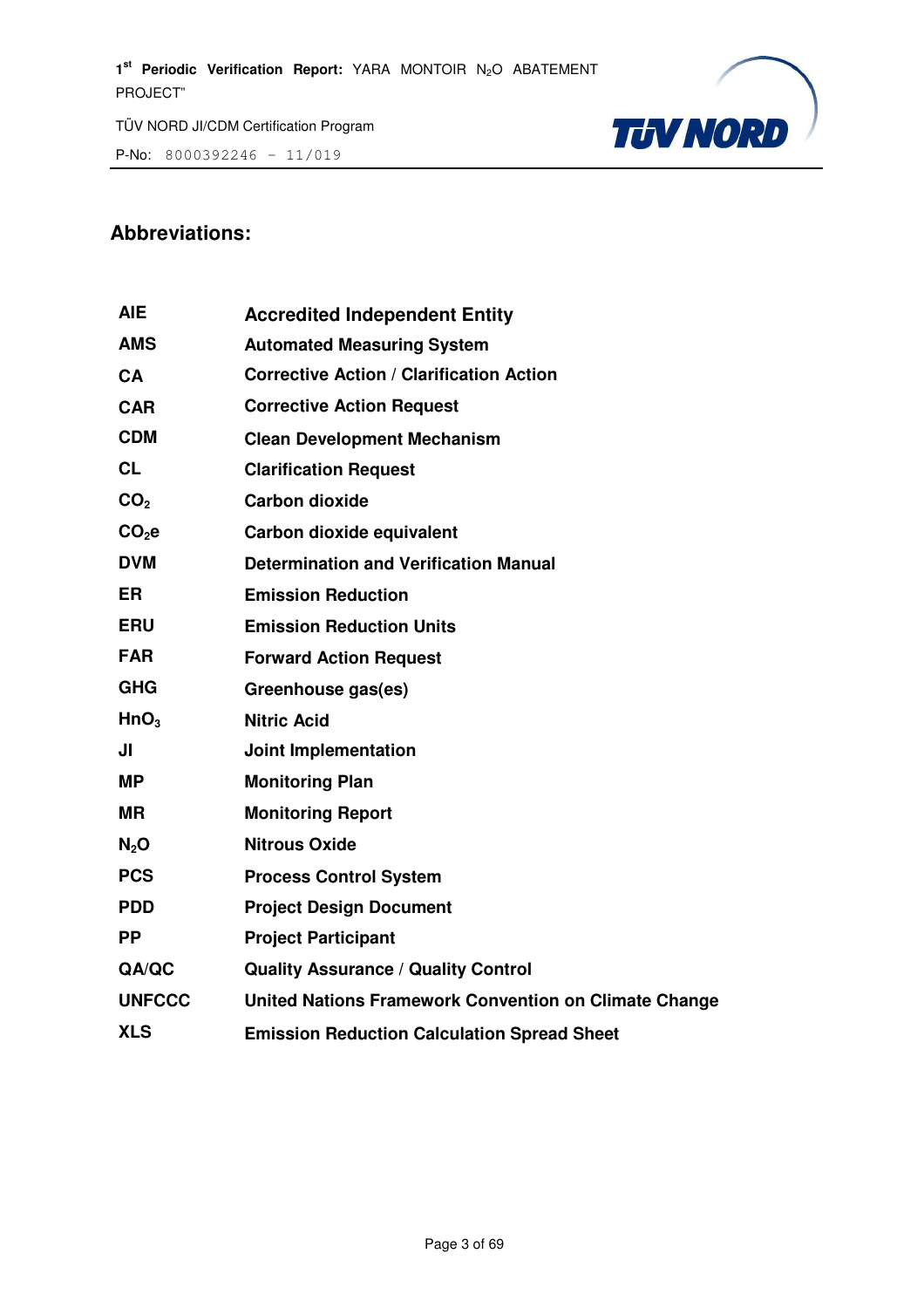P-No: 8000392246 – 11/019



# **Table of Contents Page 2014**

| 1.<br>1.1.<br>1.2. | Objective<br>Scope                                  | 6<br>6 |
|--------------------|-----------------------------------------------------|--------|
| 2.                 |                                                     | .8     |
| 2.1.               | <b>Project Characteristics</b>                      | 8      |
| 2.2.               | <b>Project Verification History</b>                 | 8      |
| 2.3.               | <b>Involved Parties and Project Participants</b>    | 9      |
| 2.4.               | <b>Project Location</b>                             | 9      |
| 2.5.               | <b>Technical Project Description</b>                | 9      |
| 3.                 |                                                     |        |
| 3.1.               | <b>Verification Steps</b>                           | 11     |
| 3.2.               | Contract review                                     | 11     |
| 3.3.               | Appointment of team members and technical reviewers | 12     |
| 3.4.               | Publication of the Monitoring Report                | 13     |
| 3.5.               | <b>Verification Planning</b>                        | 13     |
| 3.6.               | Desk review                                         | 16     |
| 3.7.               | On-site assessment                                  | 16     |
| 3.8.               | Draft verification reporting                        | 17     |
| 3.9.               | Resolution of CARs, CLs and FARs                    | 17     |
| 3.10.              | Final reporting                                     | 18     |
| 3.11.              | <b>Technical review</b>                             | 18     |
| 3.12.              | Final approval                                      | 18     |
| 4.                 |                                                     |        |
| 5.                 |                                                     |        |
| 5.1.               | Implementation of the project                       | 25     |
| 5.2.               | Project history                                     | 25     |
| 5.3.               | Special events                                      | 26     |
| 5.4.               | Compliance with the monitoring plan                 | 26     |
| 5.5.               | Monitoring parameters                               | 26     |
| 5.6.               | Monitoring report                                   | 26     |
| 5.7.               | <b>ER Calculation</b>                               | 27     |
| 5.8.               | <b>Quality Management</b>                           | 28     |
| 5.9.               | Overall Aspects of the Verification                 | 28     |
| 5.10.              | Hints for next periodic Verification                | 28     |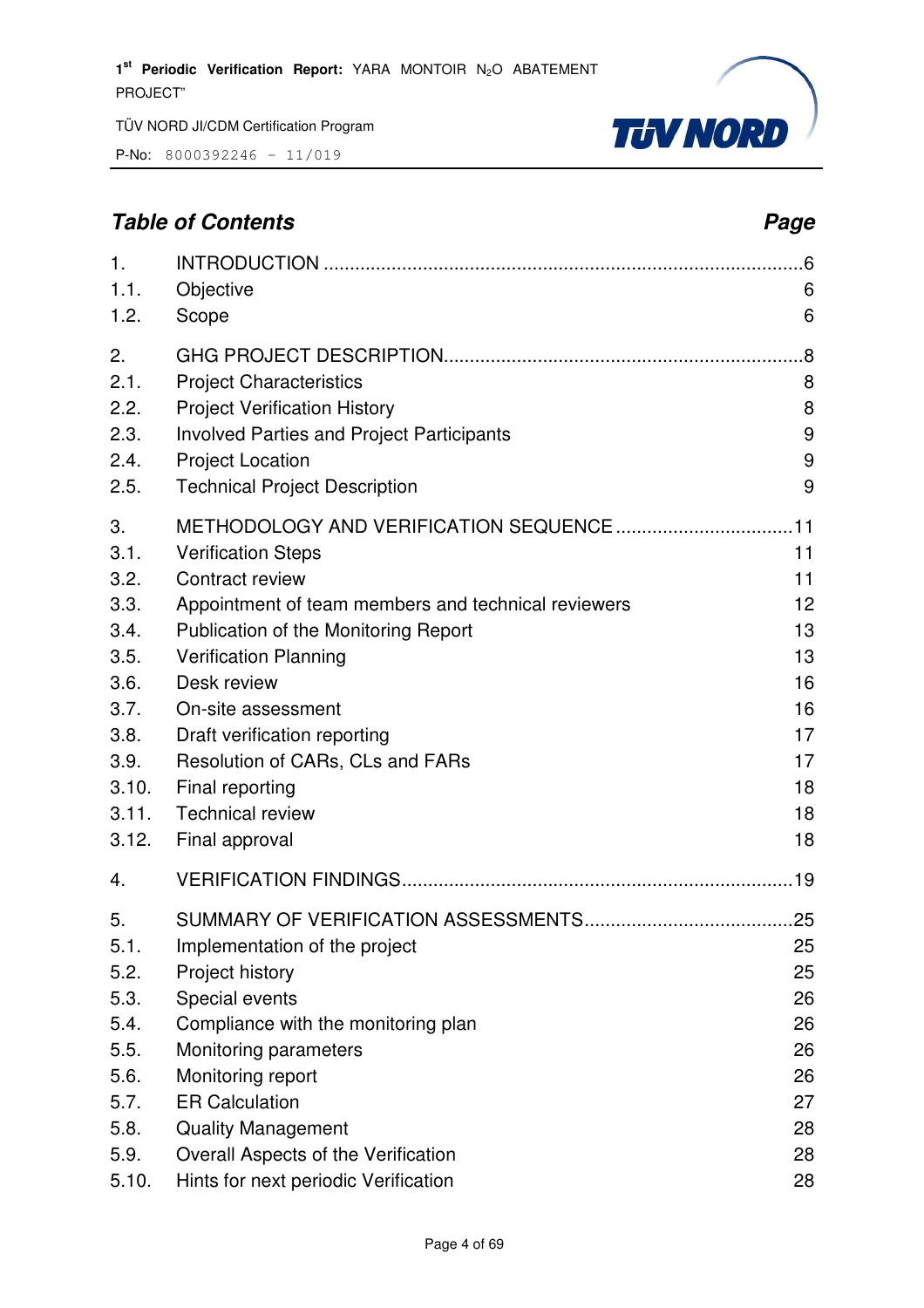

| ANNEX 2: STATEMENTS OF COMPETENCE OF TEAM MEMBERS67 |  |
|-----------------------------------------------------|--|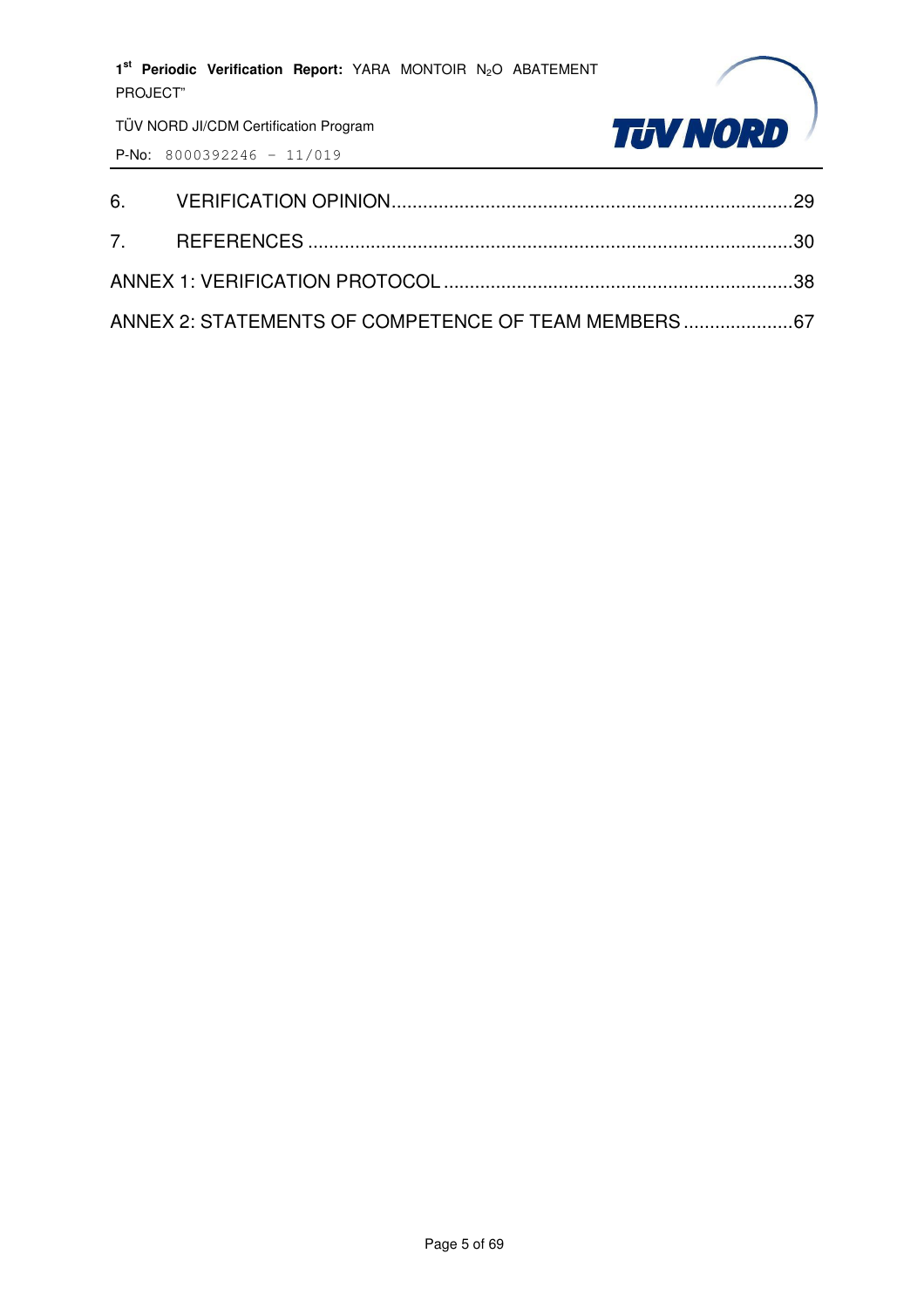1<sup>st</sup> Periodic Verification Report: YARA MONTOIR N<sub>2</sub>O ABATEMENT PROJECT"

TÜV NORD JI/CDM Certification Program



P-No: 8000392246 – 11/019

# **1. INTRODUCTION**

YARA Montoir NITRIC ACID PLANT (Yara France) has commissioned the TÜV NORD JI/CDM Certification Program (CP) to carry out the 1<sup>st</sup> periodic verification of the project

#### "YARA MONTOIR N2O ABATEMENT PROJECT"

with regard to the relevant requirements for JI (Track 1) project activities. The verifiers have reviewed the implementation of the monitoring plan (MP) in the registered JI project number FR1000213<sup>1</sup>.

GHG data for the monitoring period covering 2010-09-12 to 2010-12-31 was verified in detailed manner applying the set of requirements, audit practices and principles as required under the Determination and Verification Manual <sup>/DVM/</sup> of the UNFCCC.

This report summarizes the findings and conclusions of this 1<sup>st</sup> periodic verification of the above mentioned UNFCCC registered project activity.

# **1.1. Objective**

The objective of the verification is the review and ex-post determination by an independent entity of the GHG emission reductions. It includes the verification of the:

- implementation and operation of the project activity as given in the PDD,
- compliance with applied approved monitoring plan,
- data given in the monitoring report by checking the monitoring records, the emissions reduction calculation and supporting evidence,
- accuracy of the monitoring equipment,
- quality of evidence,
- significance of reporting risks and risks of material misstatements.

## **1.2. Scope**

The verification of this registered project is based on the project design document  $\alpha$ <sup>PDD/</sup>, the monitoring reports  $\alpha$ <sup>MR/</sup>, emission reduction calculation spreadsheet  $\alpha$ <sup>XLS/</sup>, supporting documents made available to the verifier and information collected through performing interviews and during the on-site assessment. Furthermore publicly available information was considered as far as available and required.

The verification is carried out on the basis of the following requirements, applicable for this project activity:

- Article 6 of the Kyoto Protocol <sup>/KP/</sup>,

l <sup>1</sup> http://ji.unfccc.int/JIITLProject/DB/TI8WEH10KLOWWD6VKENE03RDY64DVV/details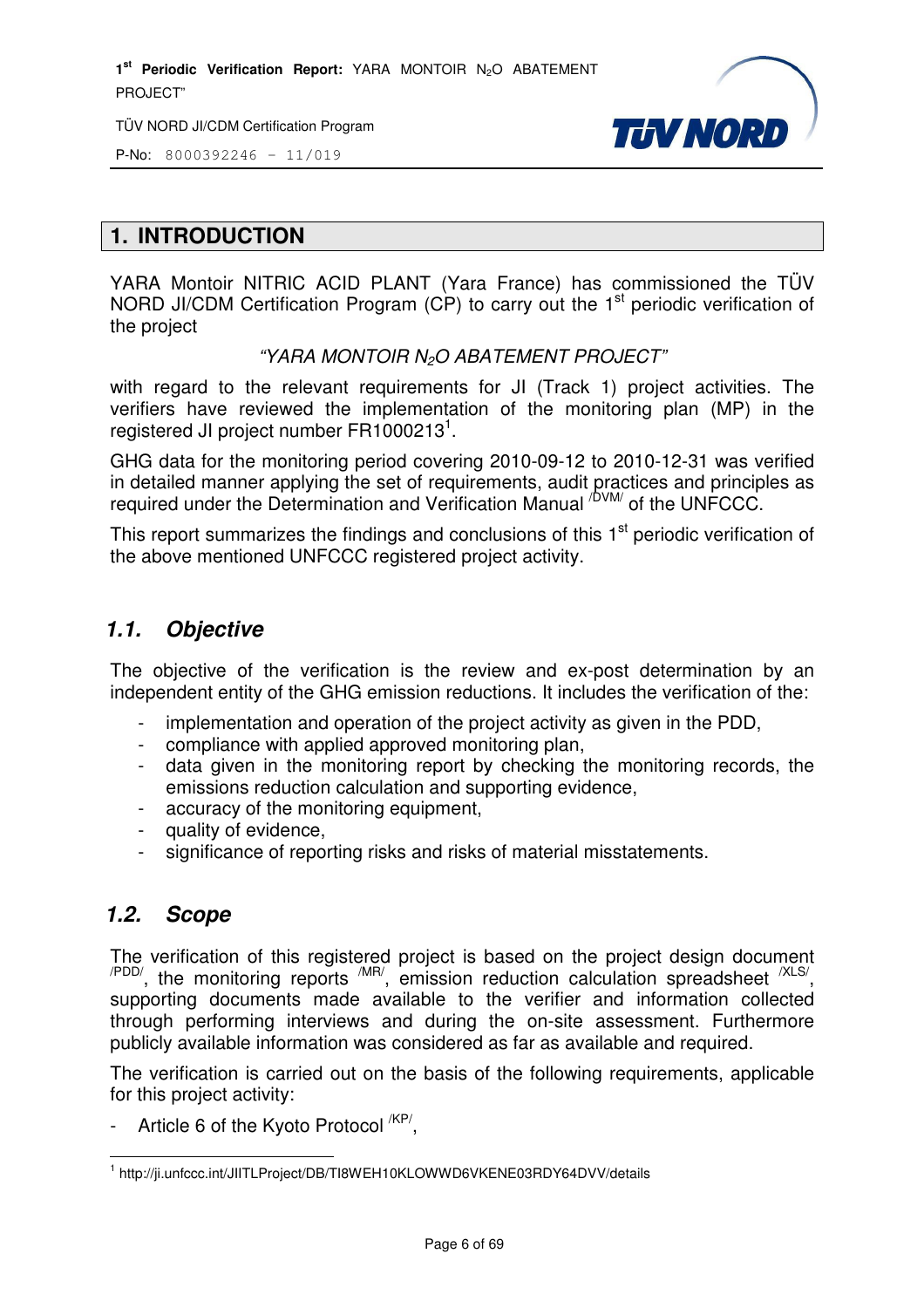1<sup>st</sup> Periodic Verification Report: YARA MONTOIR N<sub>2</sub>O ABATEMENT PROJECT"

TÜV NORD JI/CDM Certification Program



- guidelines for the implementation of Article 6 of the Kyoto Protocol as presented in the Marrakech Accords under decision  $9/CMP.1 \frac{MAV}{M}$ , and subsequent decisions made by the JISC and COP/MOP,
- other relevant rules, including the host country legislation,
- JI Validation and Verification Manual <sup>/DVM/</sup>,
- monitoring plan as given in the registered PDD<sup>/PDD/</sup>,
- Projet Domestique Methodology: "Catalytic reduction of  $N_2O$  at nitric acid plants " Méthode pour les Projets Domestiques: "Réduction catalytique du N2O dans des usines d'acide nitrique"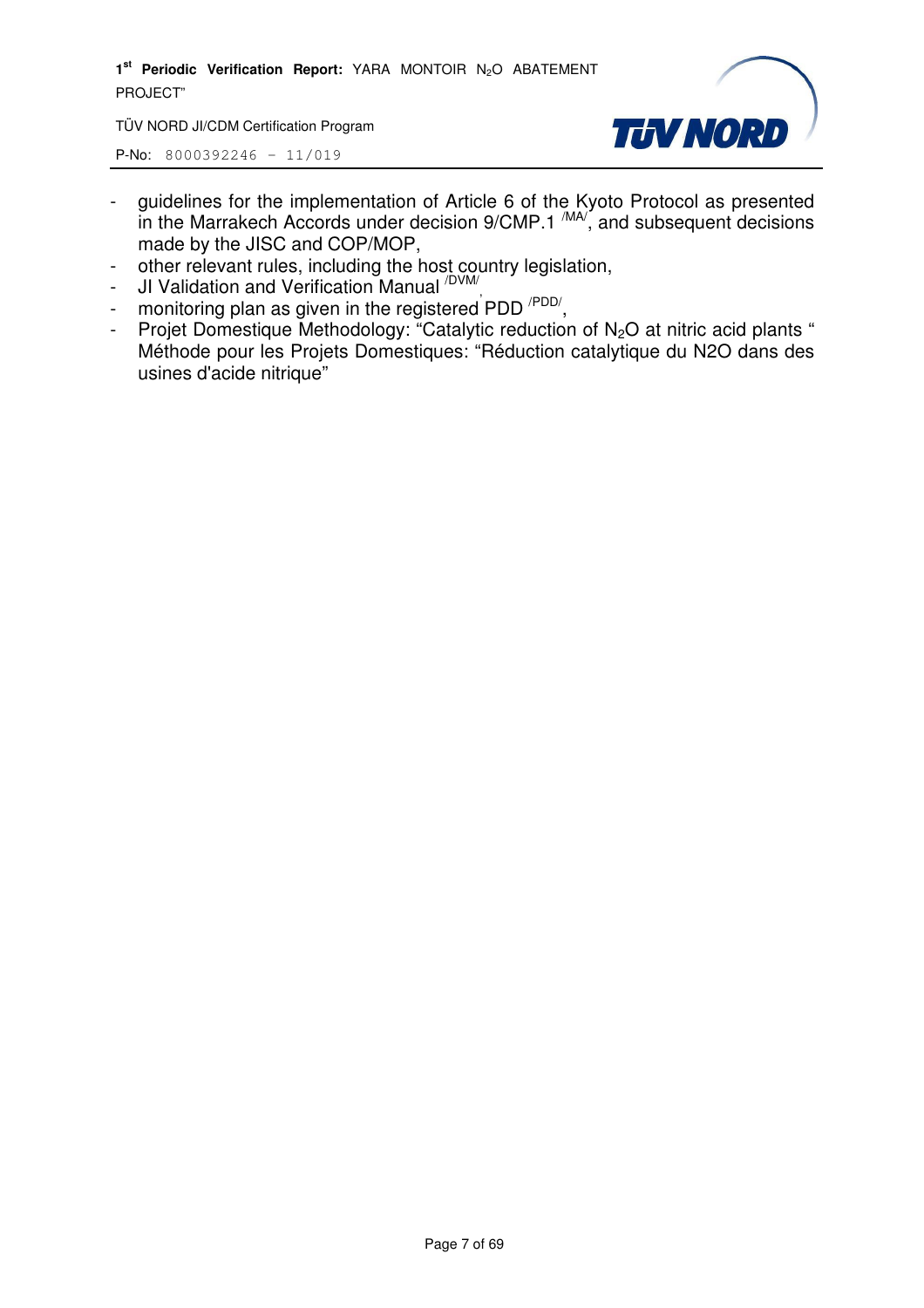P-No: 8000392246 – 11/019



# **2. GHG PROJECT DESCRIPTION**

# **2.1. Project Characteristics**

Essential data of the project is presented in the following Table 2-1.

**Table 2-1:** Project Characteristics

| Item                       | Data                                                                                              |  |  |  |
|----------------------------|---------------------------------------------------------------------------------------------------|--|--|--|
| Project title              | Yara Montoir N <sub>2</sub> O Abatement Project                                                   |  |  |  |
| JI Track                   | Track 1<br><b>JPA</b><br>Track 2<br>$\times$                                                      |  |  |  |
| Project size               | <b>Small Scale</b><br>Large Scale                                                                 |  |  |  |
| JI Approach                | JI Specific Approach<br>$\boxtimes$<br>Approved CDM Methodology                                   |  |  |  |
|                            | Energy Industries (renewable-/non-renewable sources)                                              |  |  |  |
|                            | $\overline{c}$<br>Energy distribution                                                             |  |  |  |
|                            | 3<br>Energy demand                                                                                |  |  |  |
|                            | 4<br>Manufacturing industries                                                                     |  |  |  |
|                            | ⊠<br>5<br>Chemical industry                                                                       |  |  |  |
|                            | 6<br>Construction                                                                                 |  |  |  |
| <b>Project Scope</b>       | 7<br>Transport                                                                                    |  |  |  |
| (according to UNFCCC       | Mining/Mineral production<br>8                                                                    |  |  |  |
| sectoral scope numbers for | 9<br>Metal production                                                                             |  |  |  |
| CDM)                       | Fugitive emissions from fuels (solid, oil and gas)<br>10                                          |  |  |  |
|                            | Fugitive emissions from production and<br>of<br>consumption<br>11<br>halocarbons and hexafluoride |  |  |  |
|                            | 12<br>Solvents use                                                                                |  |  |  |
|                            | Waste handling and disposal<br>13                                                                 |  |  |  |
|                            | Land-use, land-use change and forestry<br>14                                                      |  |  |  |
|                            | 15<br>Agriculture                                                                                 |  |  |  |
| Methodology:               | Project Domestique Methodology: "Catalytic reduction of $N_2O$ at                                 |  |  |  |
|                            | nitric acid plants"                                                                               |  |  |  |
| Technical Area(s):         | Q $(5.1^{\frac{1}{2}})^{\frac{1}{2}}$<br>$N2O$ (chemical process industries)                      |  |  |  |
| ITL Project ID No.:        | FR1000113                                                                                         |  |  |  |
| Crediting period           | Renewable Crediting Period (7 y)                                                                  |  |  |  |
|                            | $\boxtimes$<br>Fixed Crediting Period $(2.3 y)^{1/2}$                                             |  |  |  |

\*) Until the end of the 1<sup>st</sup> Kyoto Commitment period on 31/12/2012, in accordance with the host country LoA.

# **2.2. Project Verification History**

Essential events since the registration of the project are presented in the following Table 2-2.

| <b>Table 2-2: Project verification history</b> |  |  |
|------------------------------------------------|--|--|
|------------------------------------------------|--|--|

| # | Item                              | Time                  | <b>Status</b>       |
|---|-----------------------------------|-----------------------|---------------------|
|   | Date of registration              | $12010 - 09 - 12^{2}$ |                     |
|   | Start of crediting period         | 2010-09-12            |                     |
| n | 1 <sup>st</sup> Monitoring period | 2010-09-12 to         | Subject of this     |
|   |                                   | 2010-12-31            | verification report |

1) according to the CDM Accreditation Standard (Version 3)

2) Date of registration is the date two month after submission of the full project documentation and request for LoA to the MEEDDM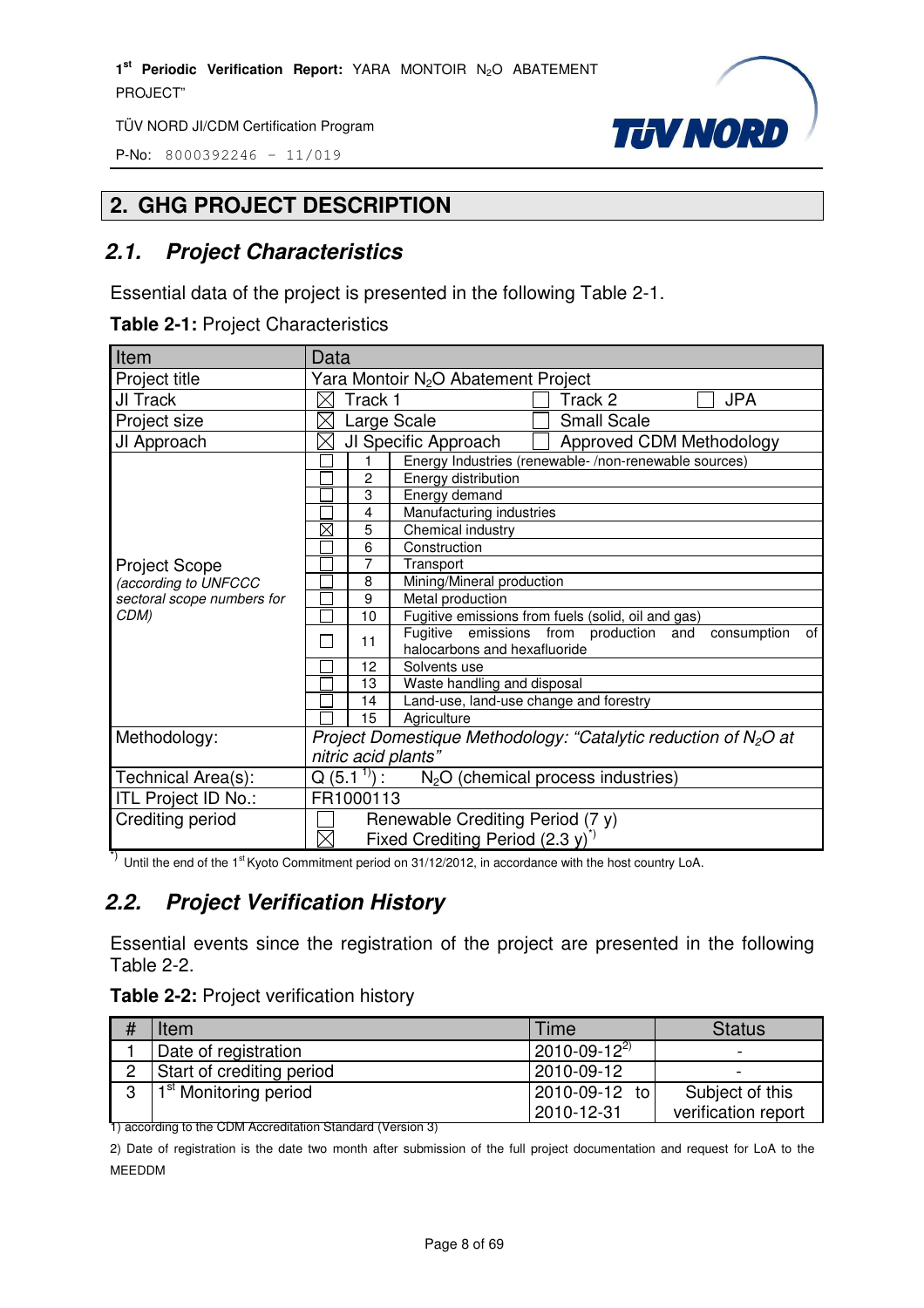P-No: 8000392246 – 11/019



# **2.3. Involved Parties and Project Participants**

The following parties to the Kyoto Protocol and project participants are involved in this project activity (Table 2-3).

**Table 2-3:** Project Parties and project participants

| <b>Characteristic</b>       | Party          | <b>Project Participant</b>          |
|-----------------------------|----------------|-------------------------------------|
| Host party                  | France         | YARA France SAS                     |
|                             |                | <b>YARA International ASA</b>       |
|                             |                | N.serve Environmental Services GmbH |
| <b>Other Involved Party</b> | <b>Belgium</b> | <b>YARA France SAS</b>              |

# **2.4. Project Location**

The details of the project location are given in table 2-4:

| No.               | <b>Project Location</b>                    |  |
|-------------------|--------------------------------------------|--|
| Host Country:     | France                                     |  |
| Region:           | Region North West,                         |  |
|                   | Department: Loire-Atlantique;              |  |
|                   | Commune: Montoir-de-Bretagne               |  |
| Project location: | Plant absorption tower and tail gas stack: |  |
|                   | 47°18'3 0.85"N, 2°7'4.50"W                 |  |
|                   | Ammonia burner:                            |  |
|                   | 47°18'30.67"N, 2°7'9.02"W                  |  |

# **2.5. Technical Project Description**

The project activity aims to reduce levels of  $N<sub>2</sub>O$  emissions from the production of nitric acid with a secondary  $N_2O$  abatement technology: the project involves the installation of a secondary  $N_2O$  reduction catalyst at the nitric acid production plant. The emission reductions are a result of the catalytic decomposition of nitrous oxide. Nitrous oxide which is formed as by-product of the nitric acid production will be removed by the catalyst installed below the standard precious metal gauze pack in the ammonia burner. The nitrous oxide would otherwise be emitted as part of the tail gas of the nitric acid plant to the atmosphere.

The key parameters for the project are given in table 2-5: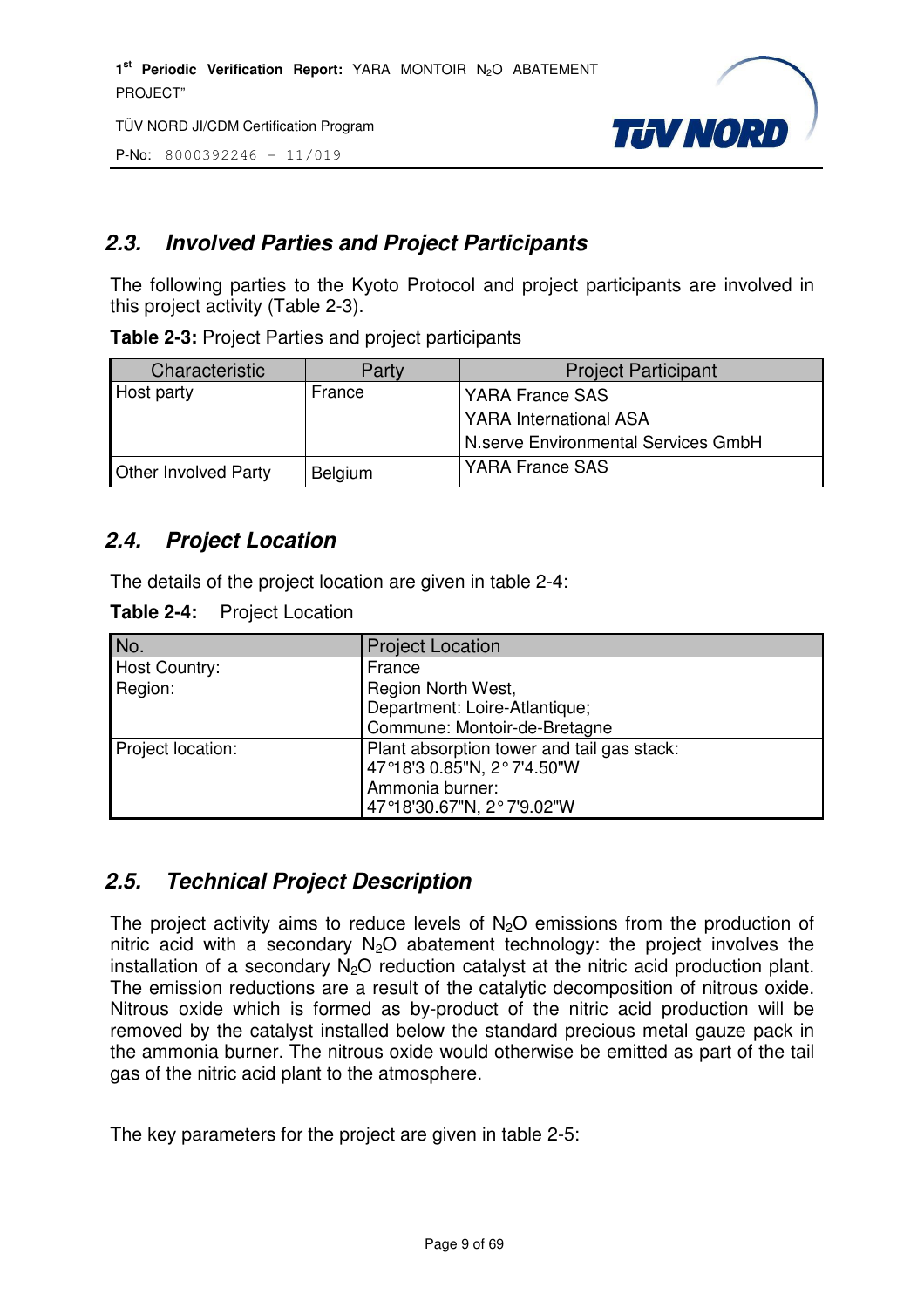P-No: 8000392246 – 11/019



# **Table 2-5:** Technical data of the plant

| Parameter                                             | Unit                     | Value                              |
|-------------------------------------------------------|--------------------------|------------------------------------|
| 2 Ammonia Oxidation Reactors                          |                          |                                    |
| Plant type                                            |                          | 3.4 medium pressure plant          |
| Manufacturer                                          | $\blacksquare$           | <b>Uhde/Grande Paroisse</b>        |
| Start of commercial production                        |                          | February 1972                      |
| Operating conditions<br>as<br>per                     |                          |                                    |
| specifications (trip point values)                    |                          |                                    |
| - Temperature (min/max):                              | $\overline{\mathbb{C}}$  | 725-925                            |
| - Pressure (max):                                     | Bar                      | 3.5                                |
| - Ammonia to Air ratio (max)                          | Vol.-%                   | 12.5                               |
| <b>Ammonia Oxidation Catalyst</b>                     |                          |                                    |
| Manufacturer                                          | $\blacksquare$           | K. A Rasmussen AS                  |
| Type                                                  |                          | n.a.                               |
| Composition:                                          | $\overline{a}$           | Pt-Rh-Pd                           |
| Absorber                                              |                          |                                    |
| Design capacity per day (100 %)                       | tHNO <sub>3</sub> /d     | 1,030                              |
| Design capacity per day (legal)                       | tHNO <sub>3</sub> /d     | 1,030                              |
| Annual production (design)                            | days/year                | 340                                |
| Annual production (practice)                          | days/year                | 340                                |
| <b>Secondary Catalyst</b>                             |                          |                                    |
| Start of operation                                    | $\qquad \qquad -$        | May 2009                           |
| Manufacturer                                          |                          | <b>YARA</b>                        |
| Type                                                  | $\overline{\phantom{0}}$ | $58-Y1$                            |
| Composition:                                          |                          | cobalt (ii, iii) oxide             |
|                                                       |                          | dialuminium cobalt tetraoxide      |
|                                                       |                          | Cu, Fe, Mn, Ni, Ce                 |
| Design efficiency N <sub>2</sub> O reduction          | $\frac{1}{6}$            | 88-95 %                            |
| (guaranteed by supplier)                              |                          |                                    |
| N <sub>2</sub> O Analyzer (stack)                     |                          |                                    |
| Manufacturer                                          | $\blacksquare$           | Dr. Födisch Umweltmesstechnik GmbH |
| Type                                                  |                          | <b>MCA 04</b>                      |
| <b>Measurement Principle</b>                          |                          | IR absorption                      |
| <b>Stack</b><br>volume<br>flow<br>rate<br>measurement |                          |                                    |
| Manufacturer                                          | $\blacksquare$           | Dr. Födisch Umweltmesstechnik GmbH |
| Type                                                  |                          | <b>FMD 99</b>                      |
| <b>Measurement Principle</b>                          |                          | Differential pressure              |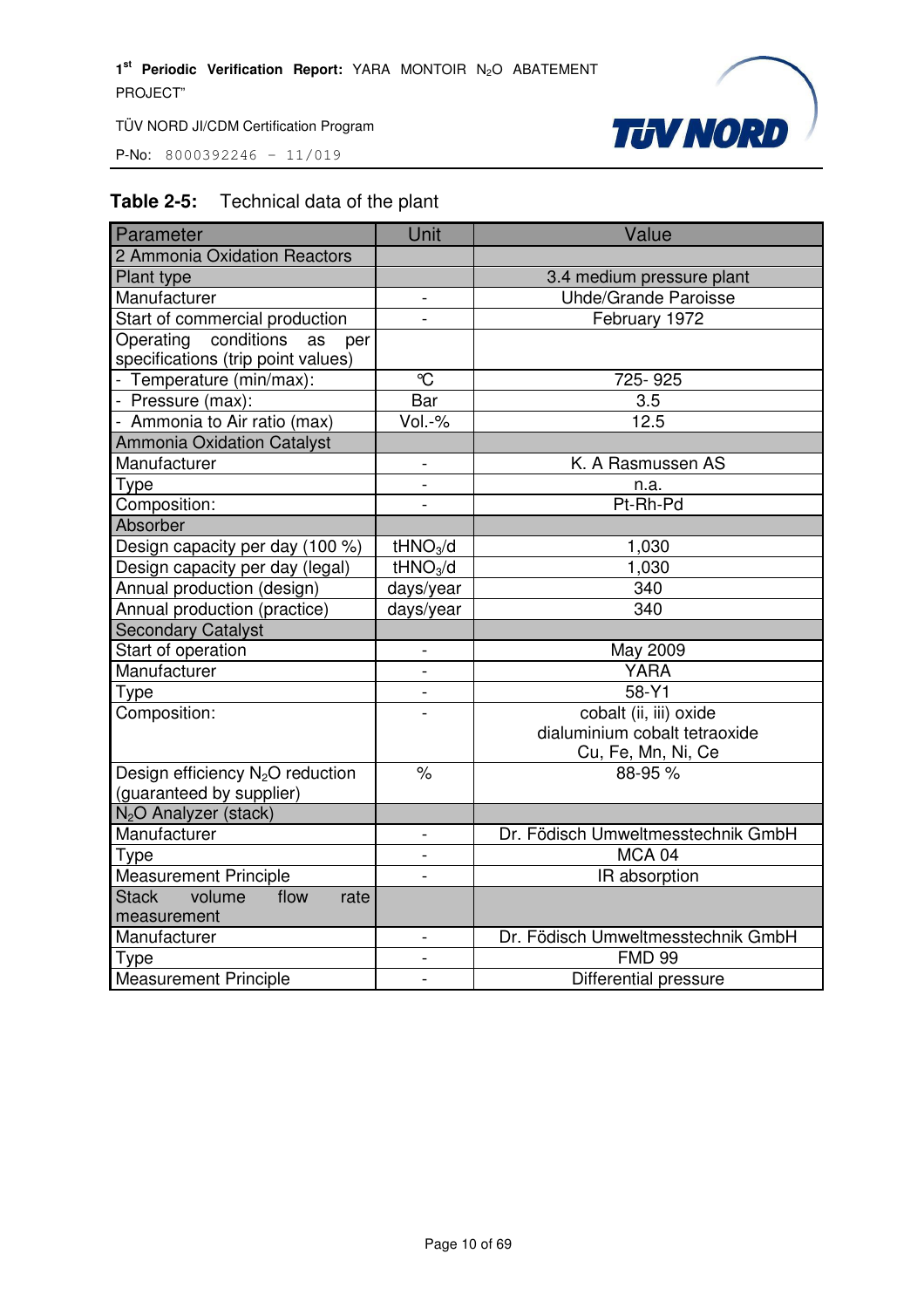P-No: 8000392246 – 11/019



# **3. METHODOLOGY AND VERIFICATION SEQUENCE**

# **3.1. Verification Steps**

The verification consisted of the following steps:

- Contract review
- Appointment of team members and technical reviewers
- Publication of the monitoring report
- A desk review of the Monitoring Report<sup>MR/</sup> submitted by the client and additional supporting documents with the use of customised verification protocol <sup>/CPM/</sup> according to the Determination and Verification Manual <sup>/DVM/</sup>,
- Verification planning,
- On-Site assessment,
- Background investigation and follow-up interviews with personnel of the project developer and its contractors,
- Draft verification reporting
- Resolution of corrective actions (if any)
- Final verification reporting
- Technical review
- Final approval of the verification.

The sequence of the verification is given in the table 3.1 below:

#### **Table 3.1:** Verification sequence

| <b>Topic</b>               | <b>Time</b>     |
|----------------------------|-----------------|
| Assignment of verification | 2010-12-22      |
| On-site-visit              | From 2011-01-31 |
|                            | till 2011-02-01 |
| Draft reporting finalised  | 2011-07-01      |
| Final reporting finalised  | 2011-07-15      |
| Technical review finalised | 2011-07-18      |

# **3.2. Contract review**

To assure that

• the project falls within the scopes for which accreditation is held,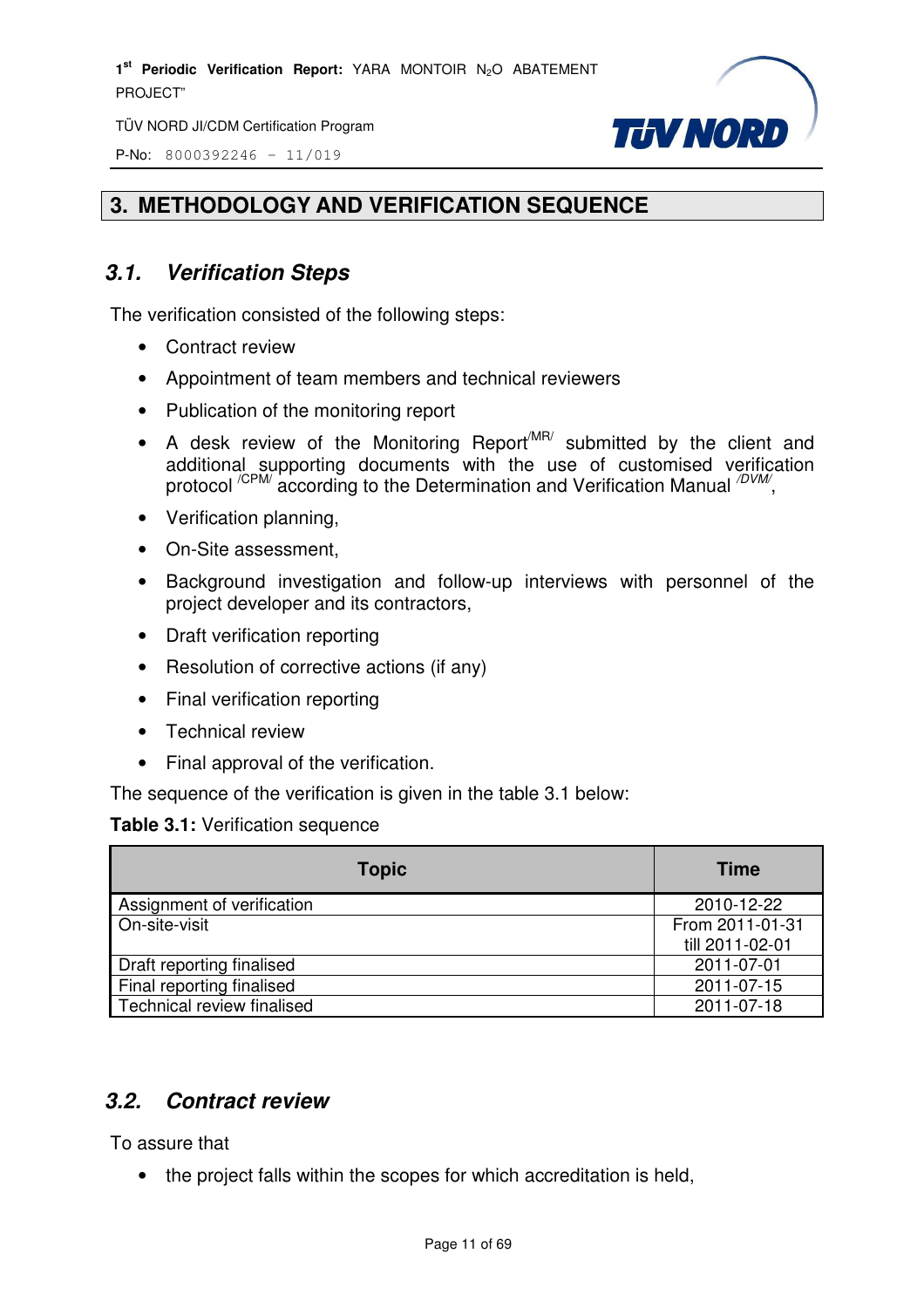1<sup>st</sup> Periodic Verification Report: YARA MONTOIR N<sub>2</sub>O ABATEMENT PROJECT"

TÜV NORD JI/CDM Certification Program





- the necessary competences to carry out the verification can be provided,
- Impartiality issues are clear and in line with the CDM accreditation requirements

a contract review was carried out before the contract was signed.

# **3.3. Appointment of team members and technical reviewers**

On the basis of a competence analysis and individual availabilities a verification team, consistent of one team leader and 2 additional team members and 1 Trainee, was appointed. Furthermore also the personnel for the technical review and the final approval were determined.

The list of involved personnel, the tasks assigned and the qualification status are summarized in the table 3-1 below.

|                                  | <b>Name</b>          | Company                      | Function <sup>1)</sup> | Qualification<br>Status <sup>2)</sup><br><b>Status</b> | competence<br><b>Scheme</b> | $\hat{+}$<br>competence<br>Technical | Host country<br>Competence | Team Leading<br>competence |
|----------------------------------|----------------------|------------------------------|------------------------|--------------------------------------------------------|-----------------------------|--------------------------------------|----------------------------|----------------------------|
| $\boxtimes$ Mr.<br>$\Box$<br>Ms. | Winter, Rainer       | <b>TÜV Nord</b><br>Cert GmbH | TL,                    | <b>SA</b>                                              | $\boxtimes$                 | 5.1 $(Q)$                            | $\mathbf{L}$               | $\boxtimes$                |
| $\boxtimes$ Mr.<br>Ms.<br>$\Box$ | Winter, Stefan       | <b>TÜV Nord</b><br>Cert GmbH | <b>TM</b>              | <b>SA</b>                                              | $\boxtimes$                 |                                      |                            | $\boxtimes$                |
| Mr.<br>$\Box$<br>$\boxtimes$ Ms. | Meyer, Sabine        | <b>TÜV NORD</b><br>Cert GmbH | TM                     | LA                                                     | $\boxtimes$                 |                                      | $\boxtimes$                | $\boxtimes$                |
| $\boxtimes$ Mr.<br>П<br>Ms.      | Speyer, Dirk         | <b>TÜV NORD</b><br>Cert GmbH | T                      | <b>TE</b>                                              |                             | 5.1                                  |                            |                            |
| $\boxtimes$ Mr.<br>$\Box$<br>Ms. | <b>Emilio Martin</b> | <b>TÜV Nord</b><br>Cert GmbH | $TR^{3)}$              | LA                                                     | $\boxtimes$                 |                                      |                            | $\boxtimes$                |
| $\boxtimes$ Mr.<br>Ms.<br>П      | Walter, Ulrich       | <b>TÜV Nord</b><br>Cert GmbH | $TR^{3)}$              | A                                                      | $\boxtimes$                 | 5.1 $(Q)$                            | $\mathbf{L}$               |                            |

#### **Table 3-1:** Involved Personnel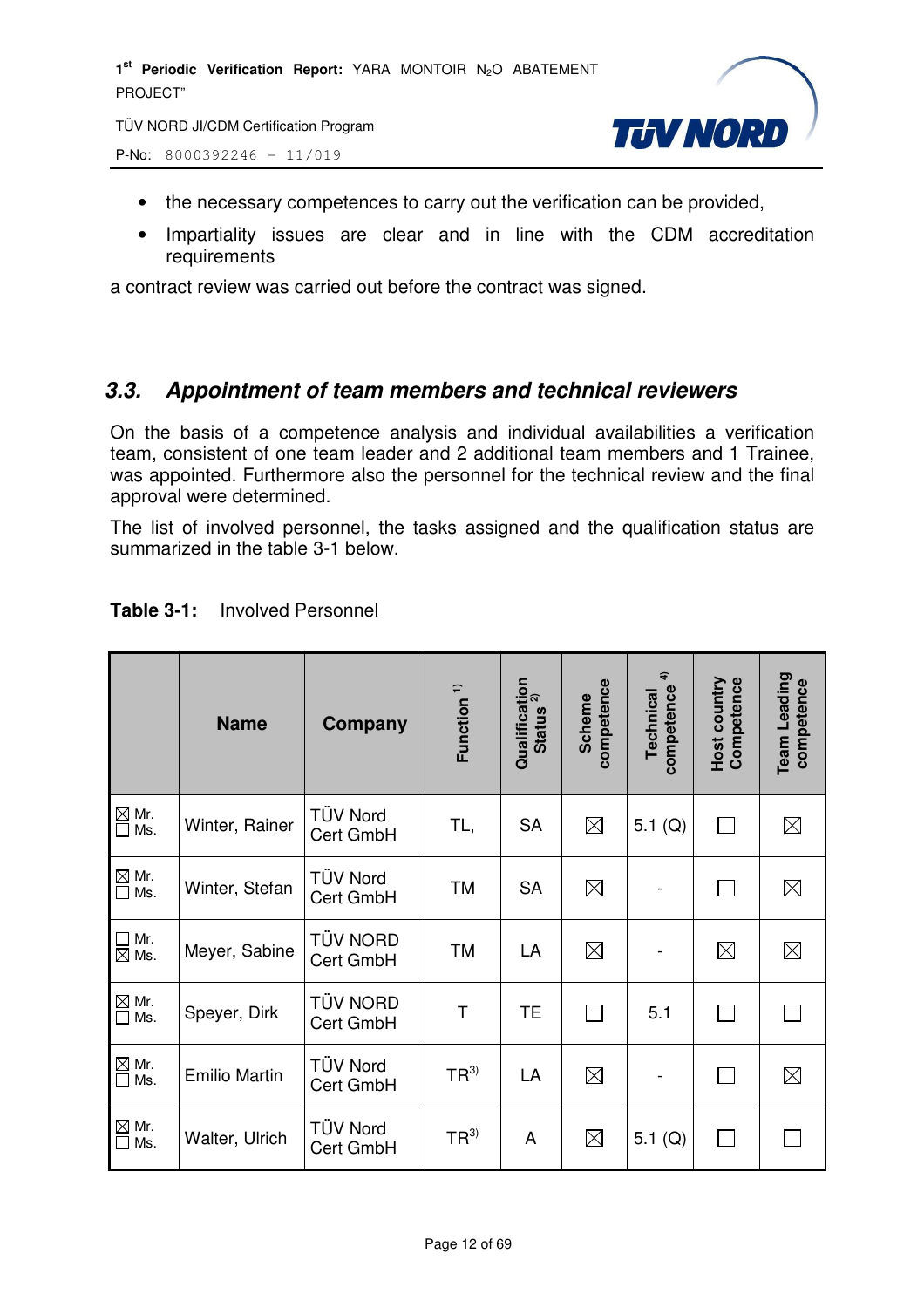#### 1<sup>st</sup> Periodic Verification Report: YARA MONTOIR N<sub>2</sub>O ABATEMENT PROJECT"



TÜV NORD JI/CDM Certification Program

P-No: 8000392246 – 11/019

|                        | <b>Name</b>         | <b>Company</b>        | $\widehat{\mathbf{r}}$<br>Function | $\begin{array}{c}\n \text{cation} \\ \text{cation} \\ \end{array}$<br><b>Status</b><br>ualifi<br>ō | e9<br><b>Scheme</b><br>mpeten<br>8 | $\hat{+}$<br>competence<br>Technical | Host country<br>Competence | ರಾ<br>competence<br>eadi<br>Team |
|------------------------|---------------------|-----------------------|------------------------------------|----------------------------------------------------------------------------------------------------|------------------------------------|--------------------------------------|----------------------------|----------------------------------|
| $\boxtimes$ Mr.<br>Ms. | Martin,<br>Saalmann | TÜV Nord<br>Cert GmbH | $FA^{3}$                           | <b>SA</b>                                                                                          | $\boxtimes$                        |                                      |                            | $\times$                         |

 $1)$  TL: Team Leader: TM: Team Member, T: Trainee, TR: Technical review: FA: Final approval

<sup>2)</sup> GHG Auditor Status: A: Assessor; E: Expert; SA: Senior Assessor; T: Trainee; TE: Technical Expert

 $3)$  No team member

<sup>4)</sup> As per S01-MU03 or S01-VA070 A2 (such as A, B, C.....)

# **3.4. Publication of the Monitoring Report**

In accordance with decision 9/CMP.1 (§ 36) the draft monitoring report, as received from the project participants, has been made publicly available on the TÜV NORD Website www.global-warming.de during a 30 days period from 2011-03-11 to 2011- 04-10. Comments received are taken into account in the course of the verification, if applicable. No comments were received.

# **3.5. Verification Planning**

In order to ensure a complete, transparent and timely execution of the verification task the team leader has planned the complete sequence of events necessary to arrive at a substantiated final verification opinion.

Various tools have been established in order to ensure an effective verification planning.

#### Risk analysis and detailed audit testing planning

For the identification of potential reporting risks and the necessary detailed audit testing procedures for residual risk areas table A-1 is used. The structure and content of this table is given in table 3-2 below.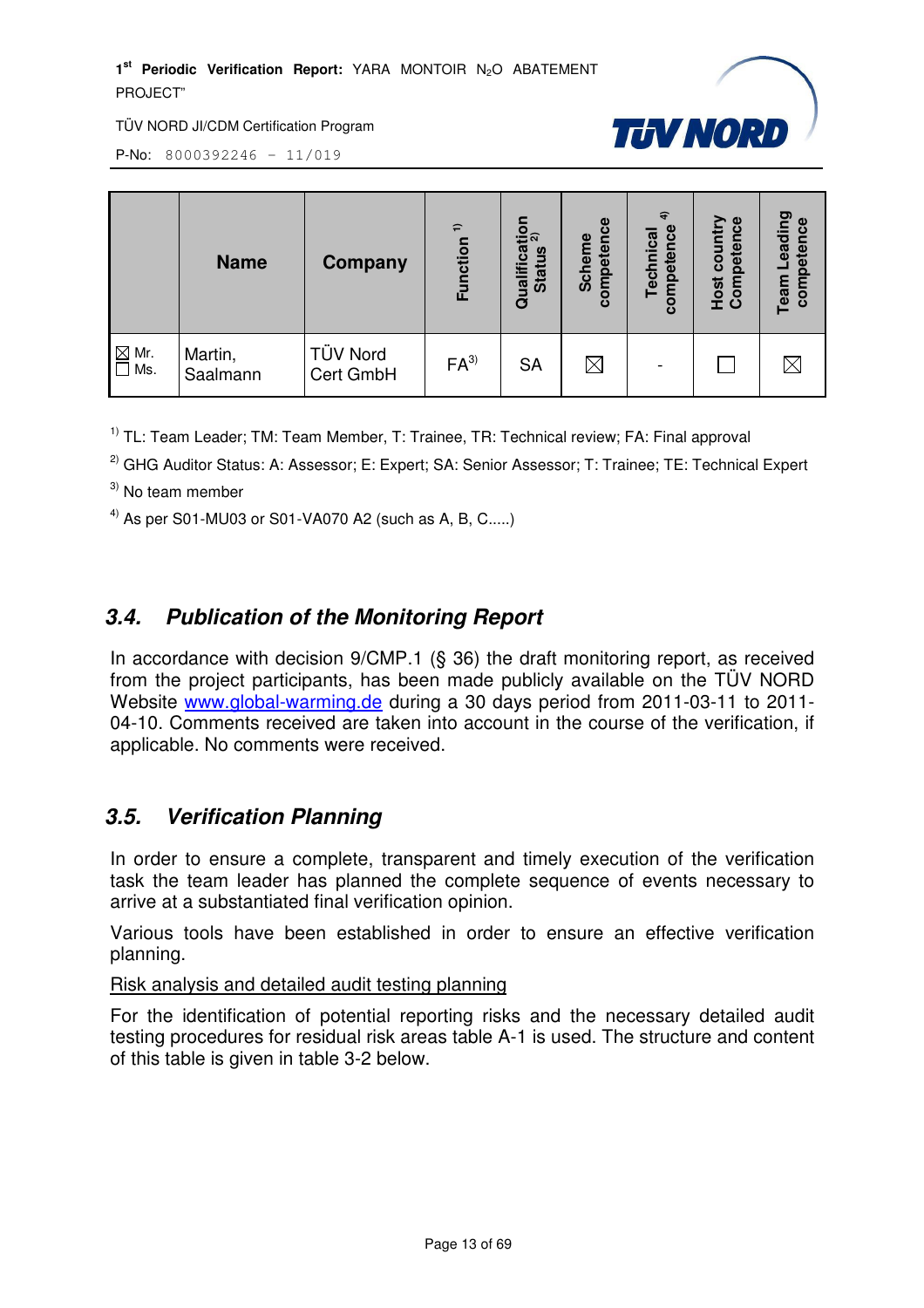P-No: 8000392246 – 11/019

#### **Table 3-2:** Table A-1; Identification of verification risk areas

|                                                                                                                                                                       | testing of residual risk areas and random testing                                                                                                                                                                                                                                                                             |                                                                                                                                                                                                                                                    | Table A-1: GHG calculation procedures and management control testing / Detailed audit                                                                                                                                                                                                                                                                                                                                                                                                                    |                                                                                                                                           |
|-----------------------------------------------------------------------------------------------------------------------------------------------------------------------|-------------------------------------------------------------------------------------------------------------------------------------------------------------------------------------------------------------------------------------------------------------------------------------------------------------------------------|----------------------------------------------------------------------------------------------------------------------------------------------------------------------------------------------------------------------------------------------------|----------------------------------------------------------------------------------------------------------------------------------------------------------------------------------------------------------------------------------------------------------------------------------------------------------------------------------------------------------------------------------------------------------------------------------------------------------------------------------------------------------|-------------------------------------------------------------------------------------------------------------------------------------------|
| <b>Identification</b><br>of potential<br>reporting risk                                                                                                               | Identification,<br>assessment and<br>testing of<br>management<br>controls                                                                                                                                                                                                                                                     | <b>Areas of</b><br>residual<br>risks                                                                                                                                                                                                               | <b>Additional</b><br>verification testing<br>performed                                                                                                                                                                                                                                                                                                                                                                                                                                                   | <b>Conclusions and</b><br><b>Areas Requiring</b><br>Improvement<br>(including<br><b>Forward Action</b><br><b>Requests</b> )               |
| The<br>following<br>risks<br>potential<br>were <i>identified</i><br>and divided and<br>structured<br>according<br>to<br>possible<br>the<br>οf<br>areas<br>occurrence. | The potential risks<br>data<br>οf<br>raw<br>generation<br>have<br>been identified<br>in<br>the course of the<br>monitoring system<br>implementation.<br>The<br>following<br>measures<br>were<br>taken in order to<br>the<br>minimize<br>corresponding<br>risks.<br>The<br>following<br>measures<br>are<br><i>implemented:</i> | Despite<br>the<br>measures<br>implemented<br>order<br>in<br>to<br>reduce<br>the<br>occurrence<br>probability the<br>following<br>residual risks<br>remain<br>and<br>be<br>to<br>have<br>addressed<br>in<br>the course of<br>every<br>verification. | The additional<br>verification testing<br>performed is<br>described. Testing<br>may include:<br>- Sample cross<br>checking of<br>manual transfers of<br>data<br>- Recalculation<br>- Spreadsheet 'walk<br>throughs' to check<br>links and equations<br>- Inspection of<br>calibration and<br>maintenance<br>records for key<br>equipment<br>- Check sampling<br>analysis results<br>Discussions with<br>process engineers<br>who have detailed<br>knowledge of<br>process<br>uncertainty/error<br>bands. | Having investigated<br>the residual risks,<br>the conclusions<br>should be noted<br>here. Errors and<br>uncertainties are<br>highlighted. |

**TIN NORD** 

The completed table A-1 is enclosed in the annex 1 (table A-1) to this report.

#### Project specific periodic verification checklist

In order to ensure transparency and consideration of all relevant assessment criteria, a project specific verification protocol has been developed. The protocol shows, in a transparent manner, criteria and requirements, means and results of the verification. The verification protocol serves the following purposes:

- It organises, details and clarifies the requirements a JI project is expected to meet for verification
- It ensures a transparent verification process where the verifying AIE documents how a particular requirement has been proved and the result of the verification.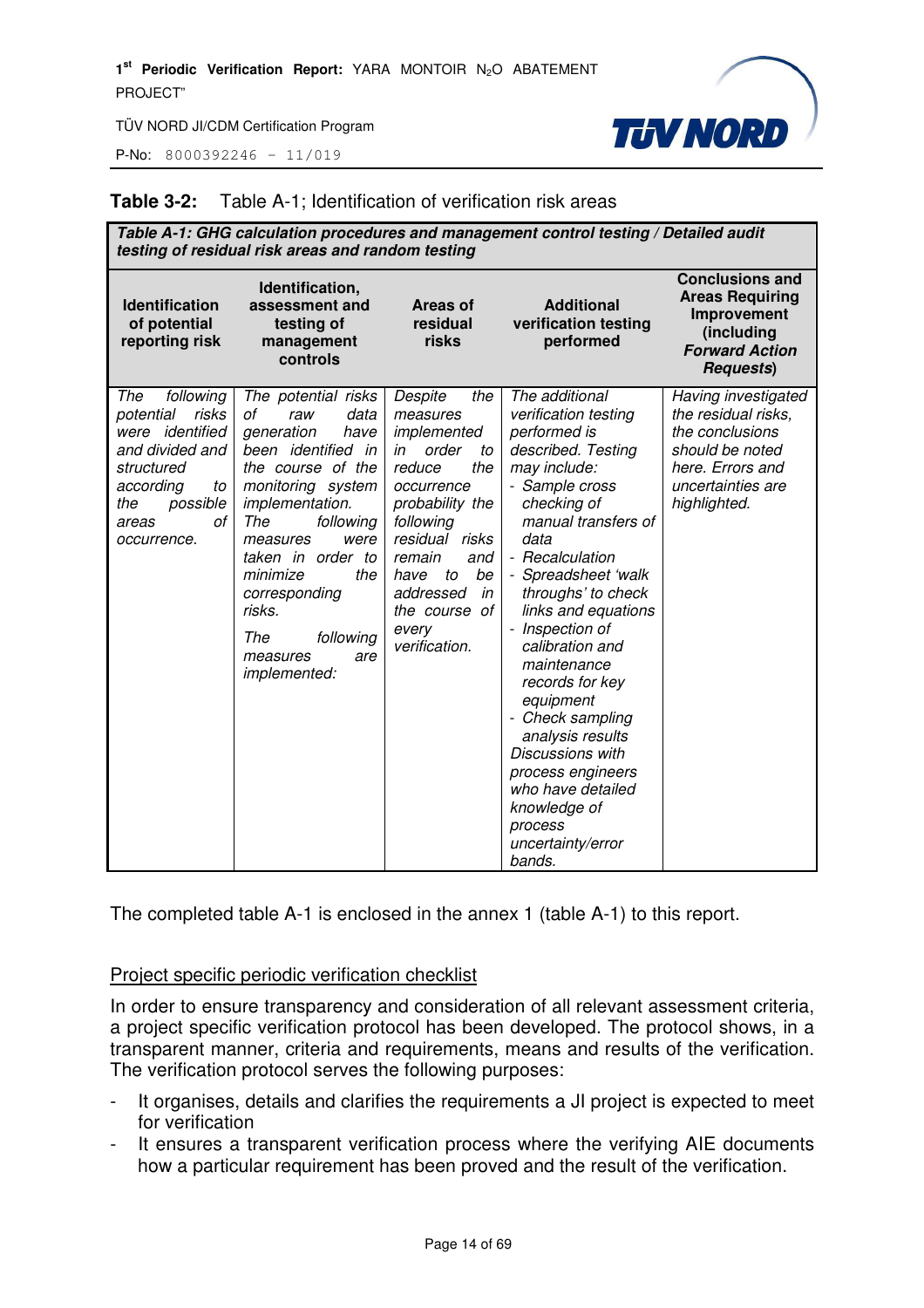P-No: 8000392246 – 11/019



The basic structure of this project specific verification protocol for the periodic verification is described in table 3-3.

| <b>Table 3-3:</b> Structure of the project specific periodic verification checklist |
|-------------------------------------------------------------------------------------|
|-------------------------------------------------------------------------------------|

| Table A-2: Periodic verification checklist |                                                                                                                                                                                                                                                                                                                                                                                                                      |                                                                                                                                                                                                                             |                                                                                                            |                                                                                                                                                                                                                                                                                                                 |                                                                                                                                                                                                                                                                                 |                                                                           |
|--------------------------------------------|----------------------------------------------------------------------------------------------------------------------------------------------------------------------------------------------------------------------------------------------------------------------------------------------------------------------------------------------------------------------------------------------------------------------|-----------------------------------------------------------------------------------------------------------------------------------------------------------------------------------------------------------------------------|------------------------------------------------------------------------------------------------------------|-----------------------------------------------------------------------------------------------------------------------------------------------------------------------------------------------------------------------------------------------------------------------------------------------------------------|---------------------------------------------------------------------------------------------------------------------------------------------------------------------------------------------------------------------------------------------------------------------------------|---------------------------------------------------------------------------|
| No.                                        | $DVM^2$<br>paragraph /<br><b>Checklist</b><br><b>Item</b><br>(incl. guidance<br>for the determi-<br>nation team)                                                                                                                                                                                                                                                                                                     | <b>Initial</b><br><b>Finding</b><br>(Means and<br>results of<br>assessment)                                                                                                                                                 | Ref.                                                                                                       | <b>Action</b><br>requested to<br>project<br>participant<br>(CAR, CL, FAR)                                                                                                                                                                                                                                       | <b>Review of</b><br>PP's<br>action                                                                                                                                                                                                                                              | Conclu-<br>sion                                                           |
| Number of<br>the<br>checklist<br>item      | The section<br>gives a<br>reference to<br>the relevant<br>paragraph of<br>the DVM.<br>The checklist<br><i>items</i> are<br>linked to the<br>various<br>requirements<br>the project<br>should meet.<br>The checklist<br>is organised<br>in various<br>sections.<br>Each section<br>is then fur-<br>ther subdivi-<br>ded as per<br>the require-<br>ments of the<br>topic and the<br>individual<br>project<br>activity. | The section<br>is used to<br>elaborate and<br>discuss the<br>checklist item<br>in detail. It<br>includes the<br>initial<br>assessment<br>of the<br>verification<br>team and<br>how the<br>assessment<br>was carried<br>out. | Gives<br>reference<br>to the in-<br>formation<br>source on<br>which the<br>assess-<br>ment is<br>based on. | Assessment<br>based on<br>evidence<br>provided if<br>the criterion<br>is not fulfilled<br>a CAR, CL or<br>FAR (details<br>of each<br>finding are<br>elaborated in<br>chapter 4) is<br>raised<br>otherwise no<br>action is<br>requested.<br>The assess-<br>ment refers<br>to the draft<br>verification<br>stage. | Assess-<br>ment<br>based on<br>the project<br>participant<br>action in<br>response<br>to the<br>raised<br>CAR, CL<br>or FAR<br>(details of<br>each<br>finding are<br>elaborated<br>in chapter<br>4). The<br>assess-<br>ment<br>refers to<br>the final<br>verification<br>stage. | Final<br>assessment<br>at the final<br>verification<br>stage is<br>given. |

The periodic verification checklist (verification protocol) is the backbone of the complete verification starting from the desk review until final assessment. Detailed assessments and findings are discussed within this checklist and not necessarily repeated in the main text of this report.

The completed verification protocol is enclosed in the annex (table A-2) to this report.

<sup>&</sup>lt;u>2</u><br>2 JISC 19 Annex 4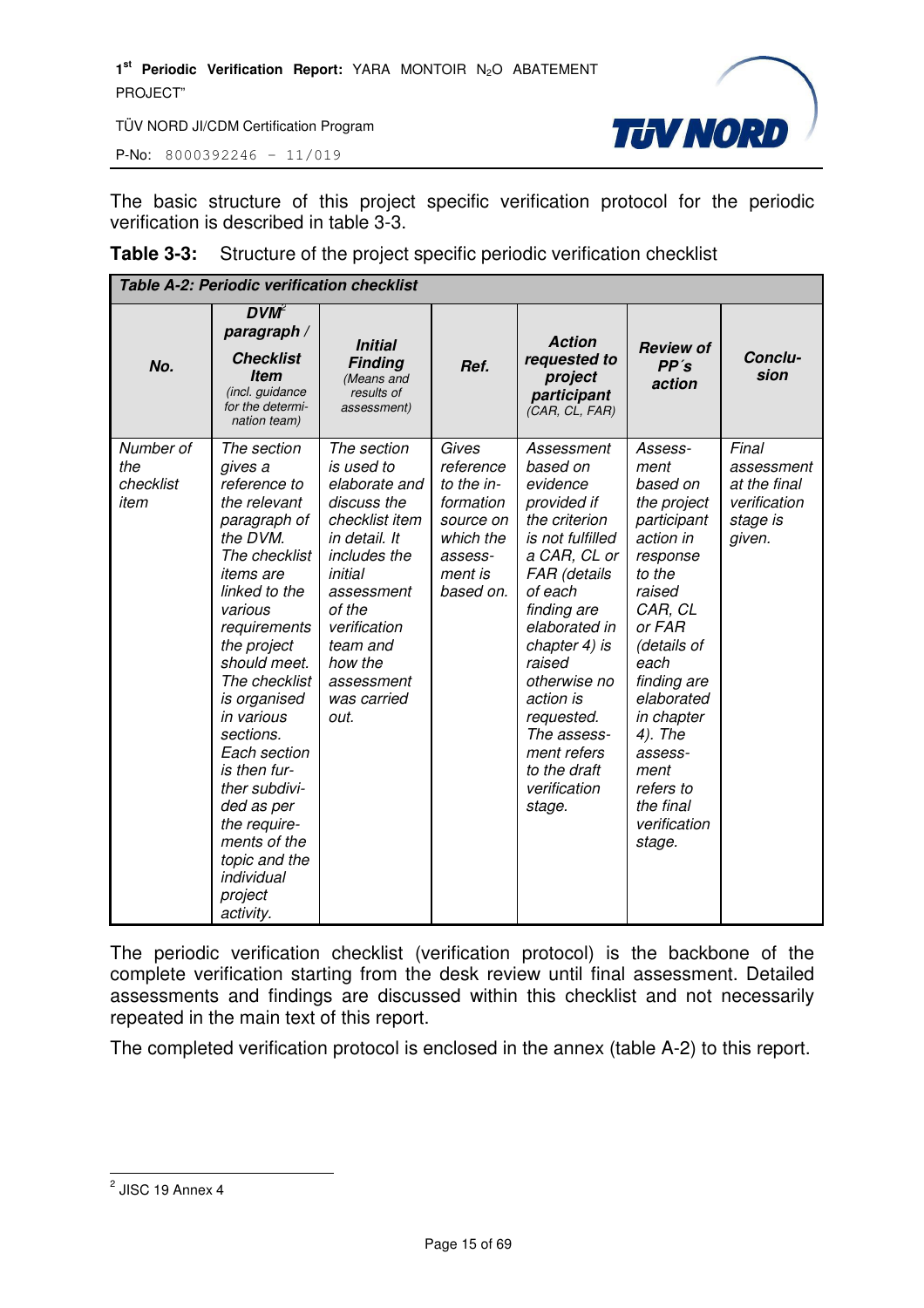



# **3.6. Desk review**

During the desk review all documents initially provided by the client and publicly available documents relevant for the verification were reviewed. The main documents are listed below:

- the last revision of the PDD including the monitoring plan<sup> $PDD/$ </sup>,
- $\bullet$  the last revision of the determination report<sup> $/$ DET/</sup>,
- the monitoring report, including the claimed emission reductions for the project<sup>/MR/</sup>,
- $\bullet$  the emission reduction calculation spreadsheet<sup>/XLS/</sup>.

Other supporting documents, such as publicly available information on the UNFCCC / host country website and background information were also reviewed.

# **3.7. On-site assessment**

As most essential part of the verification exercise it is indispensable to carry out an inspection on site in order to verify that the project is implemented in accordance with the applicable criteria. Furthermore the on-site assessment is necessary to check the monitoring data with respect to accuracy to ensure the calculation of emission reductions. The main tasks covered during the site visit include, but are not limited to:

- The on-site assessment included an investigation of whether all relevant equipment is installed and works as anticipated.
- The operating staff was interviewed and observed in order to check the risks of inappropriate operation and data collection procedures.
- Information processes for generating, aggregating and reporting the selected monitored parameters were reviewed.
- The duly calibration of all metering equipment was checked.
- The monitoring processes, routines and documentations were audited to check their proper application.
- The monitoring data were checked completely.
- The data aggregation trails were checked via spot sample down to the level of the meter recordings.

The following verification team members attended the site visit: R. Winter; S. Winter; D. Speyer.

Before and during the on-site visit the verification team performed interviews with the project participants to confirm selected information and to resolve issues identified in the document review.

Representatives of Yara Montoir Nitric Acid Plant and N.serve including the operational staff of the plant were interviewed. The main topics of the interviews are summarised in Table 3-4.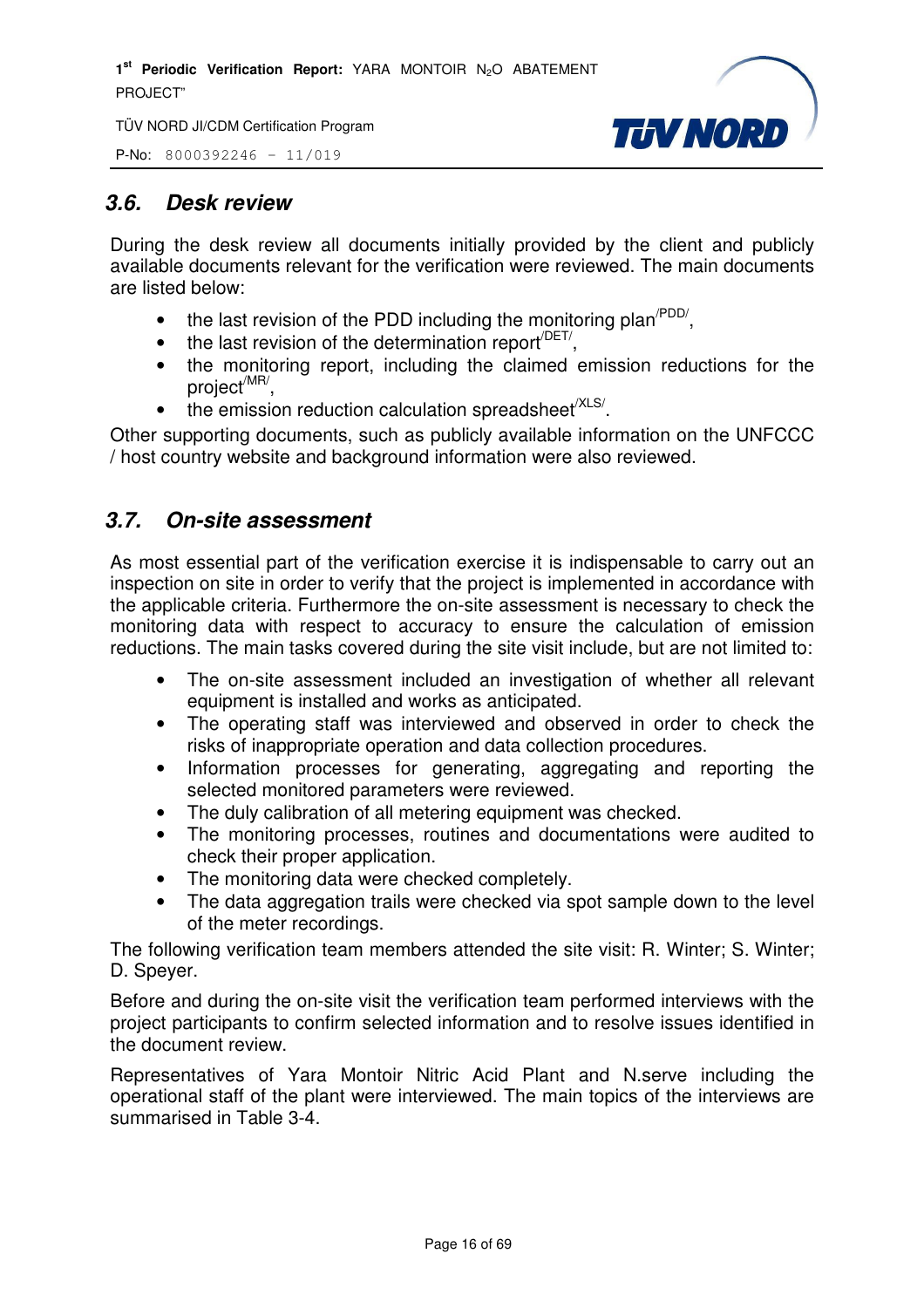P-No: 8000392246 – 11/019



| <b>Interviewed Persons /</b><br><b>Entities</b>                          | <b>Interview topics</b>                                                                                                                                                                                                                                                                                                                                                          |
|--------------------------------------------------------------------------|----------------------------------------------------------------------------------------------------------------------------------------------------------------------------------------------------------------------------------------------------------------------------------------------------------------------------------------------------------------------------------|
| 1. Projects & Operations<br>Personnel, Yara Montoir<br>Nitric Acid Plant | General aspects of the project<br>Technical equipment and operation<br>$\overline{a}$<br>Changes since validation<br><b>Calibration procedures</b><br>Quality management system<br>Involved personnel and responsibilities<br>Training and practice of the operational personnel<br>Implementation of the monitoring plan<br>Monitoring and measurement equipment<br>Maintenance |
| 2. Consultant, N.serve                                                   | Remaining issues from validation<br>Monitoring data management<br>Data uncertainty and residual risks<br>GHG emission reduction calculation<br>Procedural aspects of the verification<br>Environmental aspect                                                                                                                                                                    |

#### **Table 3-4:** Interviewed persons and interview topics

# **3.8. Draft verification reporting**

On the basis of the desk review, the on-site visit, follow-up interviews and further background investigation the verification protocol is completed. This protocol together with a general project and procedural description of the verification and a detailed list of the verification findings from the draft verification report. This report is sent to the client for resolution of raised CARs, CLs and FARs.

# **3.9. Resolution of CARs, CLs and FARs**

Non-conformities raised during the verification can either be seen as a non-fulfilment of criteria ensuring the proper implementation of a project or where a risk to deliver high quality emission reductions is identified.

Corrective Action Requests (CARs) are issued, if:

- Non-conformities with the monitoring plan or methodology are found in monitoring and reporting, or if the evidence provided to prove conformity is insufficient;
- Mistakes have been made in applying assumptions, data or calculations of emission reductions which will impair the estimate of emission reductions;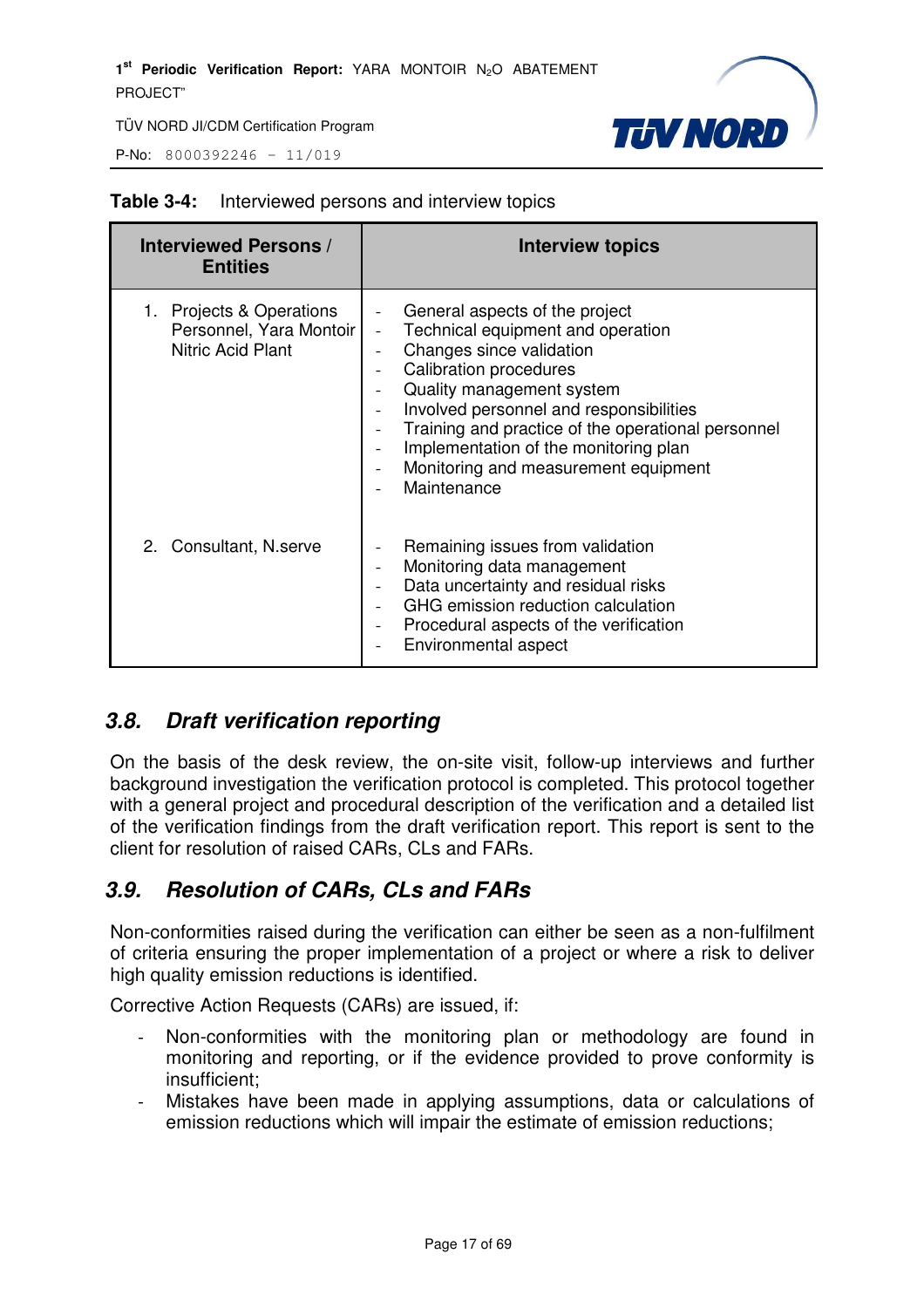1<sup>st</sup> Periodic Verification Report: YARA MONTOIR N<sub>2</sub>O ABATEMENT PROJECT"

TÜV NORD JI/CDM Certification Program



P-No: 8000392246 – 11/019

- Issues identified in a FAR during validation or previous verifications requiring actions by the project participants to be verified during verification have not been resolved.

The verification team uses the term Clarification Request (CL), which is be issued if:

information is insufficient or not clear enough to determine whether the applicable JI requirements have been met.

Forward Action Requests (FAR) indicate essential risks for further periodic verifications. Forward Action Requests are issued, if:

the monitoring and reporting require attention and / or adjustment for the next verification period.

For a detailed list of all CARs, CLs and FARs raised in the course of the verification pl. refer to chapter 4.

# **3.10. Final reporting**

Upon successful closure of all raised CARs and CLs the final verification report including a positive verification opinion can be issued. In case not all essential issues could finally be resolved, a final report including a negative verification opinion is issued.

The final report summarizes the final assessments w.r.t. all applicable criteria.

#### **3.11. Technical review**

Before submission of the final verification report a technical review of the whole verification procedure is carried out. The technical reviewer is a competent GHG auditor being appointed for the scope this project falls under. The technical reviewer is not considered to be part of the verification team and thus not involved in the decision making process up to the technical review.

As a result of the technical review process the verification opinion and the topic specific assessments as prepared by the verification team leader may be confirmed or revised. Furthermore reporting improvements might be achieved.

## **3.12. Final approval**

After successful technical review an overall (esp. procedural) assessment of the complete verification will be carried out by a senior assessor located in the accredited premises of TÜV NORD.

After this step the request for issuance can be started.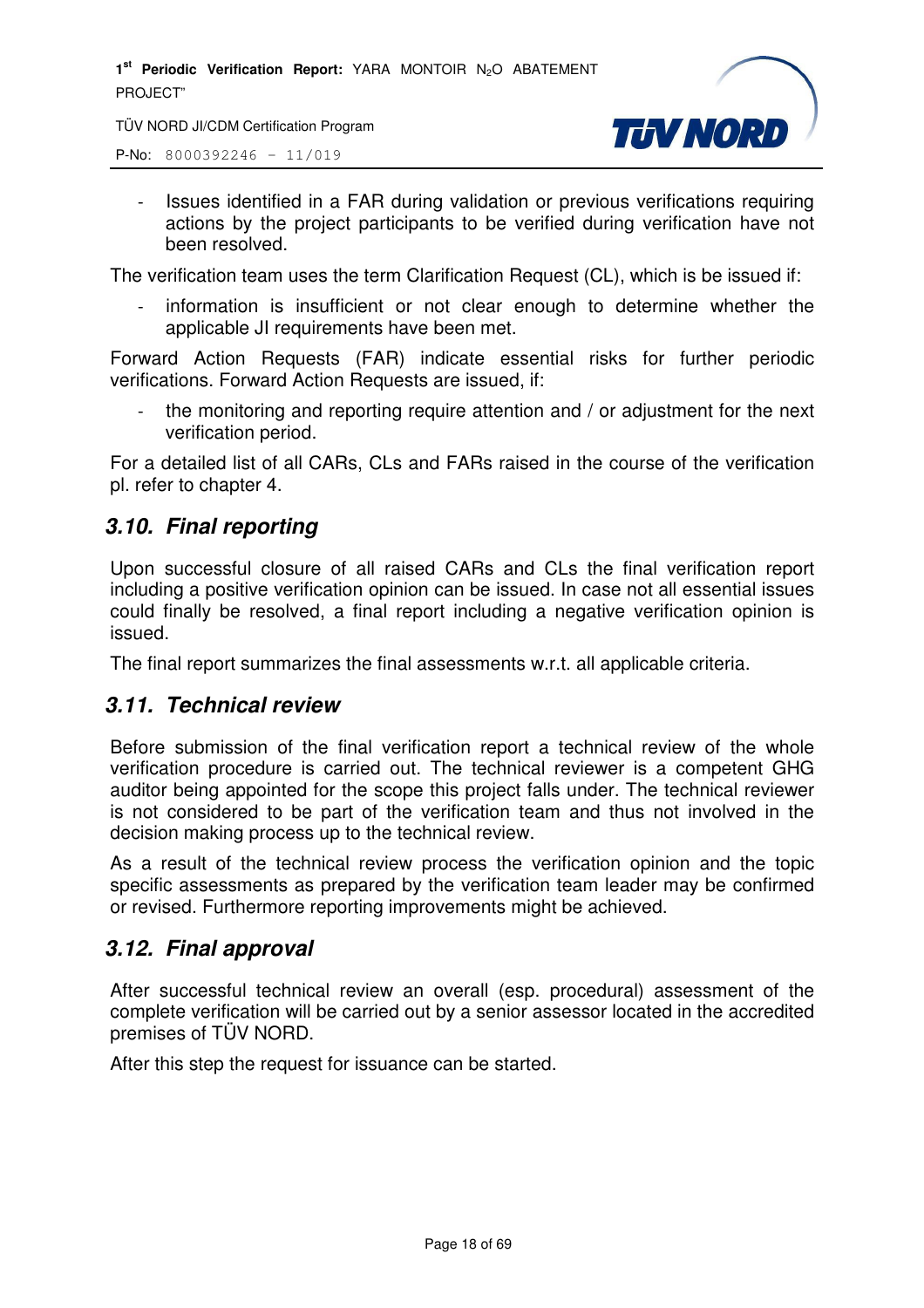1<sup>st</sup> Periodic Verification Report: YARA MONTOIR N<sub>2</sub>O ABATEMENT PROJECT"

TÜV NORD JI/CDM Certification Program



P-No: 8000392246 – 11/019

# **4. VERIFICATION FINDINGS**

In the following paragraphs the findings from the desk review of the monitoring report<sup>/MR/</sup>, the calculation spreadsheet<sup>/XLS/</sup>, PDD<sup>/PDD/</sup>, the Determination Report<sup>/DET/</sup> and other supporting documents, as well as from the on-site assessment and the interviews are summarised.

The summary of CAR, CL and FAR issued are shown in Table 4-1:

**Table 4-1:** Summary of CAR, CL and FAR

| <b>Verification topic</b>         | <b>No. of CAR</b> | No. of CL    | <b>No. of FAR</b> |
|-----------------------------------|-------------------|--------------|-------------------|
| A - Project Approvals             | 3                 | 0            |                   |
| <b>B</b> – Project Implementation |                   | <sup>0</sup> |                   |
| C - Monitoring Plan Compliance    |                   | 2            |                   |
| D - Monitoring Plan Revision      | $\Omega$          | O            |                   |
| $E - Data Management$             | $\Omega$          | O            |                   |
| <b>SUM</b>                        | 5                 |              |                   |

The following tables include all raised CARs, CLs and FARs and the assessments of the same by the verification team. For an in depth evaluation of all verification items it should be referred to the verification protocols (see Annex).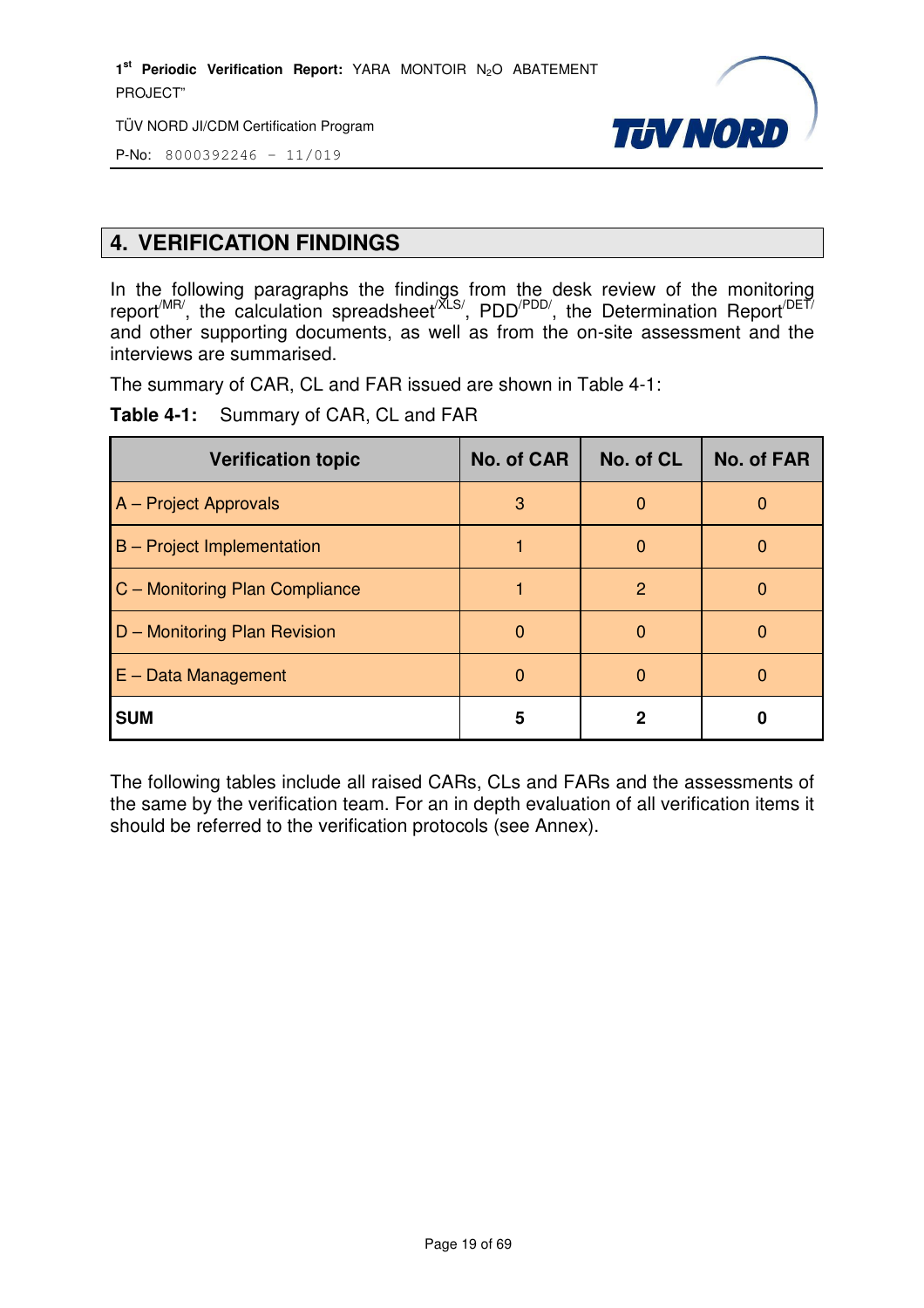

| <b>Finding:</b>                                                                                                                                                                                                                    |                                                                                                          | A <sub>1</sub>                                                                                                                                            |            |  |
|------------------------------------------------------------------------------------------------------------------------------------------------------------------------------------------------------------------------------------|----------------------------------------------------------------------------------------------------------|-----------------------------------------------------------------------------------------------------------------------------------------------------------|------------|--|
| <b>Classification</b>                                                                                                                                                                                                              | <b>CAR</b><br>$\bowtie$                                                                                  | СL                                                                                                                                                        | <b>FAR</b> |  |
| Description of finding<br>Describe the finding in unam-<br>biguous style; address the<br>context (e.g. section)                                                                                                                    | Clarification is requested why Norway and Germany are<br>considered as involved parties.                 |                                                                                                                                                           |            |  |
| <b>Corrective Action #1</b><br>This section shall be filled by<br>the PP. It shall address the cor-<br>rective action taken in details.                                                                                            | Norway and Germany have been removed from the list of<br>'involved parties' in the table of section 2.1. |                                                                                                                                                           |            |  |
| <b>IAE Assessment #1</b><br>The assessment shall encom-<br>pass all open issues in annex A-<br>In case of non-closure.<br>$\mathcal{I}$ .<br>additional corrective action and<br>IAE assessments (#2, #3, etc.)<br>shall be added. | OK.<br>Therefore CAR A1 has been closed out.                                                             | Both parties Norway and Germany have been removed.                                                                                                        |            |  |
| <b>Conclusion</b><br>Tick the appropriate checkbox                                                                                                                                                                                 | Appropriate action was taken<br>$\mathbb{X}$ l<br>Additional action should be taken                      | To be checked during the first periodic verification<br>Project documentation was corrected correspondingly<br>The project complies with the requirements |            |  |

| Finding:                                                                                                                                                                            |                                                                                                                                                                                                                                                                                                                                                                                                                 | A2                                                   |            |  |  |
|-------------------------------------------------------------------------------------------------------------------------------------------------------------------------------------|-----------------------------------------------------------------------------------------------------------------------------------------------------------------------------------------------------------------------------------------------------------------------------------------------------------------------------------------------------------------------------------------------------------------|------------------------------------------------------|------------|--|--|
| <b>Classification</b>                                                                                                                                                               | <b>CAR</b>                                                                                                                                                                                                                                                                                                                                                                                                      | CL                                                   | <b>FAR</b> |  |  |
| <b>Description of finding</b>                                                                                                                                                       |                                                                                                                                                                                                                                                                                                                                                                                                                 |                                                      |            |  |  |
| Describe the finding in unam-<br>biguous style; address the<br>context (e.g. section)                                                                                               | The investor party (Belgium) LoA is still pending.                                                                                                                                                                                                                                                                                                                                                              |                                                      |            |  |  |
| <b>Corrective Action #1</b><br>This section shall be filled by<br>the PP. It shall address the cor-<br>rective action taken in details.                                             | A footnote has been added on page 5 of the monitoring report<br>explaining that an investor LoA has been applied for, but is<br>still pending. A copy of the LoA will be made available to Tüv<br>Nord as soon as possible.                                                                                                                                                                                     |                                                      |            |  |  |
| <b>IAE Assessment #1</b>                                                                                                                                                            | OK.                                                                                                                                                                                                                                                                                                                                                                                                             |                                                      |            |  |  |
| The assessment shall encom-<br>pass all open issues in annex A-<br>In case of non-closure.<br>additional corrective action and<br>IAE assessments (#2, #3, etc.)<br>shall be added. | The LoA, dated 04 April 2011, (DPF Ref: NKC/FP/6) was<br>issued by the Belgian National Climate Commission which is<br>the Belgian Designated Focal Point as mentioned on the JI-<br>SC website. Written information on investor LoA complies with<br>track 1 requirements. The project participant Yara France<br>SAS and the project title are clearly named on LoA.<br>Therefore CAR A2 has been closed out. |                                                      |            |  |  |
| <b>Conclusion</b>                                                                                                                                                                   |                                                                                                                                                                                                                                                                                                                                                                                                                 | To be checked during the first periodic verification |            |  |  |
| Tick the appropriate checkbox                                                                                                                                                       | Appropriate action was taken                                                                                                                                                                                                                                                                                                                                                                                    |                                                      |            |  |  |
|                                                                                                                                                                                     |                                                                                                                                                                                                                                                                                                                                                                                                                 | Project documentation was corrected correspondingly  |            |  |  |
|                                                                                                                                                                                     | Additional action should be taken                                                                                                                                                                                                                                                                                                                                                                               |                                                      |            |  |  |
|                                                                                                                                                                                     |                                                                                                                                                                                                                                                                                                                                                                                                                 | The project complies with the requirements           |            |  |  |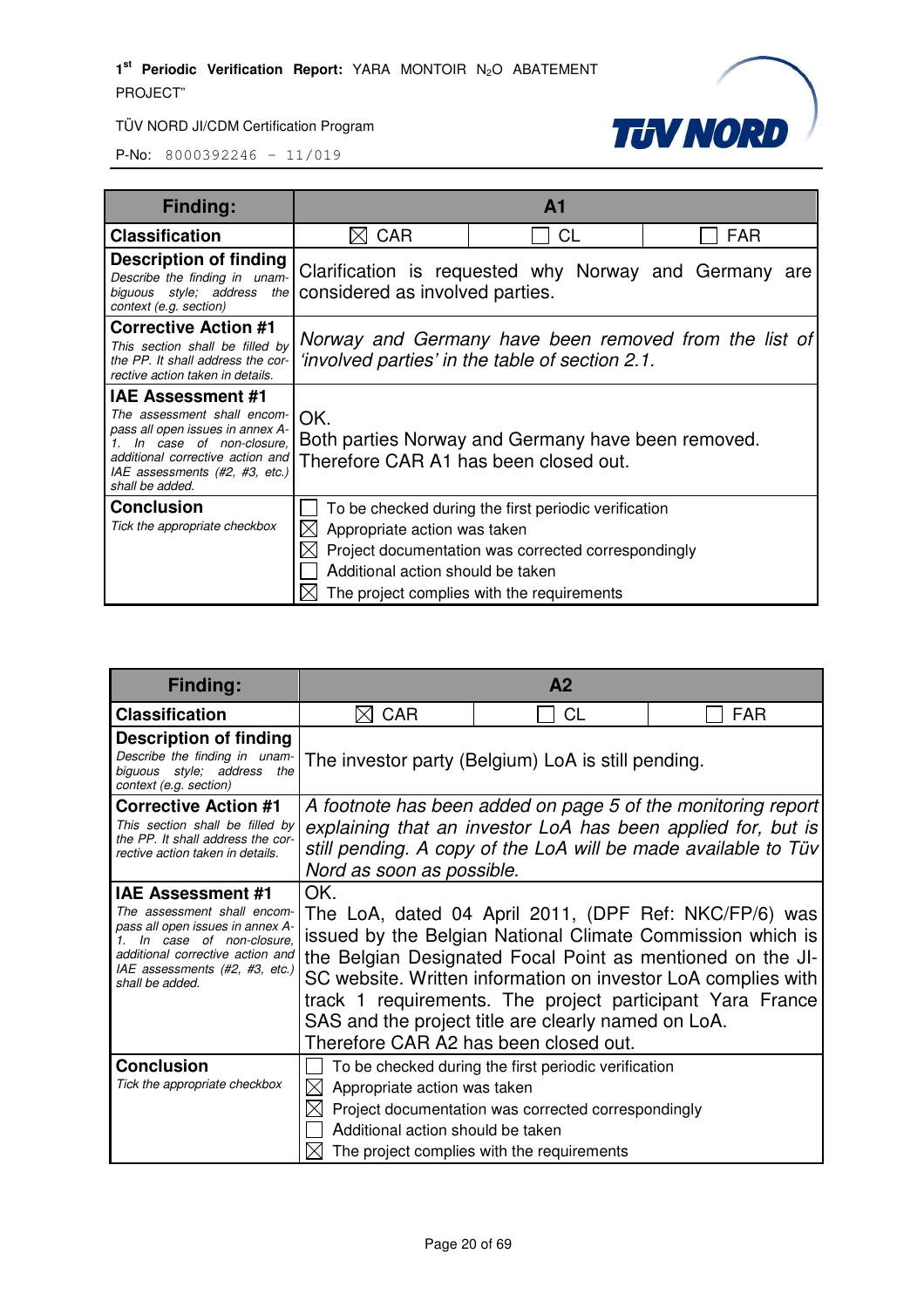



| Finding:                                                                                                                                                                                                        |                                                                                                                                            | A <sub>3</sub>                                                                                                                                            |                                                                                                                                   |  |
|-----------------------------------------------------------------------------------------------------------------------------------------------------------------------------------------------------------------|--------------------------------------------------------------------------------------------------------------------------------------------|-----------------------------------------------------------------------------------------------------------------------------------------------------------|-----------------------------------------------------------------------------------------------------------------------------------|--|
| <b>Classification</b>                                                                                                                                                                                           | <b>CAR</b>                                                                                                                                 | СL                                                                                                                                                        | <b>FAR</b>                                                                                                                        |  |
| <b>Description of finding</b><br>Describe the finding in unam-<br>biguous style; address<br>the<br>context (e.g. section)                                                                                       | As per French Letter of Approval (host country LoA) the<br>indicated in the MR.                                                            |                                                                                                                                                           | crediting period of the project is limited to the 1 <sup>st</sup> Kyoto<br>commitment period. The exact crediting period shall be |  |
| <b>Corrective Action #1</b><br>This section shall be filled by<br>the PP. It shall address the cor-<br>rective action taken in details.                                                                         | The exact crediting period of the project has now been<br>indicated in section 1 as 2.3 years, in accordance with the<br>host country LoA. |                                                                                                                                                           |                                                                                                                                   |  |
| <b>IAE Assessment #1</b><br>The assessment shall encom-<br>pass all open issues in annex A-<br>In case of non-closure.<br>additional corrective action and<br>IAE assessments (#2, #3, etc.)<br>shall be added. | OK.<br>In the revised Monitoring Report the exact crediting period<br>(2.3 years) is now included<br>Therefore CL A3 has been closed out.  |                                                                                                                                                           |                                                                                                                                   |  |
| <b>Conclusion</b><br>Tick the appropriate checkbox                                                                                                                                                              | Appropriate action was taken<br>Additional action should be taken                                                                          | To be checked during the first periodic verification<br>Project documentation was corrected correspondingly<br>The project complies with the requirements |                                                                                                                                   |  |

| <b>Finding:</b>                                                                                                                            | <b>B</b> 4                                                                                                                                                                                                                                 |                                                           |                                                         |  |  |
|--------------------------------------------------------------------------------------------------------------------------------------------|--------------------------------------------------------------------------------------------------------------------------------------------------------------------------------------------------------------------------------------------|-----------------------------------------------------------|---------------------------------------------------------|--|--|
| <b>Classification</b>                                                                                                                      | $\boxtimes$ CAR                                                                                                                                                                                                                            | <b>CL</b>                                                 | <b>FAR</b>                                              |  |  |
| <b>Description of finding</b><br>biguous style; address the<br>context (e.g. section)                                                      | A further detailed description of the project history (e.g.<br>Describe the finding in unam   campaign data), production issues and key events regarding<br>plant operation and AMS status should be included in the<br>Monitoring Report. |                                                           |                                                         |  |  |
| <b>Corrective Action #1</b><br>This section shall be filled by<br>the PP. It shall address the $cor$ -<br>rective action taken in details. |                                                                                                                                                                                                                                            | during the verification period has been added to annex 2. | A short table on key events at the plant and AMS status |  |  |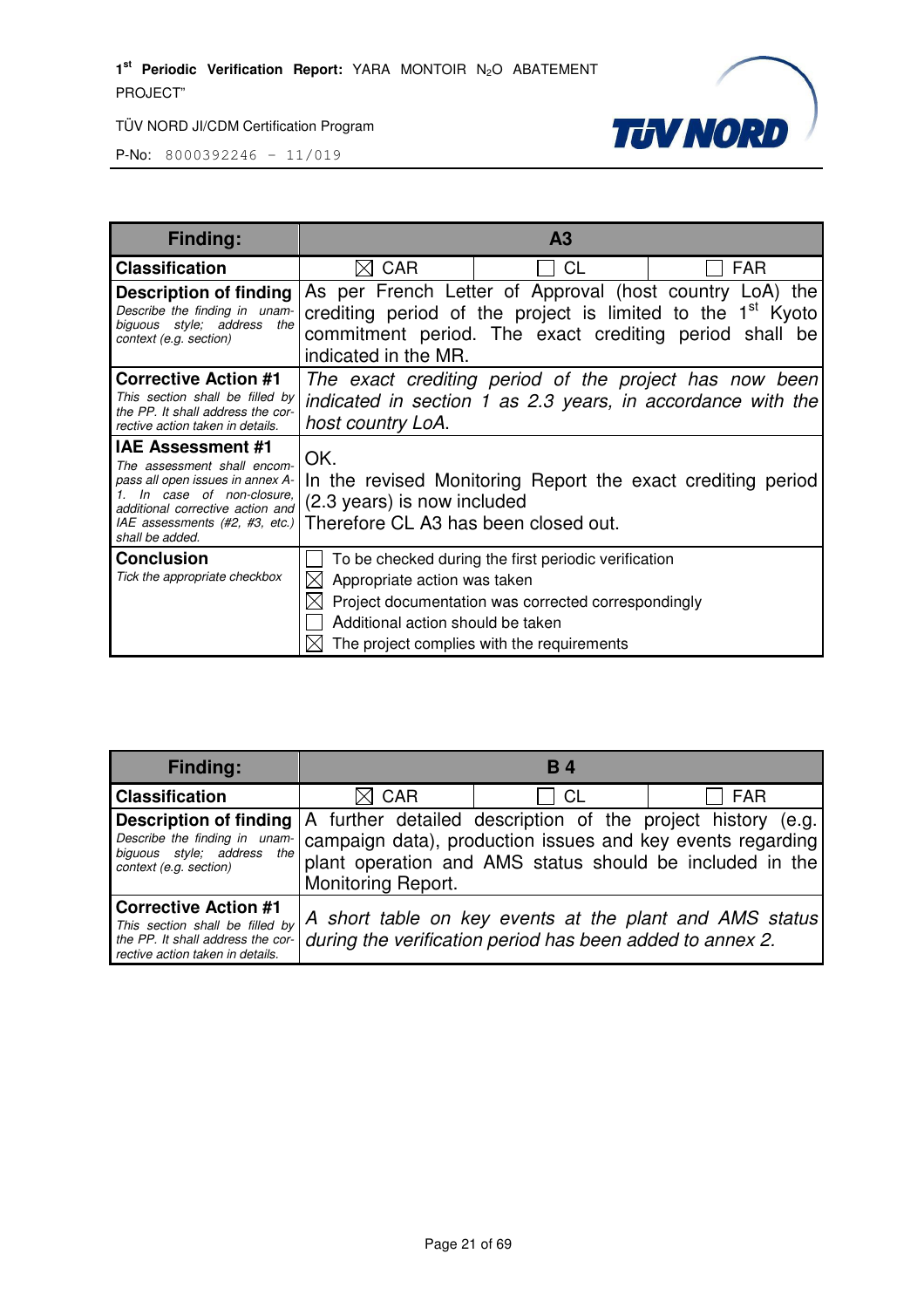



| Finding:                                                                                                                                                                                                        | <b>B4</b>                                                                                                                                                                                                                                                                                                                                                                                                                                                                                                                                    |
|-----------------------------------------------------------------------------------------------------------------------------------------------------------------------------------------------------------------|----------------------------------------------------------------------------------------------------------------------------------------------------------------------------------------------------------------------------------------------------------------------------------------------------------------------------------------------------------------------------------------------------------------------------------------------------------------------------------------------------------------------------------------------|
| <b>IAE Assessment #1</b><br>The assessment shall encom-<br>pass all open issues in annex A-<br>In case of non-closure.<br>additional corrective action and<br>IAE assessments (#2, #3, etc.)<br>shall be added. | OK.<br>The provided table on historical key events at the plant and<br>AMS status has been included in annex 2 "Details on Events<br>relevant for the Monitoring" of the revised Monitoring Report:<br>Shutdown for annual maintenance and primary catalyst<br>gauze change. Installation of two full new batches of<br>$N2O$ abatement catalyst.<br>Re-start of plant and beginning of $N_2O$ abatement<br>project activity.<br>Shutdown for annual maintenance and primary catalyst<br>gauze change.<br>PHD server undergoing maintenance. |
| <b>Conclusion</b>                                                                                                                                                                                               | Therefore CAR B4 has been closed out.<br>To be checked during the first periodic verification                                                                                                                                                                                                                                                                                                                                                                                                                                                |
| Tick the appropriate checkbox                                                                                                                                                                                   | Appropriate action was taken                                                                                                                                                                                                                                                                                                                                                                                                                                                                                                                 |
|                                                                                                                                                                                                                 | Project documentation was corrected correspondingly                                                                                                                                                                                                                                                                                                                                                                                                                                                                                          |
|                                                                                                                                                                                                                 | Additional action should be taken                                                                                                                                                                                                                                                                                                                                                                                                                                                                                                            |
|                                                                                                                                                                                                                 | The project complies with the requirements                                                                                                                                                                                                                                                                                                                                                                                                                                                                                                   |

| Finding:                                                                                                                                                                                                        | C5                                                                                                                                                                                                                                                                                                       |           |     |
|-----------------------------------------------------------------------------------------------------------------------------------------------------------------------------------------------------------------|----------------------------------------------------------------------------------------------------------------------------------------------------------------------------------------------------------------------------------------------------------------------------------------------------------|-----------|-----|
| <b>Classification</b>                                                                                                                                                                                           | CAR                                                                                                                                                                                                                                                                                                      | <b>CL</b> | FAR |
| Description of finding<br>Describe the finding in unam-<br>biguous style; address the<br>context (e.g. section)                                                                                                 | A simple plant diagram including the position of the Monitoring<br>Equipments should be included in the Monitoring Report.                                                                                                                                                                               |           |     |
| <b>Corrective Action #1</b><br>This section shall be filled by<br>the PP. It shall address the cor-<br>rective action taken in details.                                                                         | A simple plant diagram including the position of the monitoring<br>equipment has now been included in section 4.                                                                                                                                                                                         |           |     |
| <b>IAE Assessment #1</b><br>The assessment shall encom-<br>pass all open issues in annex A-<br>In case of non-closure.<br>additional corrective action and<br>IAE assessments (#2, #3, etc.)<br>shall be added. | The simple diagram depicting the main parts of the project<br>and the monitoring equipments has been included in the<br>revised Monitoring Report. The verification team confirms that<br>this diagram reflects the real situation observed during the on-<br>site visit.<br>CAR C5 has been closed out. |           |     |
| <b>Conclusion</b><br>Tick the appropriate checkbox                                                                                                                                                              | To be checked during the first periodic verification<br>Appropriate action was taken<br>Project documentation was corrected correspondingly<br>Additional action should be taken<br>The project complies with the requirements                                                                           |           |     |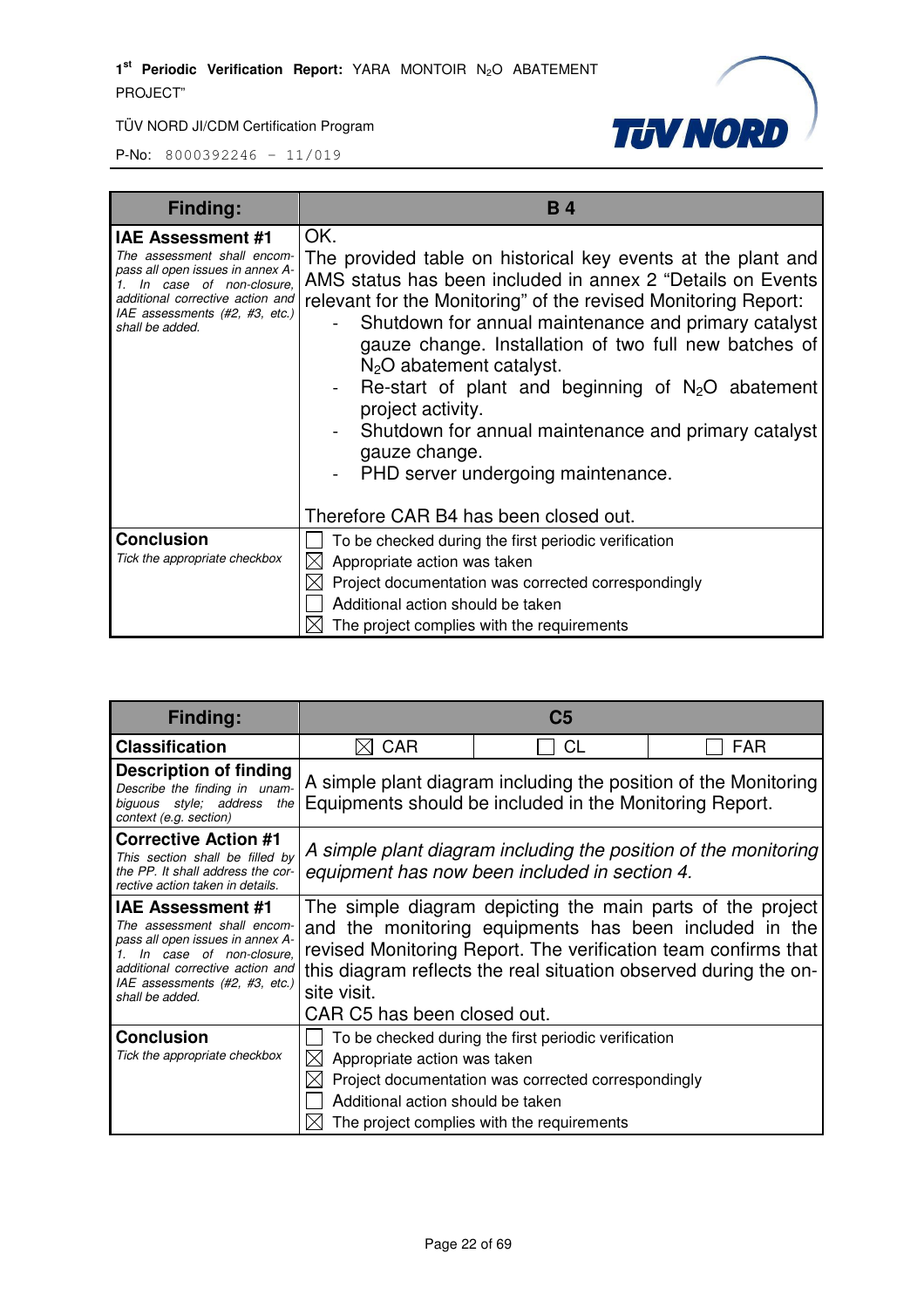

| Finding:                                                                                                                                                                                                           | C6                                                                                                                                                                                                                                                                                                                            |                                                                                                                                                                                                                                                 |            |
|--------------------------------------------------------------------------------------------------------------------------------------------------------------------------------------------------------------------|-------------------------------------------------------------------------------------------------------------------------------------------------------------------------------------------------------------------------------------------------------------------------------------------------------------------------------|-------------------------------------------------------------------------------------------------------------------------------------------------------------------------------------------------------------------------------------------------|------------|
| <b>Classification</b>                                                                                                                                                                                              | <b>CAR</b>                                                                                                                                                                                                                                                                                                                    | $\boxtimes$ CL                                                                                                                                                                                                                                  | <b>FAR</b> |
| <b>Description of finding</b><br>Describe the finding in unam-<br>biguous style; address the<br>context (e.g. section)                                                                                             | As per the "Projet Domestique Methodology" the parameter<br>$OPh$ has to be monitored.<br>This parameter is missing in Annex 1.                                                                                                                                                                                               |                                                                                                                                                                                                                                                 |            |
| <b>Corrective Action #1</b><br>This section shall be filled by<br>the PP. It shall address the cor-<br>rective action taken in details.                                                                            | The parameter OP has now been added to Annex 1 and has<br>been included as a trip point parameter for the statistical<br>analysis of the monitored data to determine plant operating<br>hours (although this has no actual affect on the ERU<br>calculation). The trip point value for OP has been added to<br>section 5.3.3. |                                                                                                                                                                                                                                                 |            |
| <b>IAE Assessment #1</b><br>The assessment shall encom-<br>pass all open issues in annex A-<br>1. In case of non-closure.<br>additional corrective action and<br>IAE assessments (#2, #3, etc.)<br>shall be added. | OK.<br>The<br>for this Monitoring Period.<br>Therefore CL C6 has been closed out.                                                                                                                                                                                                                                             | All monitoring parameters as per the "Projet Domestique<br>Methodology" incl. $OP_h$ have been included in the revised MR.<br>verification team has crosschecked<br>calculation <sup>/XLS/</sup> and confirms $OPh$ has no impact on ER results | ERU<br>the |
| <b>Conclusion</b><br>Tick the appropriate checkbox                                                                                                                                                                 | $\boxtimes$<br>Appropriate action was taken<br>Additional action should be taken                                                                                                                                                                                                                                              | To be checked during the first periodic verification<br>Project documentation was corrected correspondingly<br>The project complies with the requirements                                                                                       |            |

| <b>Finding:</b>                                                                                                                                                                                 | C7                                                                                                                                 |                                                                                                                  |            |
|-------------------------------------------------------------------------------------------------------------------------------------------------------------------------------------------------|------------------------------------------------------------------------------------------------------------------------------------|------------------------------------------------------------------------------------------------------------------|------------|
| <b>Classification</b>                                                                                                                                                                           | <b>CAR</b>                                                                                                                         | $\boxtimes$ CL                                                                                                   | <b>FAR</b> |
| <b>Description of finding</b> The description of the applied measurement procedure for<br>Describe the finding in unam-<br>the <sub>1</sub><br>biguous style; address<br>context (e.g. section) | measurement is not mentioned.                                                                                                      | parameter NAP (metric tonnes of 100% concentrated nitric<br>acid; P.5) is insufficient esp. as the concentration |            |
| <b>Corrective Action #1</b><br>This section shall be filled by<br>the PP. It shall address the cor-<br>rective action taken in details.                                                         | Additional details have been added to parameter 5 of Annex 1<br>regarding measurement and quality assurance procedures for<br>NAP. |                                                                                                                  |            |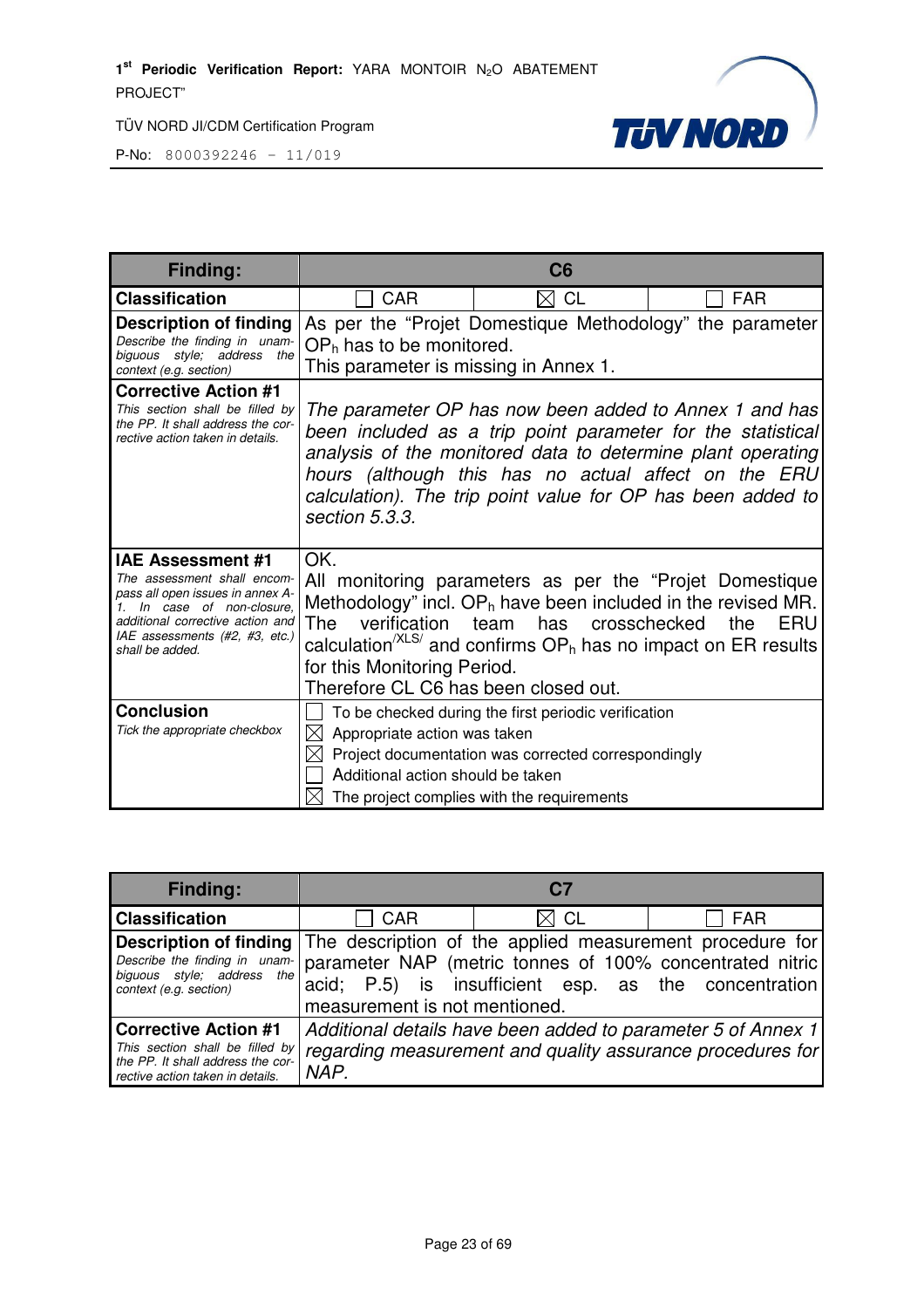

| <b>Finding:</b>                                                                                                                                                                                                            | C.7                                                                                                                                                                                                                                                                                                                                                                                         |  |
|----------------------------------------------------------------------------------------------------------------------------------------------------------------------------------------------------------------------------|---------------------------------------------------------------------------------------------------------------------------------------------------------------------------------------------------------------------------------------------------------------------------------------------------------------------------------------------------------------------------------------------|--|
| <b>IAE Assessment #1</b><br>The assessment shall encom-<br>pass all open issues in annex A-<br>In case of non-closure.<br>additional corrective action and Additional<br>IAE assessments (#2, #3, etc.)<br>shall be added. | The requested revision has been carried out. A more detailed<br>description of the applied measurement procedure for NAP<br>has been included in the revised MR in Annex 1.<br>supporting documents concerning<br>applied<br>measurement procedure for NAP and relevant quality<br>assurance procedures were submitted to the verification<br>team.<br>Therefore CL C7 has been closed out. |  |
| <b>Conclusion</b><br>Tick the appropriate checkbox                                                                                                                                                                         | To be checked during the first periodic verification<br>Appropriate action was taken<br>Project documentation was corrected correspondingly<br>Additional action should be taken<br>The project complies with the requirements                                                                                                                                                              |  |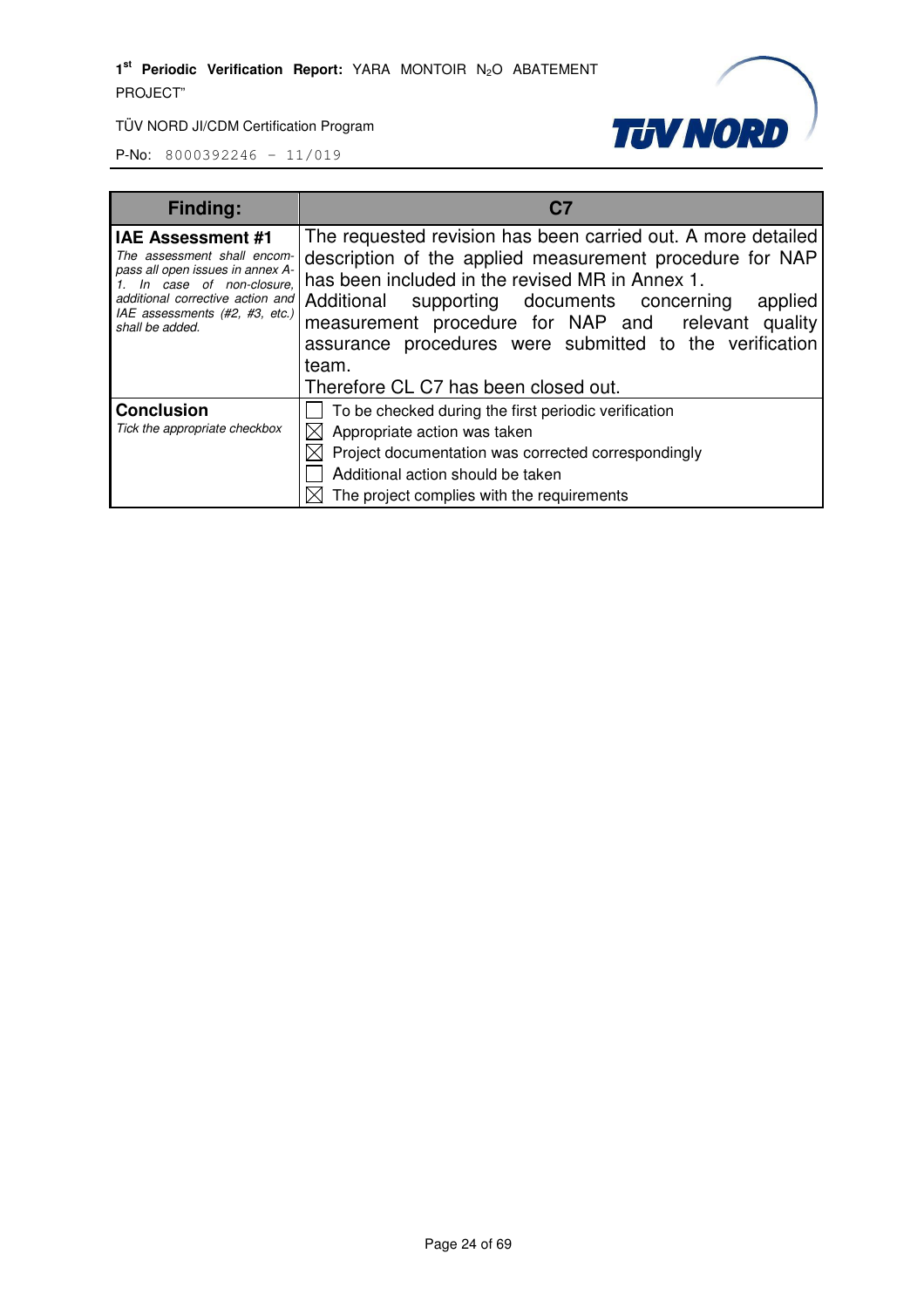

P-No: 8000392246 – 11/019

# **5. SUMMARY OF VERIFICATION ASSESSMENTS**

The following paragraphs include the summary of the final verification assessments after all CARs and CRs are closed out. For details of the assessments pl. refer to the discussion of the verification findings in chapter 4 and the verification protocol (Annex 1).

# **5.1. Implementation of the project**

During the verification a site visit was carried out. On the basis of this site visit and the reviewed project documentation it can be confirmed that w.r.t. the realized technology, the project equipments, as well as the monitoring and metering equipment, the project has been implemented and operated as described in the registered PDD.

# **5.2. Project history**

During the determination the AIE raised issues that could not be closed or resolved during the validation stage. For this purpose following FAR has been raised.

#### **FAR No. 1 (Determination):**

- a. Information according to Annex D of EN14181 has to be available latest for the first verification.
- b. QAL 2 tests of AMS according to EN14181 have to be conducted prior to the start of the crediting period.

The verification team has checked during the onsite visit a) documentation of the AMS (electronic AMS file) and b) certification and calibration documents for the relevant instruments of the installed  $AMS - N<sub>2</sub>O$  Analyser and flow meter -:

Documentation of inspection, calibration, verification, (preventive) maintenance and malfunction is implemented in an electronic control card  $(SAP)^{\langle QA \rangle}$ . Operation maintenance and calibration intervals are carried out by qualified and trained staff from the El (instrument) department according to the vendor´s specification. Activities are controlled and documented as part of the electronic overall quality assurance programme.

The Dr. Födisch MCA 04 Gas Analyzer and FMD 99 stack gas flow meter, both have QAL1 approval as specified by EN ISO 14956. According to EN 14181 the most recent QAL2 test was conducted by Müller-BBM on 28 to 30/09/2009 (Report No. M82 450/2 and M82 450/4), with successful approval of the AMS. In addition to the QAL2 test, the Annual Surveillance Tests (AST) was performed by Müller-BBM on 31/08/2010 (Report No. M88 843/1).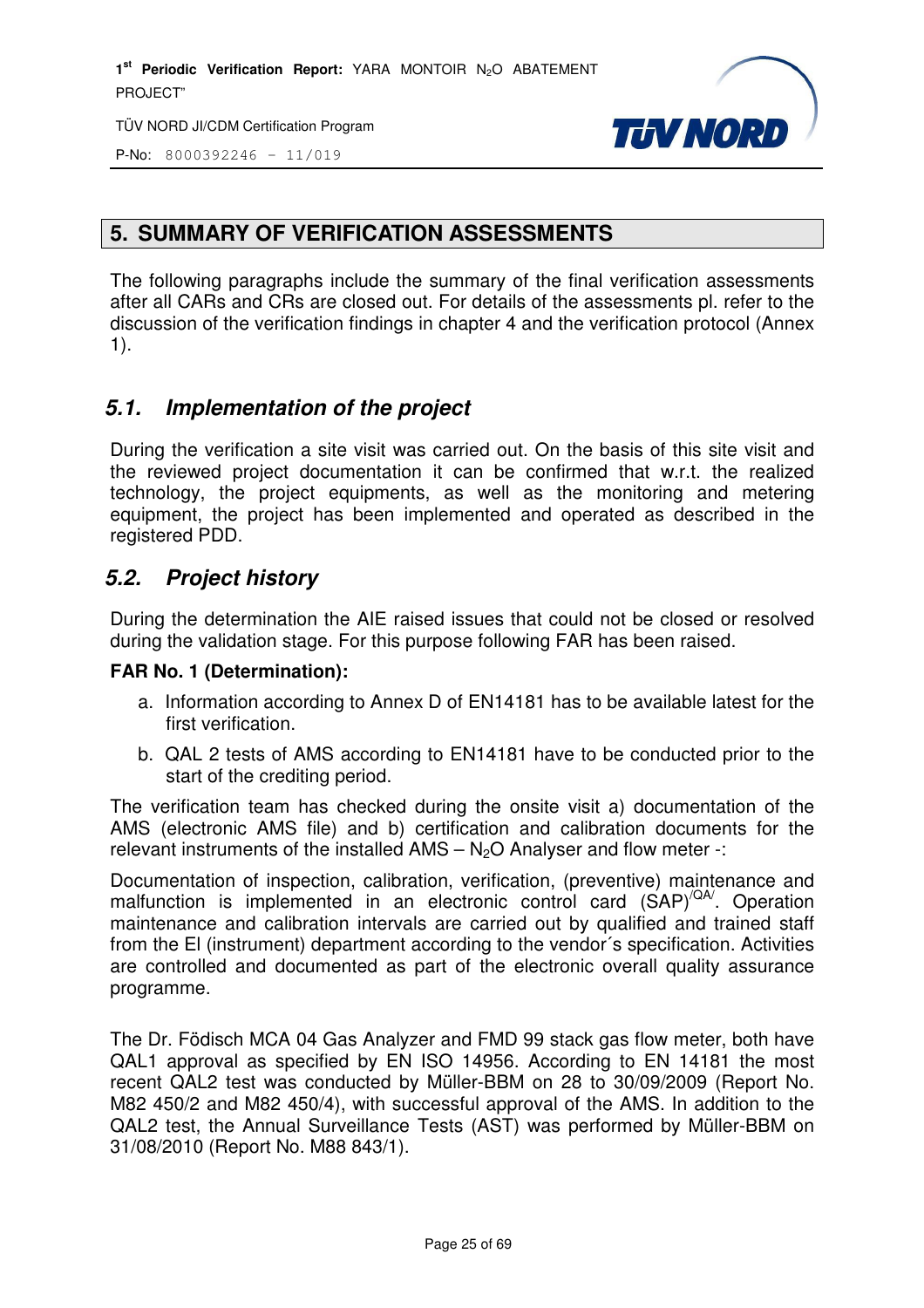1<sup>st</sup> Periodic Verification Report: YARA MONTOIR N<sub>2</sub>O ABATEMENT PROJECT"

TÜV NORD JI/CDM Certification Program

P-No: 8000392246 – 11/019



Therefore the verification team concludes that issues raised by the Determination FAR are successfully implemented; FAR NO. 1 is closed.

Furthermore as this is the  $1<sup>st</sup>$  periodic verification no issues from former verifications are to be considered.

# **5.3. Special events**

No major events, apart of the reported plant shut downs for regular maintenance and due to trips with effect on the monitoring of the project have been observed during the monitoring period:

- Shutdown for annual maintenance and primary catalyst gauze change.
- PHD server undergoing maintenance.
- 107 NCSG hourly results were replaced by substitute values.

## **5.4. Compliance with the monitoring plan**

The monitoring system and all applied procedures are completely in compliance to the registered monitoring plan.

## **5.5. Monitoring parameters**

During the verification all relevant monitoring parameters (as listed in the PDD) have been verified with regard to the appropriateness of the applied measurement / determination method, the correctness of the values applied for ER calculation, the accuracy, and applied QA/QC measures. The results as well as the verification procedure are described parameter-wise in the project specific verification checklist.

After appropriate corrections to raised CARs and CLs were carried out by the project participant it can be confirmed that all monitoring parameters have been measured / determined without material misstatements and in line with all applicable standards and relevant requirements.

## **5.6. Monitoring report**

A draft monitoring report was submitted to the verification team by the project participants. The verification team has made this report publicly available prior to the start of the verification activities. No comments were received.

During the verification, mistakes and needs for clarification were identified. The PP has carried out the requested corrections so that it can be confirmed that the monitoring report is complete and transparent and in accordance with the registered PDD and other relevant requirements.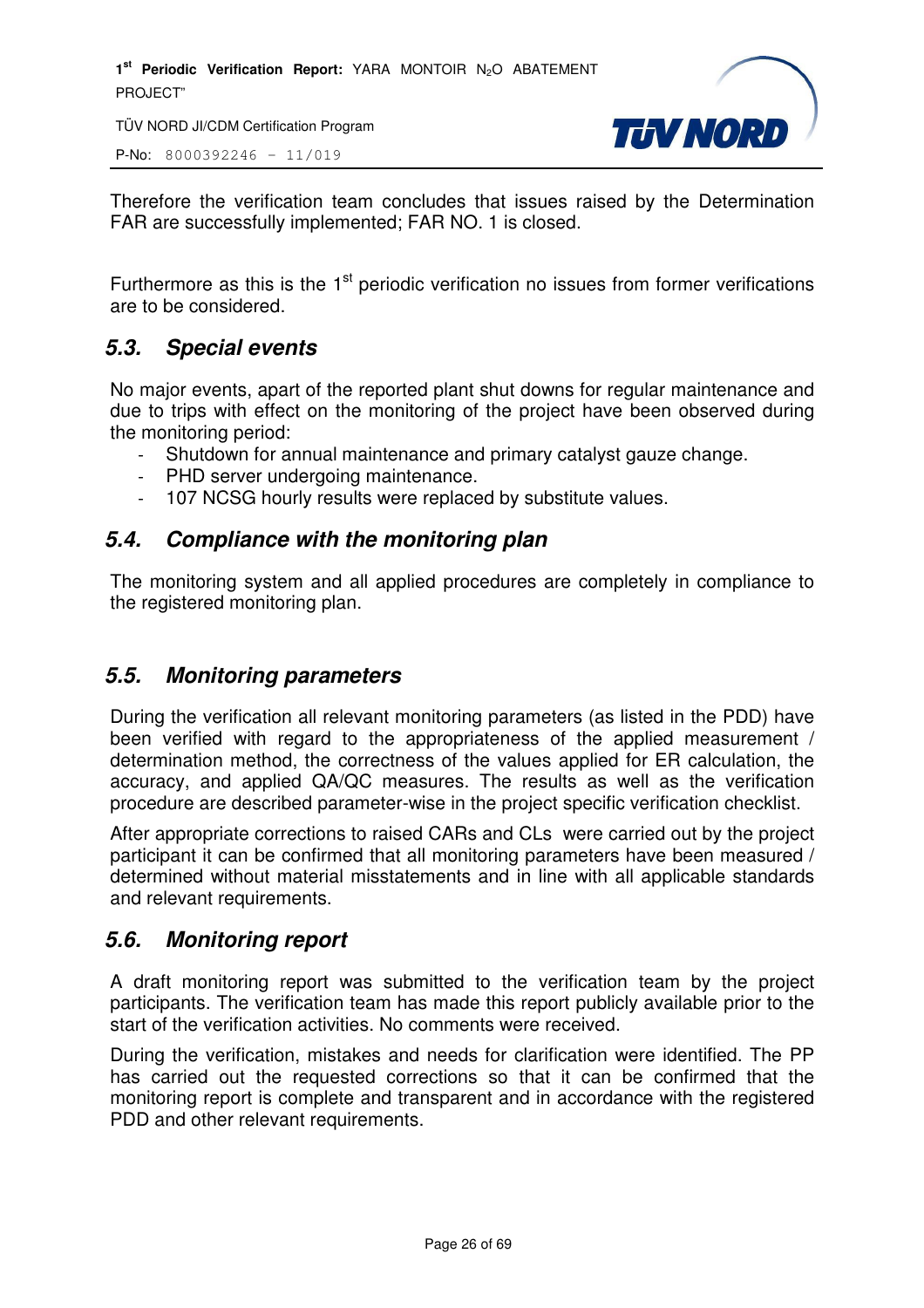

P-No: 8000392246 – 11/019

# **5.7. ER Calculation**

The calculation of the emission reduction is based on hourly averages data or parameters retrieved from the data processing unit.

A statistical evaluation of raw data (hourly averages) was applied for calculating campaign specific emissions:

- For all  $N_2O$  data sets a plausibility check was conducted. All data sets containing values that are implausible were eliminated.
- Calculation of the sample mean  $(x)$ ;
- Calculation of the sample standard deviation(s);
- Calculation of the 95% confidence interval (equal to 1.96 times the standard deviation);
- Elimination of all data that lie outside the 95% confidence interval;
- Calculation of the new sample mean from the remaining values.

For AMS down-time intervals (107 out of the 2,665 h) NCSG measurement readings were replaced by a substitute value of 87.91ppm  $N_2O$  (=172.64mg/m<sup>3</sup>).

During this monitoring period the  $N_2O$  emission factor did not exceed the regulatory emissions factor of 1.2 kg  $N_2O/tHNO_3$ .

The total amount of  $N<sub>2</sub>O$  as project emission is calculated as:

 $PE_n = VSG_n * NCSG_n * OH_n * 10^{-6}$ = **46,445.72 kgN2O.**

Relating to metric tonne of 100% concentrated nitric acid:

 $EF_p = (PE_p / NAP_p)$  = 0.44927 kgN<sub>2</sub>O/tHNO<sub>3</sub>

- $PE<sub>n</sub>$  Total N<sub>2</sub>O emissions during the specific Verification Period (46,445.72)  $kgN<sub>2</sub>O$ ).
- $EF_n$  Emissions factor used to calculate the emissions from the defined Verification Period n (0.44927  $kgN<sub>2</sub>O/tHNO<sub>3</sub>$ ).
- $NCSG_n$  Mean concentration of N<sub>2</sub>O in the tail gas stream during the verification period (158.96 mgN<sub>2</sub>O/m<sup>3</sup>).
- VSGn Mean tail gas volume flow rate during the verification period (109,635.74  $\mathsf{Nm}^3\mathsf{/h}.$
- $NAP_n$  Nitric acid production during the Verification Period (103,380.54 tHNO<sub>3</sub>).

 $OH<sub>n</sub>$  Operating hours of the plant during the Verification Period (2,665 h).

 $GWP<sub>N2O</sub> = 310 tCO<sub>2</sub>e/tN<sub>2</sub>O$ .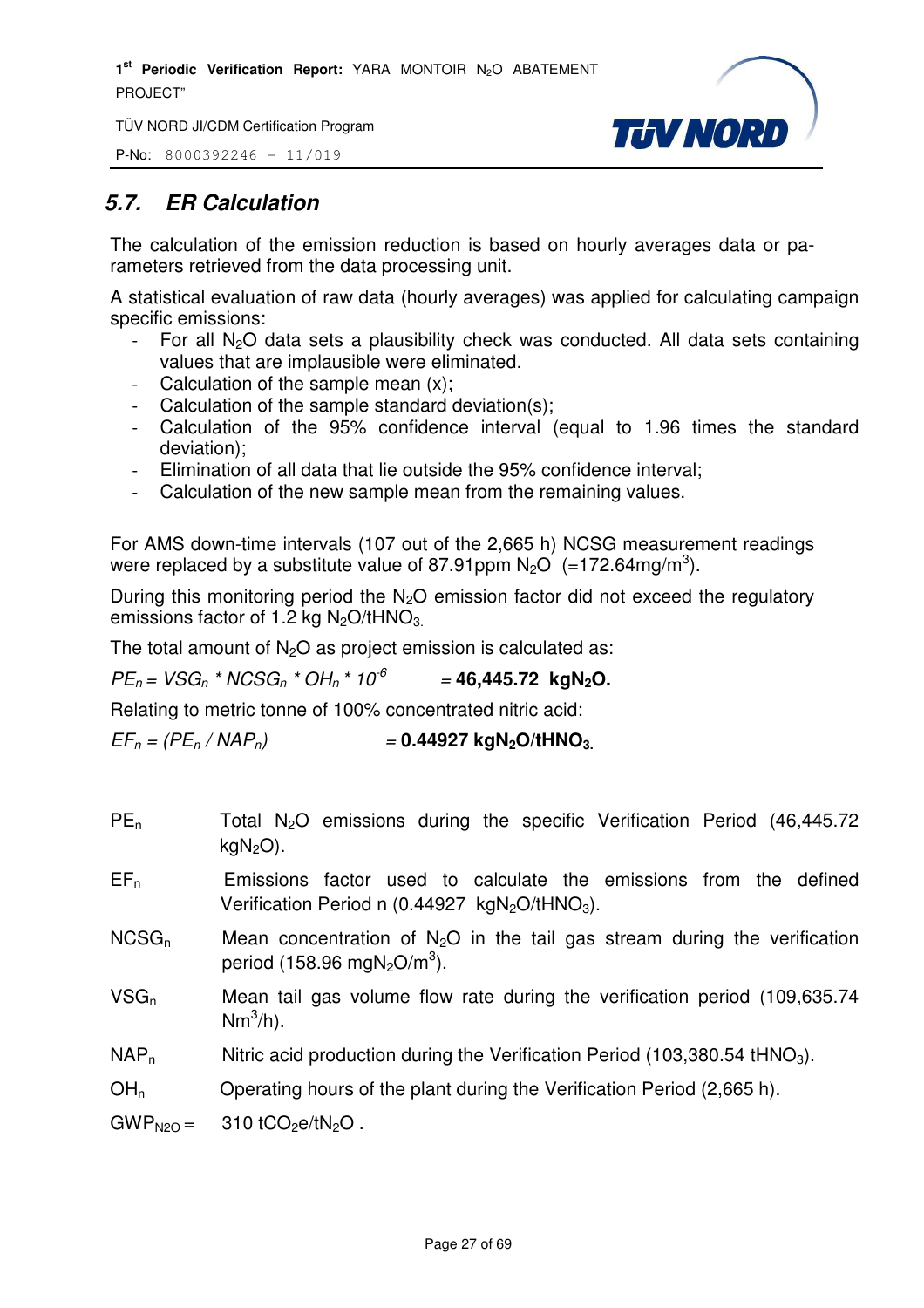P-No: 8000392246 – 11/019



 $ERU = ((EF_{\text{rea}} - EF_{\text{n}})/1000 \times \text{NAP} \times \text{GWP}_{\text{N2O}}) * 0.9 = 21,653 \text{ tCO}_{2}e.$ 

# **5.8. Quality Management**

Quality Management procedures for measurements, collection and compilation of data, data storage and archiving, calibration, maintenance and training of personnel in the framework of this JI project activity have been defined. The procedures defined can be assessed as appropriate for the purpose.

# **5.9. Overall Aspects of the Verification**

All necessary and requested documentation was provided by the project participants so that a complete verification of all relevant issues could be carried out.

Access was granted to all installations of the plant which are relevant for the project performance and the monitoring activities.

No issues have been identified indicating that the implementation of the project activity and the steps to claim emission reductions are not compliant with the UNFCCC / host country criteria and relevant guidance provided by the COP/CMP and the JISC (clarifications and/or guidance).

# **5.10. Hints for next periodic Verification**

No Forward Action Requests have been raised for the next verification.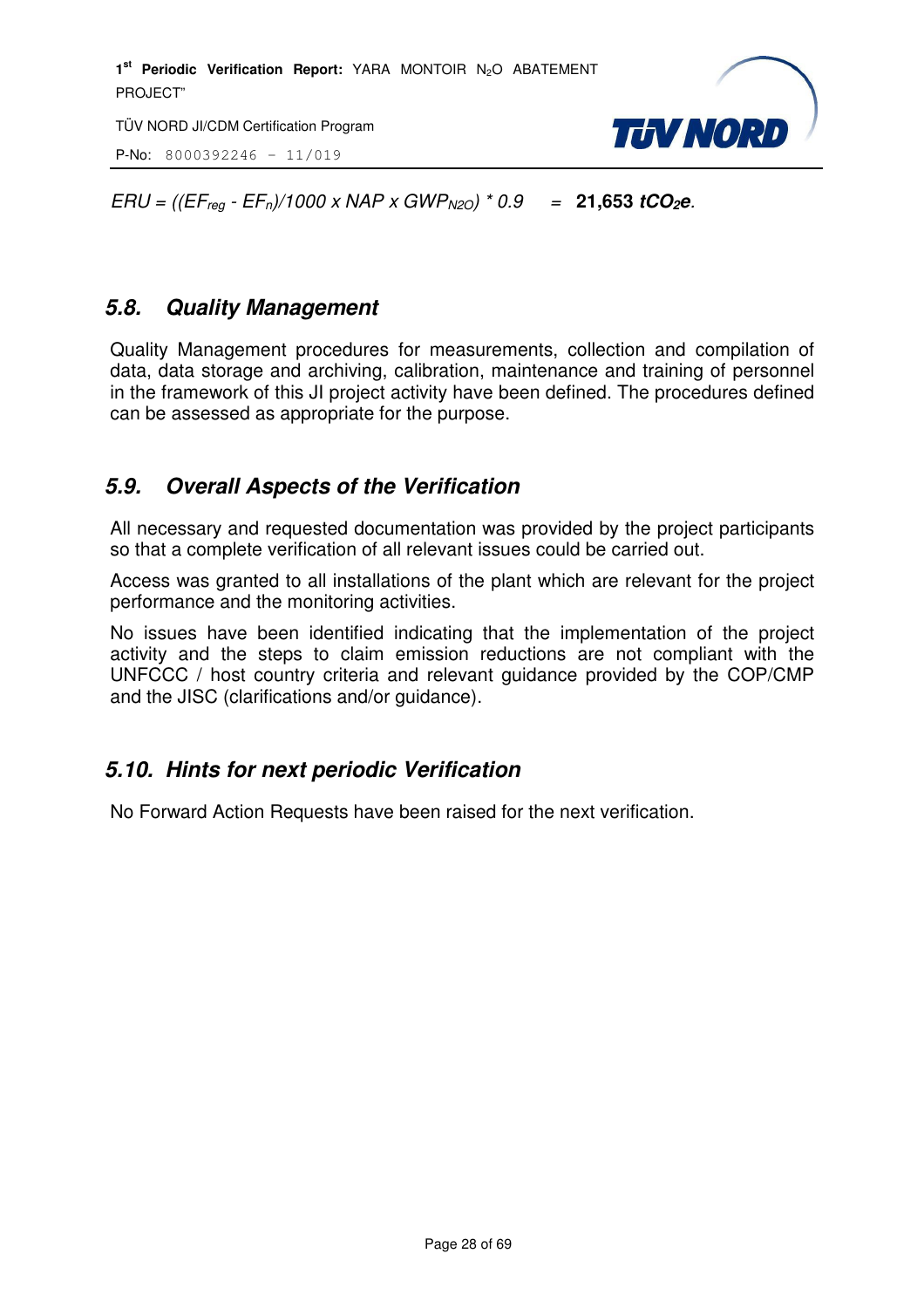1<sup>st</sup> Periodic Verification Report: YARA MONTOIR N<sub>2</sub>O ABATEMENT PROJECT"

TÜV NORD JI/CDM Certification Program



P-No: 8000392246 – 11/019

# **6. VERIFICATION OPINION**

Yara Montoir Nitric Acid Plant has commissioned the TÜV NORD JI/CDM Certification Program to carry out the 1<sup>st</sup> periodic verification of the project: "YARA MONTOIR  $N_2O$  ABATEMENT PROJECT", with regard to the relevant requirements for JI project activities. The project reduces GHG emissions due to the reduction of  $N<sub>2</sub>O$  emissions from the production of nitric acid with secondary  $N<sub>2</sub>O$  abatement technology (secondary catalyst). This verification covers the period from 2010-09-12 to 2010-12-31(including both days).

In the course of the verification 5 Corrective Action Requests (CAR) and 2 Clarification Requests (CL) were raised and successfully closed. Furthermore 0 FARs are raised to improve the monitoring system in the future. The verification is based on the draft monitoring report, revised monitoring report, the monitoring plan as set out in the registered PDD, the determination report, emission reduction calculation spreadsheet and supporting documents made available to the TÜV NORD JI/CDM CP by the project participant.

As a result of this verification, the verifier confirms that:

- all operations of the project are implemented and installed as planned and described in the project design document.
- the monitoring plan is in accordance with the applied country specific methodology: Méthode pour les Projets Domestiques: "Réduction catalytique du N2O dans des usines d'acide nitrique".
- the installed equipment essential for measuring parameters required for calculating emission reductions are calibrated appropriately.
- the monitoring system is in place and functional. The project has generated GHG emission reductions.

As the result of the  $1<sup>st</sup>$  periodic verification, the verifier confirms that the GHG emission reductions are calculated without material misstatements in a conservative and appropriate manner. TÜV NORD JI/CDM CP herewith confirms that the project has achieved emission reductions in the above mentioned reporting period as follows:

Emission reductions: **21,653** t CO<sub>2</sub>e

Essen, 2011-07-15 Essen, 2011-07-15

 $62\pi$ 

Rainer Winter TÜV NORD JI/CDM CP Verification Team Leader

Martin Saalmann TÜV NORD JI/CDM CP Final Approval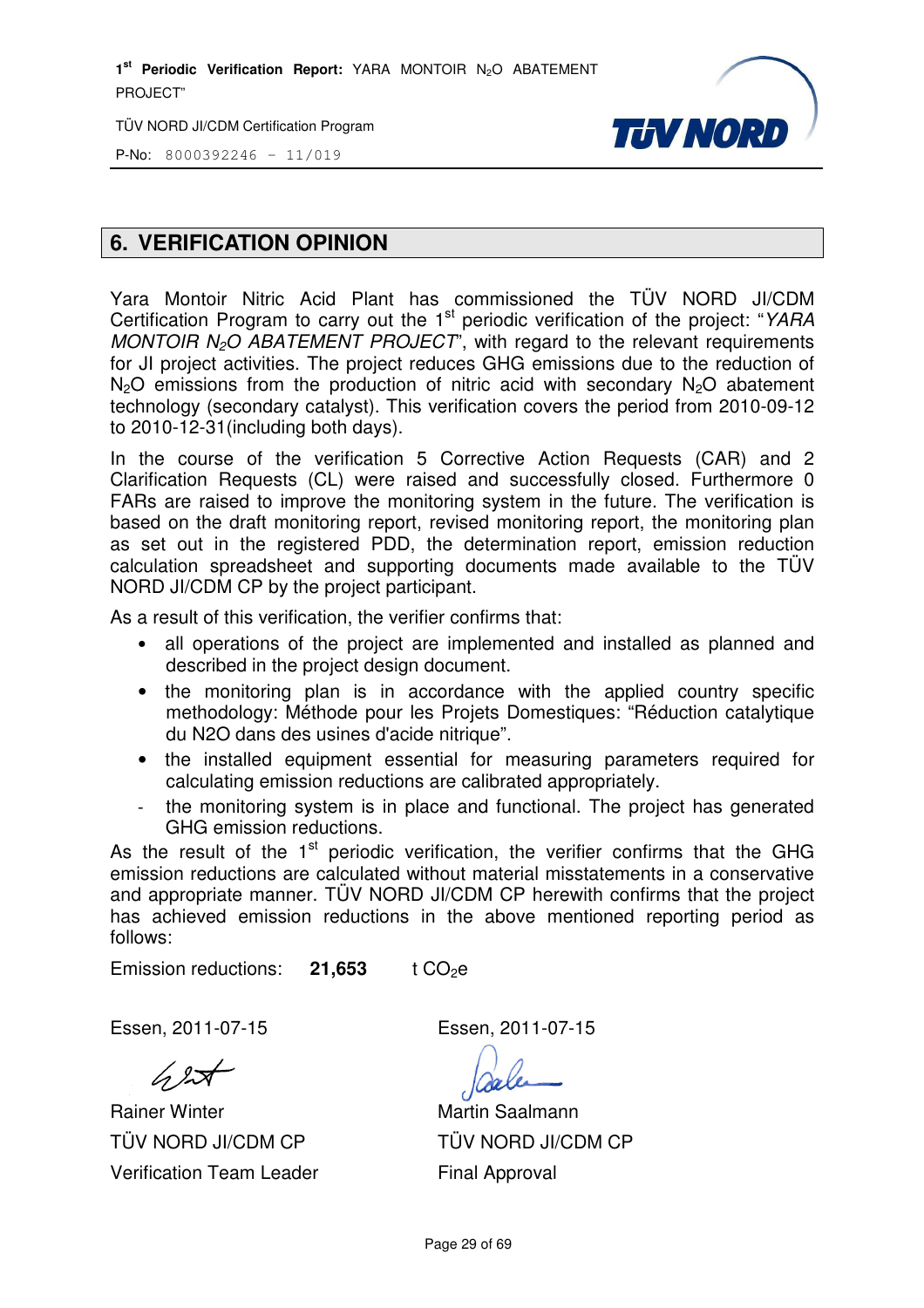

P-No: 8000392246 – 11/019

# **7. REFERENCES**

#### **Table 7-1:** Documents provided by the project participant(s)

| <b>Reference</b>                | <b>Document</b>                                                                                                                                                                                                                                                                                                                                                     |
|---------------------------------|---------------------------------------------------------------------------------------------------------------------------------------------------------------------------------------------------------------------------------------------------------------------------------------------------------------------------------------------------------------------|
| <b>/ARRETE/</b>                 | 'Arrêté préféctoral' issued by the Préfet de la Loire-Atlantique in 2003<br>regarding max. Emission from Nitric Acid plant (Yara Montoir,<br>applicable from $01/09/2005$ (1.2 kgN <sub>2</sub> O/tHNO <sub>3</sub> ).                                                                                                                                              |
| <b>/ARRETE</b><br>$\mathsf{L}/$ | Letter concerning 'Arrêté Préfectoral' issued by the Prefecture de Loire<br>- Atlantique on 2010-03-31 regarding max. Emission from Nitric Acid<br>plant. (Regulatory Emissions factor according to the 'arrêté préféctoral'<br>issued by the Préfet de la Loire-Atlantique in 2003 and applicable from<br>01/09/2005 (1.2 kgN <sub>2</sub> O/tHNO <sub>3</sub> )). |
| APP/                            | Application for approval of a first track JI project activity.                                                                                                                                                                                                                                                                                                      |
| /CUSUM/                         | Cusum Control Sheet acc. DIN EN 14181 regarding drift of AMS.                                                                                                                                                                                                                                                                                                       |
| /CERT/                          | ISO 9001:2000 and ISO 14001:2004 Certificates, issued by DNV,<br>dated 21.11.2008, valid until 17.11.2011 (Certicate No. 42758-2008-<br>AE-FRA-COFRAC).                                                                                                                                                                                                             |
| /FG/                            | Announcement in the German Federal Gazette regarding<br>the<br>suitability of the AMS Dr. Foedisch MCA 04.                                                                                                                                                                                                                                                          |
| /FOED-<br><b>MAIN/</b>          | -Working, maintenance and service report (261968; 04.09.2009) about<br>commissioning of the gas analyser MCA 04 by Dr. Foedisch<br>Umweltmesstechnik AG.<br>-Assembly, maintenance and calibration protocol, dated 01.06.10<br>(18.5-20.5.2010) about the check of MCA 04 by Dr. Foedisch<br>Umweltmesstechnik AG.                                                  |
| /FLOWS/                         | Flow-sheet of nitric acid process.                                                                                                                                                                                                                                                                                                                                  |
| /LISTD/                         | Excel-sheet with<br>of nitric<br>comparison<br>acid<br>concentration<br>lab<br>values/Figures.                                                                                                                                                                                                                                                                      |
| /LOA/                           | LoA (host country) issued by the French "Ministère de l'Écologie, de<br>l'Énergie, du Développement Durable et de la Mer, en charge des<br>Technologies vertes et des Négociations sur le climat" on 2010-12-30,                                                                                                                                                    |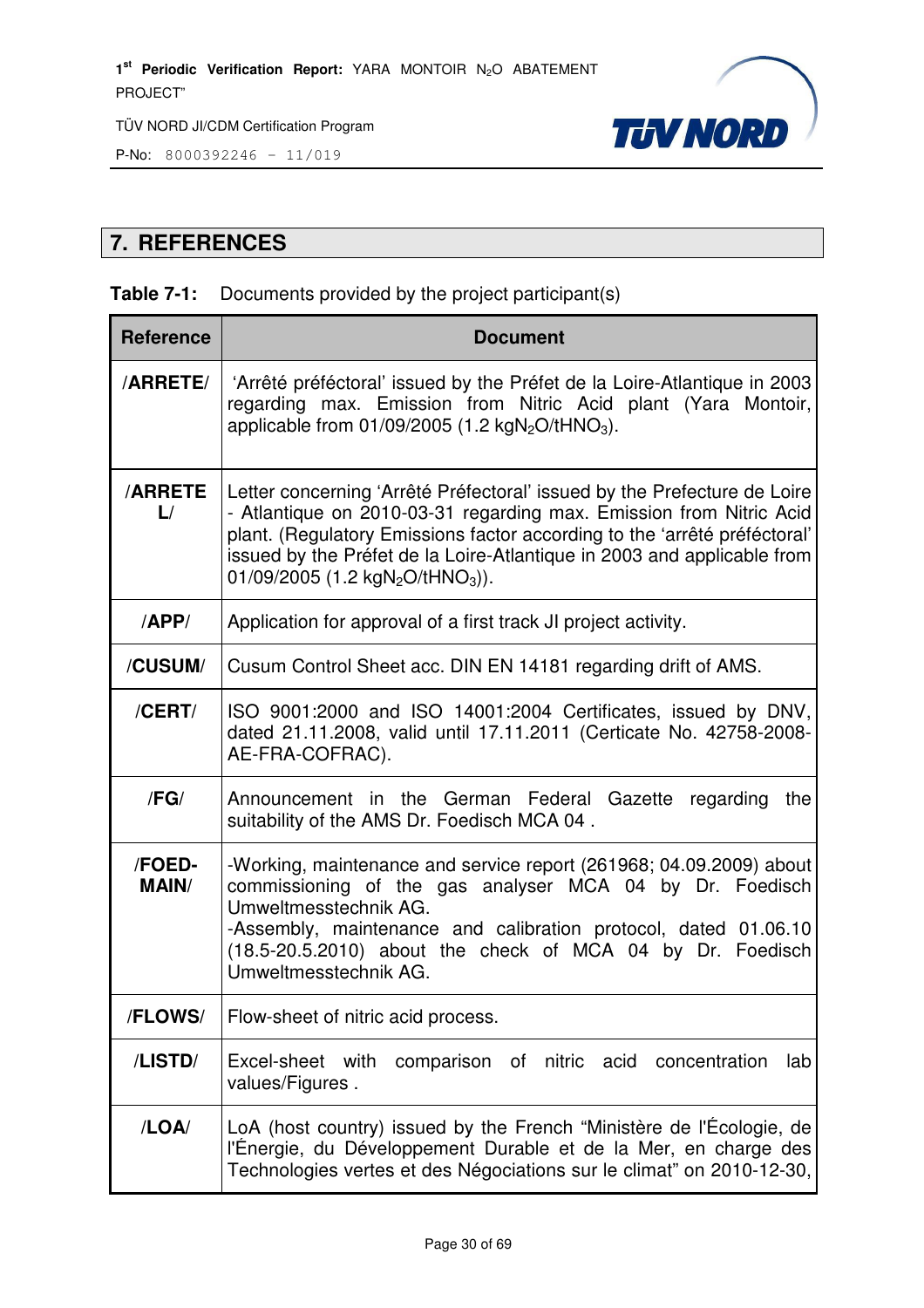

TÜV NORD JI/CDM Certification Program

| <b>Reference</b>      | <b>Document</b>                                                                                                                                                                                                                                                                                                                                                         |
|-----------------------|-------------------------------------------------------------------------------------------------------------------------------------------------------------------------------------------------------------------------------------------------------------------------------------------------------------------------------------------------------------------------|
|                       | Ref.-No.: 100010022280.                                                                                                                                                                                                                                                                                                                                                 |
| /LOA/                 | LoA issued by the Belgian Designated Focal Point (DFP), National<br>Climate Commission of Belgium on 2011-04-04, DFP Ref-No.:<br>NKC/FP/6.                                                                                                                                                                                                                              |
| /MR/                  | 1. Monitoring report of GHGs emission reductions (12.09.2010 -<br>31.12.2010) "Yara Montoir N <sub>2</sub> O Abatement" dated 2011-01-20<br>Vers. 01, issued by N.serve.<br>Monitoring report of GHGs emission<br>reductions<br>2. Final<br>$(12.09.2010 - 31.12.2010)$ "Yara Montoir N <sub>2</sub> O Abatement"<br>dated 2011-02-15, Vers. 02, issued by N.serve.     |
| /PARA-<br><b>N2O/</b> | Parameter configuration of the PHD Honeywell system, plot.                                                                                                                                                                                                                                                                                                              |
| <b>PHD</b>            | DATA-Management of the PHD Honeywell system.                                                                                                                                                                                                                                                                                                                            |
| /PLOT/                | Plot of NAP in verification period.<br>Plot of N <sub>2</sub> O-Concentrations in verification period (Source: XLS).                                                                                                                                                                                                                                                    |
| /QA/                  | Parts of the electronic overall quality assurance programme/electronic<br>control card. Implemented QA system:                                                                                                                                                                                                                                                          |
|                       | -SAP plot of the maintenance control card of the AMS "plan de<br>maintenance analyseur et debit GdQ".<br>- control cards "Corriolis flow meter mPDS200" with integrated density<br>measurement device (Anton Paar).<br>- control cards "N2O Analyser Dr. Födisch" MCA 04.<br>- control cards "thermo-couples" AOR.                                                      |
| /QAL1A                | QAL1 Certificate 0000025929 dated 2010-03-10 regarding suitability<br>of the AMS MCA 04 according to DIN EN 14181:2004 issued by TUV<br>Rheinland.<br>QAL1 Certificate<br>0000025929 1 dated 2010-08-02<br>regarding<br>suitability of the AMS MCA 04 according to DIN EN 14181:2004<br>issued by TÜV Rheinland.<br>(i.a. with extended calibration periods: 3 months). |
| /QAL1V/               | QAL1 Certificate No: 936/808005/C 2000-04-10 regarding FMD 99                                                                                                                                                                                                                                                                                                           |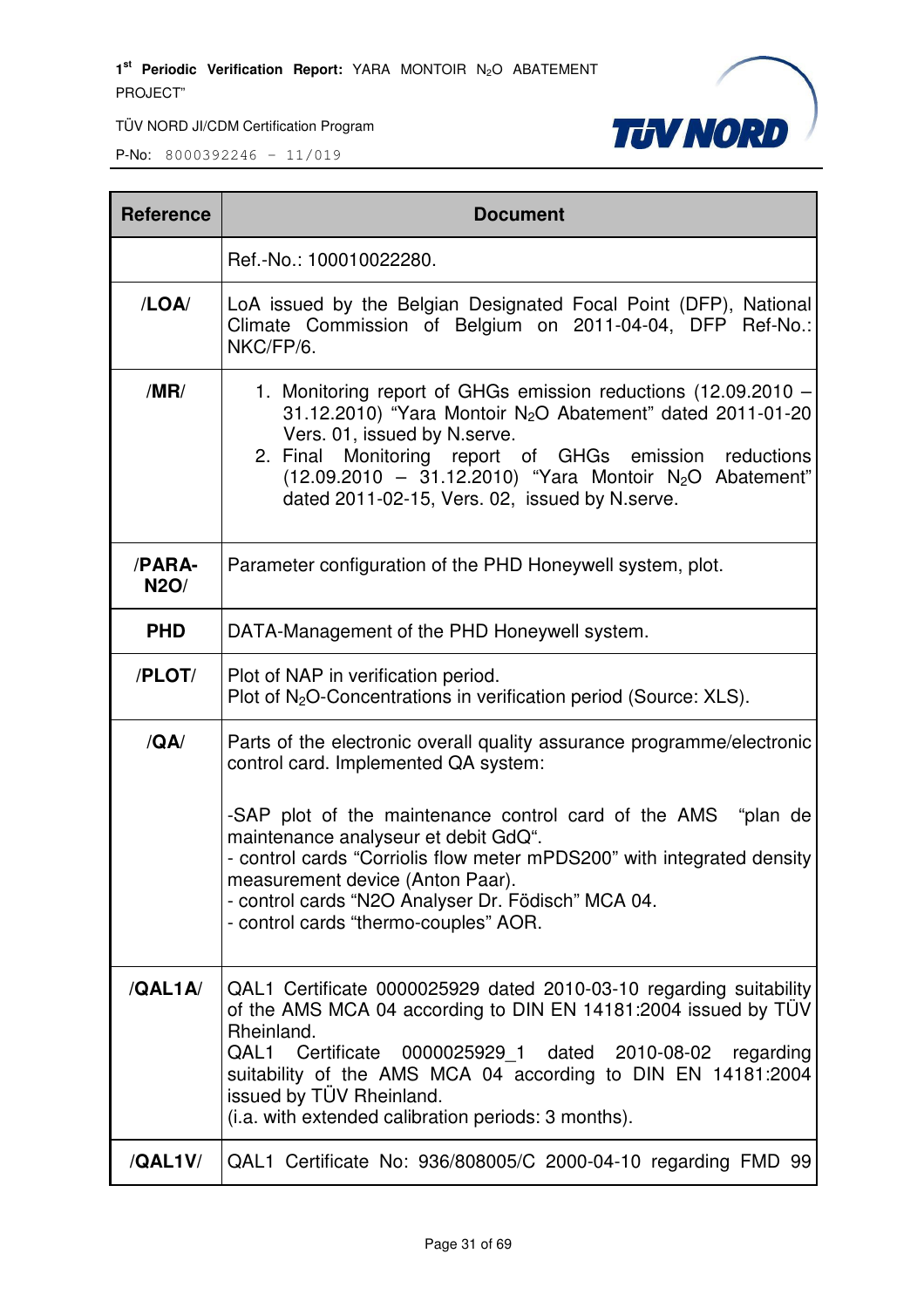1<sup>st</sup> Periodic Verification Report: YARA MONTOIR N<sub>2</sub>O ABATEMENT PROJECT"

TÜV NORD JI/CDM Certification Program



| <b>Reference</b>     | <b>Document</b>                                                                                                                                                                                                                                                                         |
|----------------------|-----------------------------------------------------------------------------------------------------------------------------------------------------------------------------------------------------------------------------------------------------------------------------------------|
|                      | Volumeter, English issued by TÜV Rheinland.<br>QAL1 Certificate No: 936/808005/C 2000-04-10 regarding FMD 99<br>Volumeter, German.                                                                                                                                                      |
| B/                   | /QAL2CALI   Report on performance tests and calibration of the AMS according to<br>EN 14181, Report No. M82 450/2 and M82 450/4, issued by Müller<br>BBM (28 to 30/09/2009).                                                                                                            |
|                      | /QAL2AST/ Annual Surveillance Tests (AST) performed by Müller-BBM<br>on<br>31/08/2010, Report No. M88 843/1.                                                                                                                                                                            |
| <b>/QDENS/</b>       | Quality procedure and instrument verification:<br>Density and concentration cross check procedures/ Lab cross check of<br>the electronic corriolis density instrument. "Détermination du titre<br>HNO3", Procedure for determination of concentration of nitric acid<br>from density.   |
| <b>/QPROCM</b><br>P/ | Quality procedure and instrument verification: Display Maintenance<br>Plan- Strategy plan and Cycle (Boucle Density HNO3), SAP-plot.                                                                                                                                                    |
| /QPROCA/             | instrument verification: "CONTROLE<br>Quality procedure and<br>mechanique, electrique, etalonnage", Result and procedure for regular<br>check of the Density/Concentation measurement device (Coriolis flow<br>meter, mPDS200, Anton Paar)                                              |
| /QPROCB/             | Quality procedure and instrument verification: "Fiche de vie" Results,<br>parameter, date for and of all regular checks, maintenance and<br>calibrations.                                                                                                                               |
| /QPROCD/             | Quality procedures and instrument verification: "CONTROLE visual,<br>mechanique, electrique, etalonnage", Results and procedures for<br>regular checks of the process measurement devices:<br>-thermocouples,<br>-pressure NH <sub>3</sub><br>-pressure Air (Air/NH <sub>3</sub> ratio) |
| /QPROCE/             | Quality procedures and instrument verification: "Procedure<br>for<br>calibration and management of maintenance of AMS.<br>-Calibration gas $N_2O$ : 200.4 ppm $N_2O$ , 805 ppm $N_2O$ .                                                                                                 |
| /STACK/              | Screenshot of the PCS of the stack with sampling point of AMS                                                                                                                                                                                                                           |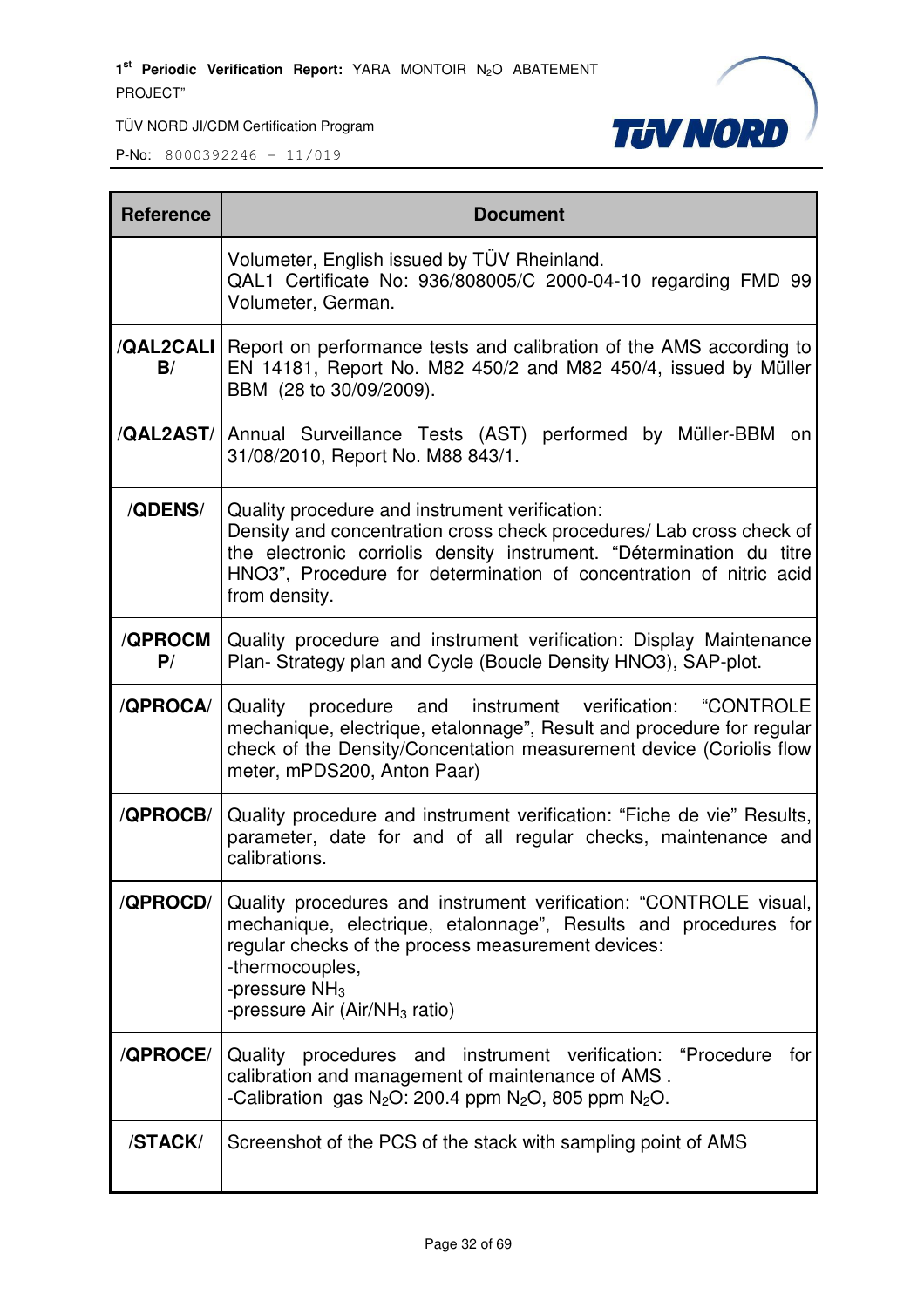

P-No: 8000392246 – 11/019

| <b>Reference</b> | <b>Document</b>                                                                                                                                                 |
|------------------|-----------------------------------------------------------------------------------------------------------------------------------------------------------------|
| <b>XLS/</b>      | <b>ERU Excel calculation spreadsheet</b><br>"Monitoring Data 1st Ver Sep - Dec 2010 V3 20110114" and<br>"Monitoring Data 1st Ver Sep - Dec 2010 V4 20110214 MS" |

#### **Table 7-2:** Background investigation and assessment documents

| <b>Reference</b> | <b>Document</b>                                                                                                                                                                                                      |
|------------------|----------------------------------------------------------------------------------------------------------------------------------------------------------------------------------------------------------------------|
| /14181/          | European Standard DIN EN 14181: "Stationary source emissions -<br>Quality assurance of automated measuring systems                                                                                                   |
| /AM0034/         | Approved baseline and monitoring methodology AM0034: "Catalytic<br>reduction of $N_2O$ inside the ammonia burner of nitric acid plants",<br>version 3.4                                                              |
| /AR/             | Arrêté du 2 mars 2007 of the 'Ministère de l'écologie et du<br>développement durable (Implementation of the JI-Guidelines in<br>France)                                                                              |
| /BACK/           | Background paper: "N <sub>2</sub> O EMISSIONS FROM ADIPIC ACID AND<br>NITRIC ACID PRODUCTION", Good Practice Guidance<br>and<br>Uncertainty Management in National Greenhouse Gas Inventories<br>issued by the NGGIP |
| /BELGIUM/        | Rules established by the National Climate Commission for the<br>submission of an application for approval for a project activity                                                                                     |
| /BREF/           | Reference Document on Best Available Techniques for the<br>Manufacture of<br>Large Volume Inorganic Chemicals - Ammonia, Acids and Fertilisers                                                                       |
| /CPM/            | TÜV NORD JI / CDM CP Manual (incl. CP procedures and forms)                                                                                                                                                          |
| /DET/            | Determination Report of the JI track 1 project:<br>Yara Montoir N2O Abatement Project, Report No.: 600500307, dated<br>2011-01-18, issued by TÜV Sued.                                                               |
| /DVM/            | <b>JI Determination and Verification Manual</b>                                                                                                                                                                      |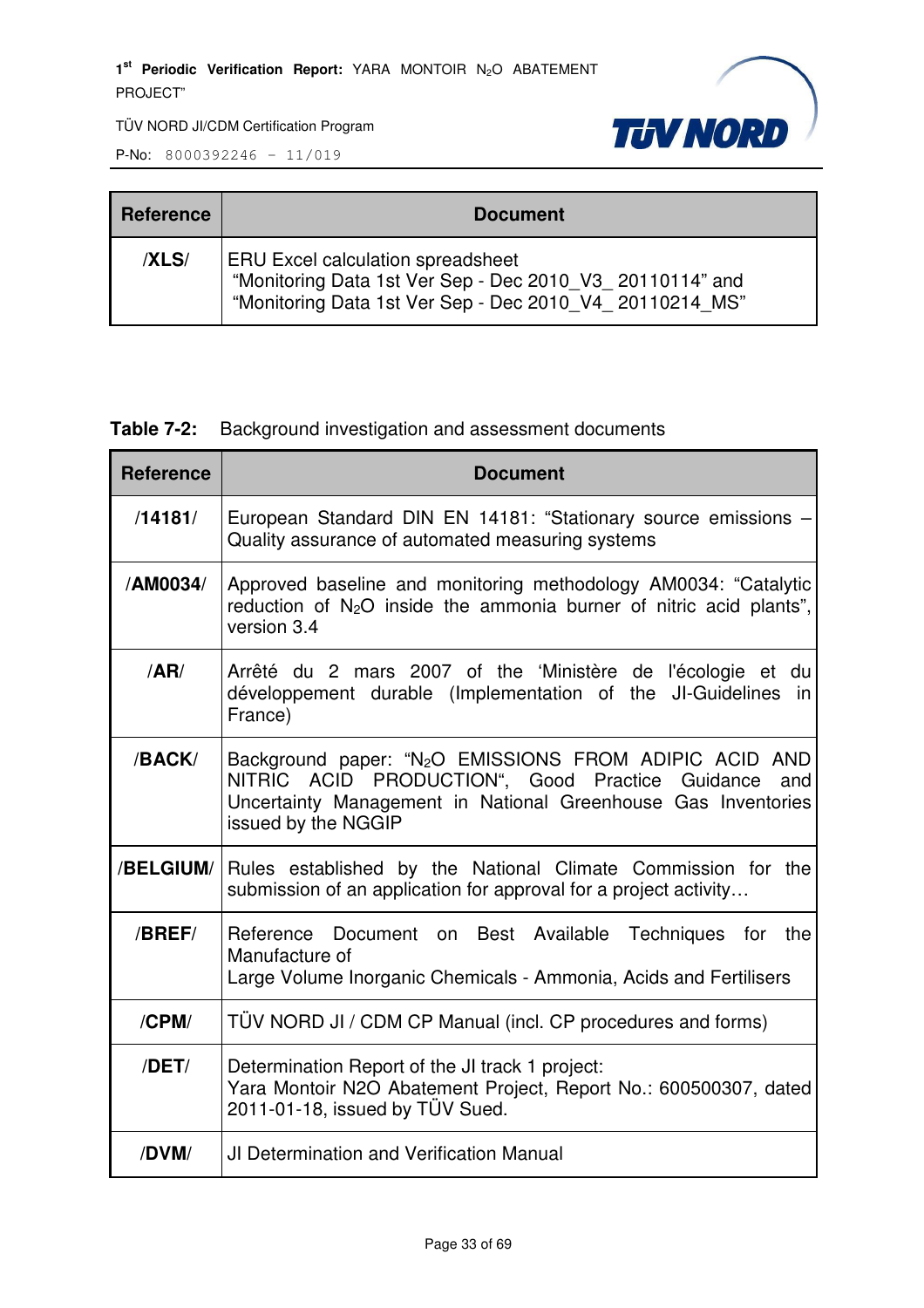

P-No:  $8000392246 - 11/019$ 

| <b>Reference</b> | <b>Document</b>                                                                                                                                                                                                                                                                                                                |
|------------------|--------------------------------------------------------------------------------------------------------------------------------------------------------------------------------------------------------------------------------------------------------------------------------------------------------------------------------|
| /GUIDE/          | Guidance: Developing a CDM or JI project to reduce greenhouse gas<br>emissions, issued by the:<br>French Ministry for Economy, Industry and Employment<br>French Ministry for Ecology, Energy, Sustainable Development and<br>$\bullet$<br>Town and Country Planning<br><b>French Global Environment Facility</b><br>$\bullet$ |
| IPCC/            | 1. 1996 IPCC Guidelines for National Greenhouse Gas Inventories:<br>work book<br>2. 2006 IPCC Guidelines for National Greenhouse Gas Inventories:<br>work book                                                                                                                                                                 |
| /KP/             | Kyoto Protocol (1997)                                                                                                                                                                                                                                                                                                          |
| /MA/             | Decision 3/CMP. 1 (Marrakesh - Accords)                                                                                                                                                                                                                                                                                        |
| /METH/           | Méthode pour les Projets Domestiques<br>Réduction catalytique du N <sub>2</sub> O dans des usines d'acide nitrique<br>(Projet Domestique Methodology: Catalytic reduction of N <sub>2</sub> O at nitric<br>acid plants)                                                                                                        |
| /METHE/          | Projet Domestique Methodology<br>Catalytic reduction of $N_2O$ at nitric acid plants (Translation of $^{/METH/}$ )                                                                                                                                                                                                             |
| /PDD/            | Project Design Document Version 06 dated 10.08.2010 "YARA<br>Montoir N <sub>2</sub> O abatement project"                                                                                                                                                                                                                       |
| /SAFE/           | SAFETY DATA SHEET, YARA N2O Abatement Catalyst 58-Y1, 58-<br>Y1-S in accordance with EU REACH regulation                                                                                                                                                                                                                       |

## **Table 7-3:** Websites used

| Reference | Link                                                                  | Organisation               |
|-----------|-----------------------------------------------------------------------|----------------------------|
| /belgium/ | http://www.cnc-<br>nkc.be/KLIMAATPLAN/EN/<br>Home/Focalpoint/Approval | Website of the Belgian DFP |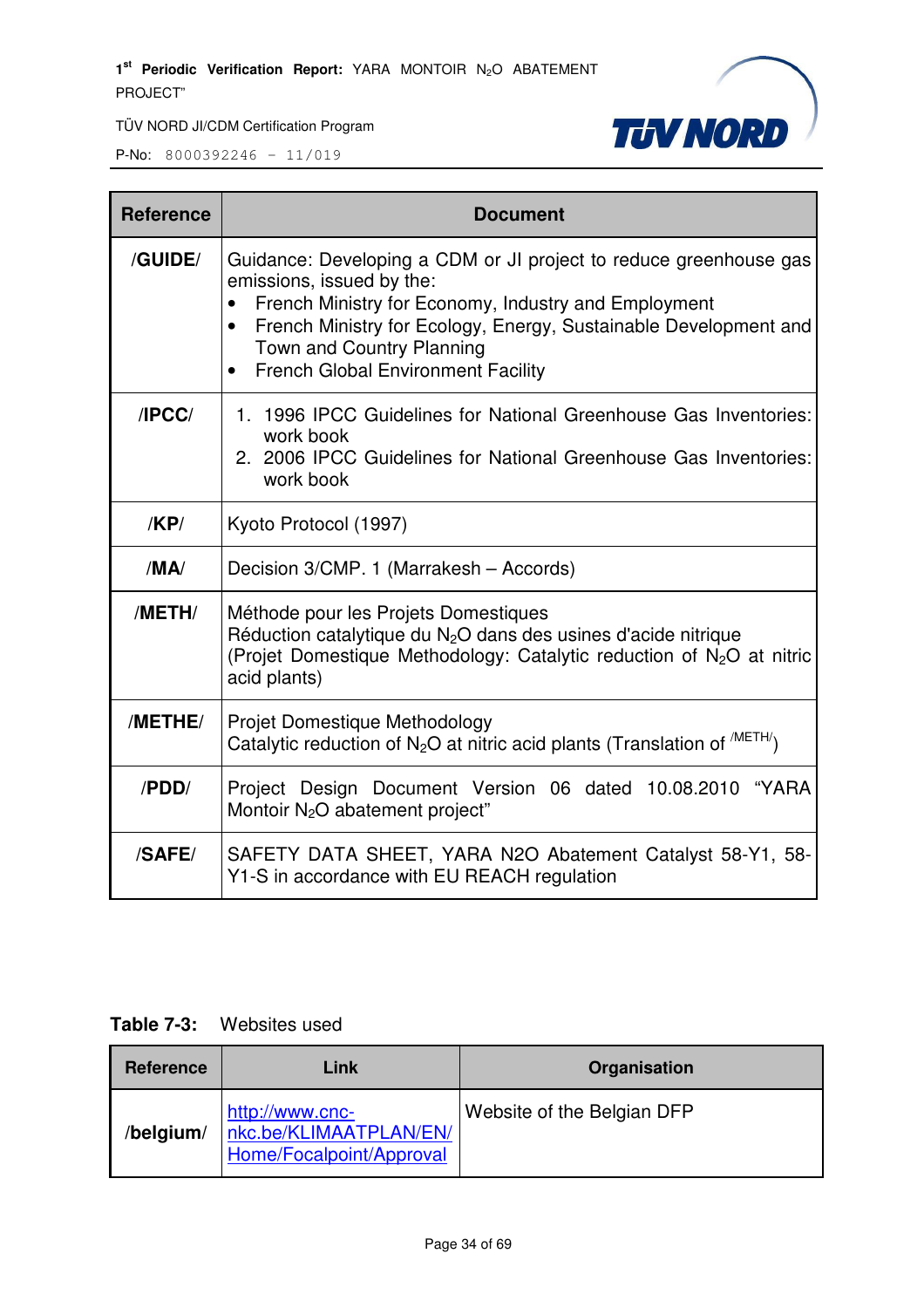

| <b>Reference</b> | Link                                                              | Organisation                                                                                                                                                                        |
|------------------|-------------------------------------------------------------------|-------------------------------------------------------------------------------------------------------------------------------------------------------------------------------------|
|                  | NCC/                                                              |                                                                                                                                                                                     |
| /bref/           | http://eippcb.jrc.ec.europa.<br>eu/reference/                     | Website of the European Commission,<br>Research<br>Centre,<br>Institute<br>Joint<br>for<br>Prospective<br>Technological<br><b>Studies</b><br>(Provision of BAT-Reference documents) |
| /dehst/          | http://www.dehst.de                                               | Emissions Trading Authority<br>German<br>Federal Environment<br>(DEHSt)<br>the<br>at<br>Agency                                                                                      |
| /dfp/            | http://www.developpement-<br>durable.gouv.fr/                     | Ministère de l'Écologie, de l'Énergie, du<br>Développement Durable et de la Mer, en<br>charge des Technologies vertes et des<br>Négociations sur le climat                          |
| /douane/         | http://www.douane.gouv.fr/<br>data/file/6146.pdf                  | Web-file regarding $N_2O$ emission taxation.                                                                                                                                        |
| /gw/             | http://www.global-<br>warming.de/                                 | TÜV Nord platform hosting projects open<br>for comments at the determination stage                                                                                                  |
| $\sqrt{I}$       | www.ipcc-nggip.iges.or.jp                                         | <b>IPCC</b> publications                                                                                                                                                            |
| /                | http://www.legifrance.gouv.<br>fr/                                | Site of the Legifrance (La service public de<br>la diffusion du droit)                                                                                                              |
| /mist/           | http://www.ecologie.gouv.fr<br>/Methodologies-de-<br>projets.html | Ministère de l'Écologie, de l'Énergie, du<br>Développement durable et de la Mer<br>(Ministry of ecology and sustainable<br>development)                                             |
| $/$ nfg $/$      | http://www.effet-de-<br>serre.gouv.fr/accueil                     | Mission interministérielle sur l'effet de<br>serre<br>Mission<br>(French<br>Inter-Ministry<br>the<br>on<br><b>Greenhouse Effect)</b>                                                |
| $\sqrt{qal1/}$   | http://gal1.de/de/hersteller/f<br>oedisch.htm                     | www-database of federal environment<br>agency for QAL 1 certified AMS                                                                                                               |
| /unfccc/         | http://ji.unfccc.int                                              | JI-FC                                                                                                                                                                               |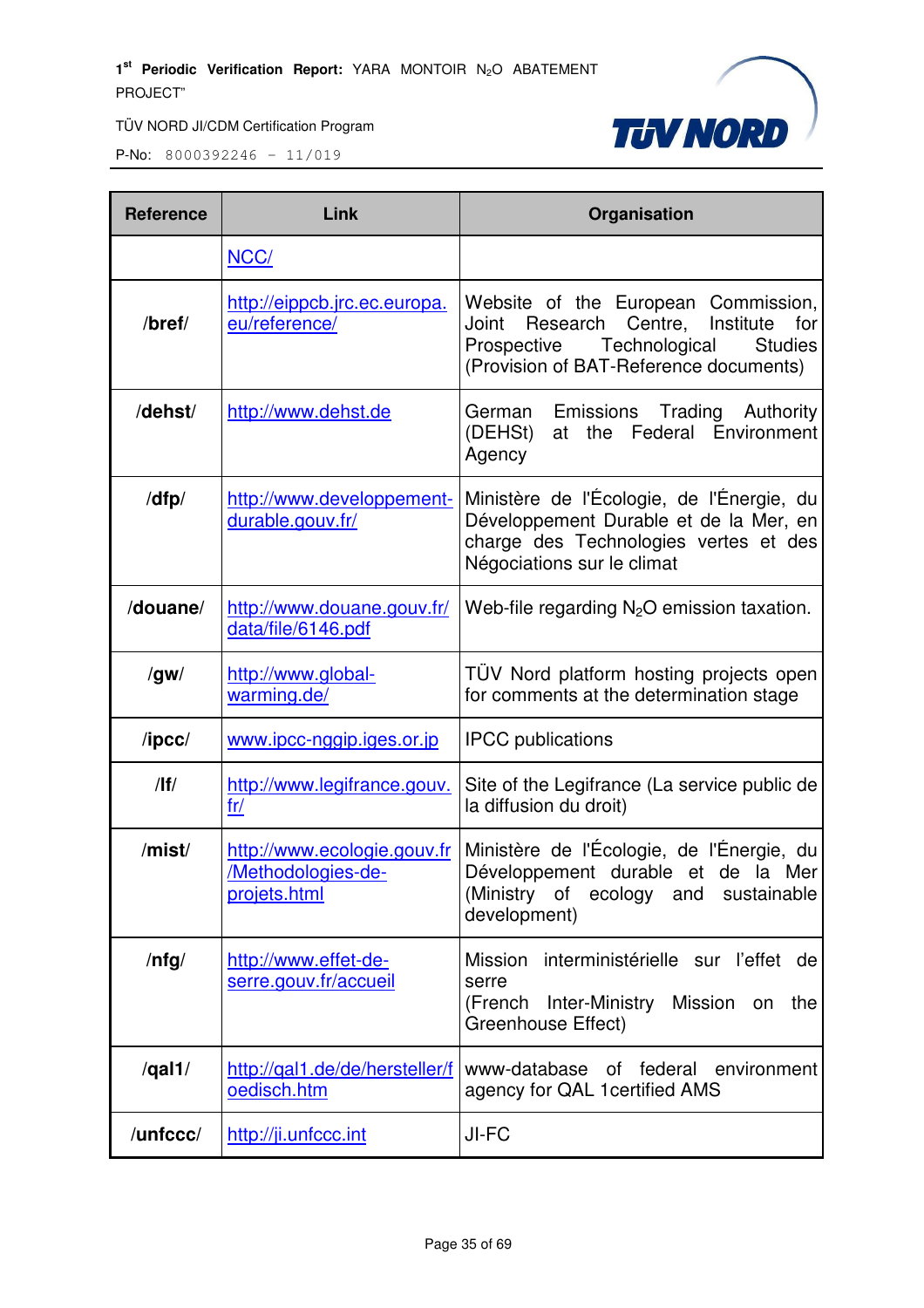

P-No: 8000392246 – 11/019

| <b>Reference</b> | Mol <sup>1</sup> |                                 | <b>Name</b>                 | <b>Organisation / Function</b>                                                         |
|------------------|------------------|---------------------------------|-----------------------------|----------------------------------------------------------------------------------------|
| /IM01/           | $\vee$           | $\boxtimes$<br>Mr.<br>Ms        | J. Manuel Lizon             | <b>Yara Montoir Nitric Acid Plant</b><br>(Production Manager)                          |
| /IMO1/           | V                | $\boxtimes$<br>Mr.<br><b>Ms</b> | <b>Bernard Gladieux</b>     | <b>Yara Montoir Nitric Acid Plant</b><br>(Coordinator Technique)                       |
| /IMO1/           | V                | $\boxtimes$<br>Mr.<br>Ms.       | <b>Fabrice Faldor</b>       | <b>Yara Montoir Nitric Acid Plant</b><br>EI<br>(Responsible<br>Electrique/<br>Manager) |
| /IM02/           | V                | Mr.<br>$\boxtimes$<br>Ms.       | Rebecca Cardani-<br>Strange | N.serve<br>(Project Manager)                                                           |
| /IM02/           | V                | $\times$<br>Mr.<br>Ms.          | Martin Stilkenbäumer        | N.serve<br>(Monitoring Expert)                                                         |

#### **Table 7-4:** List of interviewed persons

1) Means of Interview: (**T**elephone, **E**-Mail, **V**isit)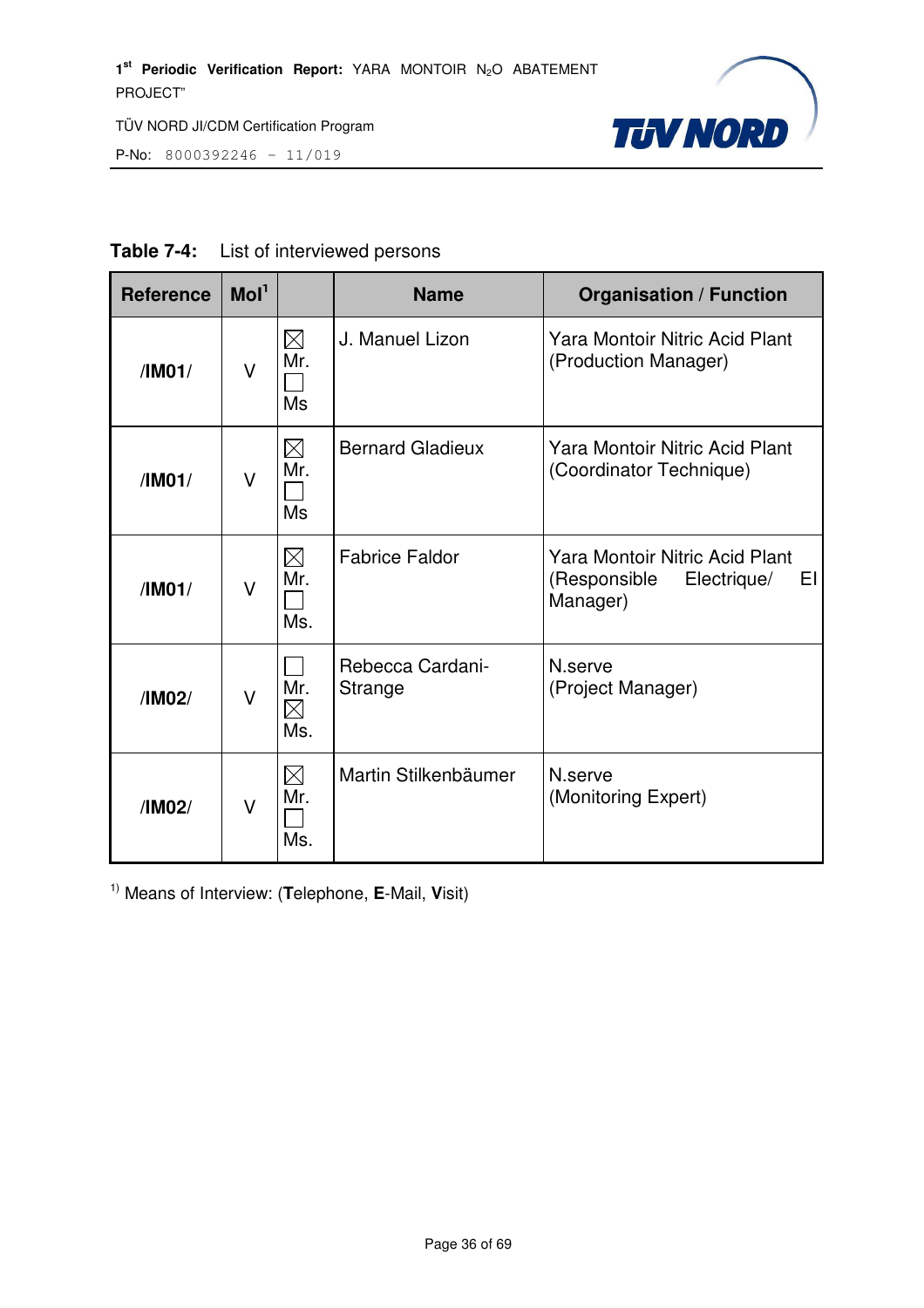1<sup>st</sup> Periodic Verification Report: YARA MONTOIR N<sub>2</sub>O ABATEMENT PROJECT"

TÜV NORD JI/CDM Certification Program

P-No: 8000392246 – 11/019



# **ANNEX**

- **A1:** Verification Protocol
- **A2:** Appointment / Authorisation statements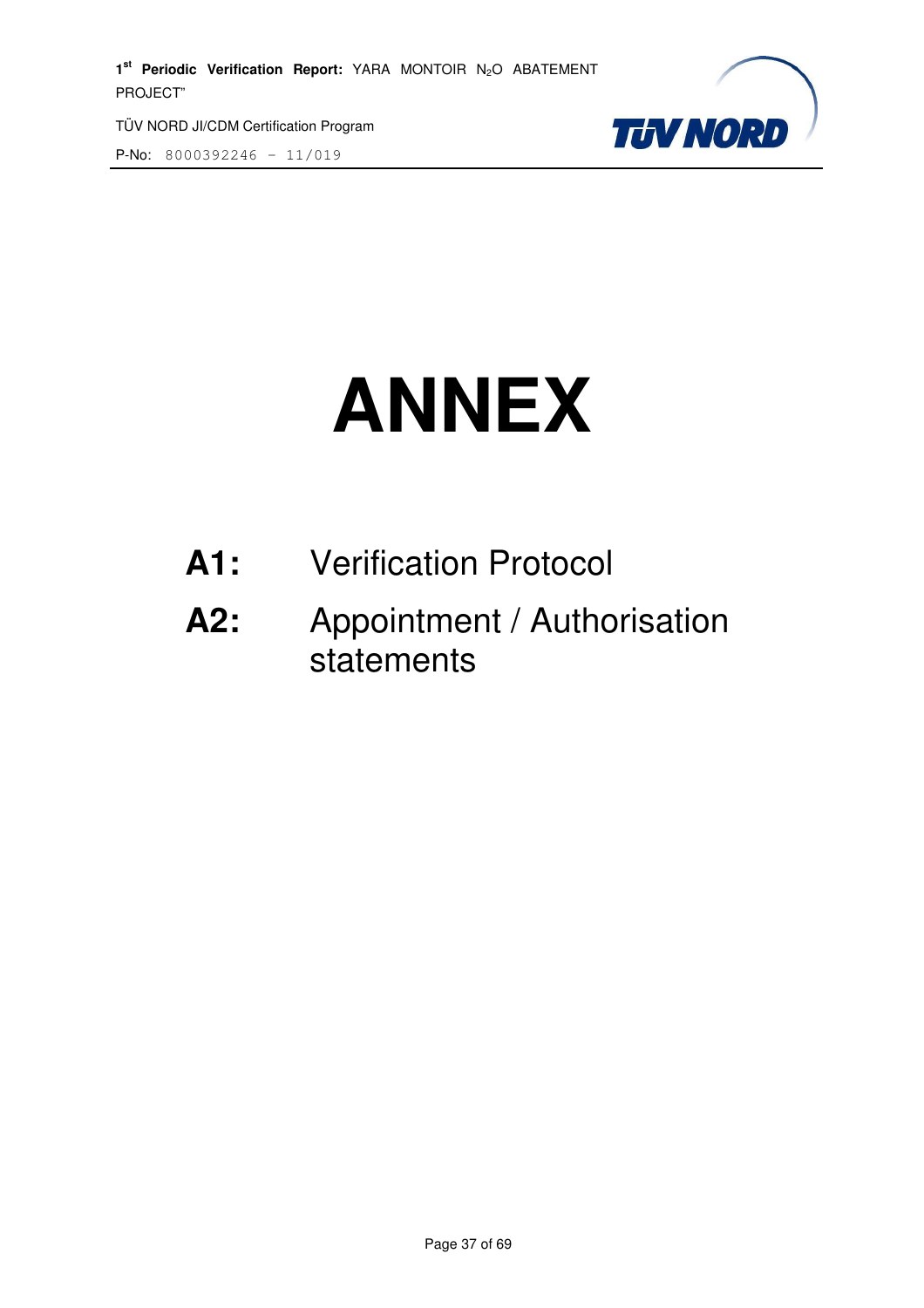P-No: 8000392246-11/019



# **ANNEX 1: VERIFICATION PROTOCOL**

**Table A-1:** GHG calculation procedures and management control testing / detailed audit testing of residual risk areas and random testing

|                        | <b>Identification of</b><br>potential reporting risk            | Identification,<br>assessment and testing<br>of management controls                                         | Areas of residual risks                                                                                                  | <b>Additional verification</b><br>testing                                   | <b>Conclusions and</b><br><b>Areas Requiring</b><br>Improvement<br>(including Forward<br><b>Action Requests)</b> |
|------------------------|-----------------------------------------------------------------|-------------------------------------------------------------------------------------------------------------|--------------------------------------------------------------------------------------------------------------------------|-----------------------------------------------------------------------------|------------------------------------------------------------------------------------------------------------------|
|                        |                                                                 |                                                                                                             | Raw data generation                                                                                                      |                                                                             |                                                                                                                  |
| l o<br>$\bullet$       | Installation of<br>measuring equipment<br>Dysfunction of        | Installation<br>modern<br>0f<br>$\bullet$<br>the<br>and state<br>0f<br>art<br>equipment                     | • Inadequate<br>installation<br>operation of the monitoring<br>equipment                                                 | • Site – visit (maintenance<br>dept., gas supplier)<br>• Check of equipment | • See Table A-2                                                                                                  |
| I۰                     | installed equipment<br>Maloperation by<br>operational personnel | <b>Process</b><br>control<br>$\bullet$<br>automation<br>Internal data review                                | • Inadequate<br>exchange<br>0f<br>equipment<br>• Change of personnel                                                     | • Check of technical data<br>sheets<br>$\bullet$ Check<br>suppliers<br>of   |                                                                                                                  |
| l e                    | Downtimes of<br>equipment                                       | Regular visual inspect-<br>$\bullet$<br>ions of installed equip-                                            | • Undetected<br>measurement<br>errors                                                                                    | information / guarantees<br>calibration<br>$\bullet$ Check<br>of            |                                                                                                                  |
| l o                    | Exchange of<br>equipment                                        | ment<br>Only skilled and trained                                                                            | • Inappropriateness<br>οf<br>Management<br>system                                                                        | records, if applicable<br>• Check of maintenance                            |                                                                                                                  |
| $\bullet$              | Change of<br>measurement<br>equipment<br>characteristic         | personnel operates the<br>relevant equipment<br>Daily raw data checks<br>$\bullet$<br>Immediate exchange of | procedures w.r.t. monitoring<br>requirements<br>plan<br>(e.g.<br>substitute value strategies)<br>• Non-application<br>Ωt | records<br>• Counter-check<br>of raw<br>data<br>and<br>commercial<br>data   |                                                                                                                  |
| $\bullet$<br>$\bullet$ | Insufficient accuracy<br>Change of                              | dysfunctional<br>equipment                                                                                  | management<br>system<br>procedures                                                                                       | JI<br>• Check of<br>manage-<br>ment system                                  |                                                                                                                  |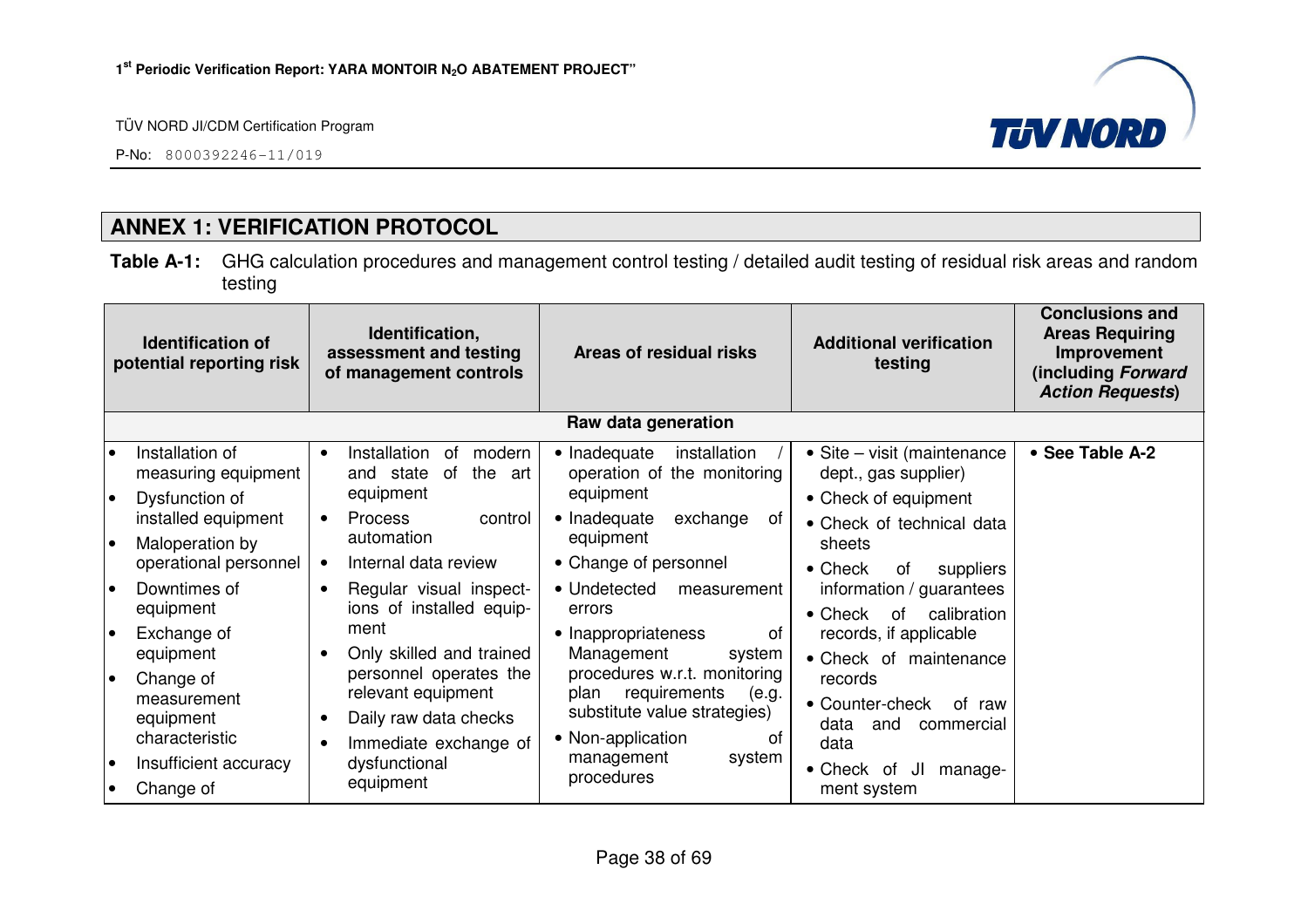

|                                                  | <b>Identification of</b><br>potential reporting risk                                                                                                                             | Identification,<br>assessment and testing<br>of management controls                                                                                                                                                                                    | Areas of residual risks                                                                                                                                                                                                                                           | <b>Additional verification</b><br>testing                                                                                                                                                                                                                                                        | <b>Conclusions and</b><br><b>Areas Requiring</b><br>Improvement<br>(including Forward<br><b>Action Requests)</b> |
|--------------------------------------------------|----------------------------------------------------------------------------------------------------------------------------------------------------------------------------------|--------------------------------------------------------------------------------------------------------------------------------------------------------------------------------------------------------------------------------------------------------|-------------------------------------------------------------------------------------------------------------------------------------------------------------------------------------------------------------------------------------------------------------------|--------------------------------------------------------------------------------------------------------------------------------------------------------------------------------------------------------------------------------------------------------------------------------------------------|------------------------------------------------------------------------------------------------------------------|
| $\bullet$                                        | technology<br>Accuracy of values<br>supplied by Third<br><b>Parties</b>                                                                                                          | is<br>Stand-by<br>duty<br>$\bullet$<br>organized<br>Training<br>Internal<br>audit<br>procedures<br>Internal<br>check<br><b>of</b><br>QA/QC<br>of<br>measures<br>involved Third Parties                                                                 | • Insufficient accuracy<br>QA/QC<br>• Inappropriate<br>measures of Third Parties                                                                                                                                                                                  | $\bullet$ Check<br>of<br>JI<br>related<br>procedures<br>• Application<br><b>of</b><br>JI<br>system<br>management<br>procedures<br>• Check of trainings<br>• Check of responsibilities<br>$\bullet$ Check<br>QA/QC<br><b>of</b><br>documentation /<br>eviden-<br>ces of involved Third<br>Parties |                                                                                                                  |
|                                                  |                                                                                                                                                                                  |                                                                                                                                                                                                                                                        | Raw data collection and data aggregation                                                                                                                                                                                                                          |                                                                                                                                                                                                                                                                                                  |                                                                                                                  |
| $\bullet$<br>$\bullet$<br>$\bullet$<br>$\bullet$ | Wrong data transfer<br>from raw data to daily<br>and monthly<br>aggregated reporting<br>forms<br><b>IT Systems</b><br>Spread sheet<br>programming<br>Manual data<br>transmission | Cross-check of data<br>$\bullet$<br>$\bullet$<br>Plausibility checks of<br>various parameters.<br>Appropriate<br>archiving<br>system<br>allocation<br>Clear<br>0f<br>responsibilities<br>of<br>JI<br>Application<br>Management<br>system<br>procedures | · Unintended usage of old<br>data that has been revised<br>• Incomplete documentation<br>$\bullet$ Ex-post<br>corrections<br>of<br>records<br>• Ambiguous<br>of<br>sources<br>information<br><b>of</b><br>• Non-application<br>management<br>system<br>procedures | $\bullet$ Check<br>of<br>data<br>aggregation steps<br>• Counter-calculation<br>• Data integrity checks by<br>means of graphical data<br>analysis and calculation<br>of specific performance<br>figures<br>• Check of management<br>system certification                                          | • See Table A-2                                                                                                  |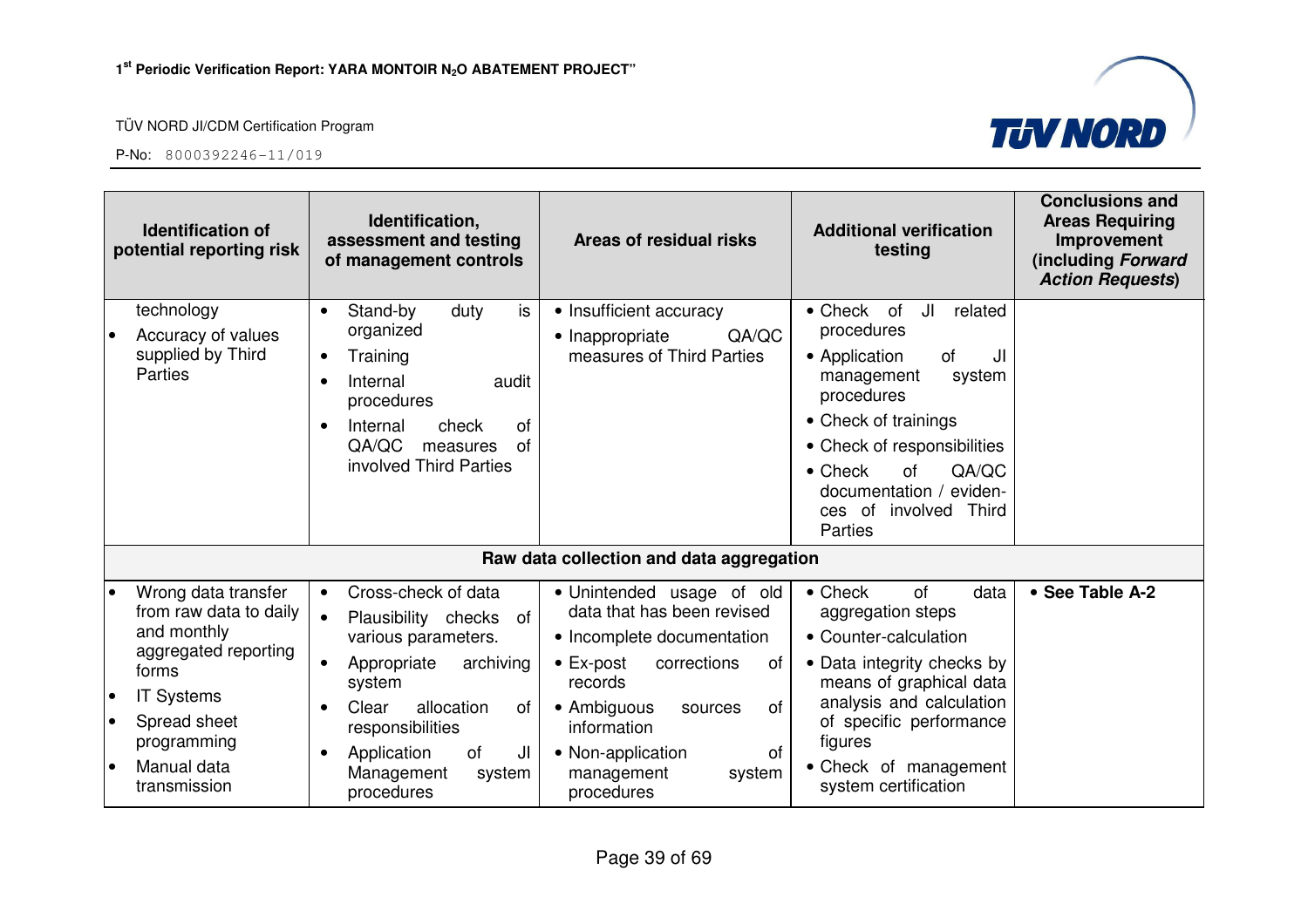

| <b>Identification of</b><br>potential reporting risk    | Identification,<br>assessment and testing<br>of management controls                                                                                                 | Areas of residual risks                                                                                                                                                                                                                                                                              | <b>Additional verification</b><br>testing                                                                                                 | <b>Conclusions and</b><br><b>Areas Requiring</b><br>Improvement<br>(including Forward<br><b>Action Requests)</b> |
|---------------------------------------------------------|---------------------------------------------------------------------------------------------------------------------------------------------------------------------|------------------------------------------------------------------------------------------------------------------------------------------------------------------------------------------------------------------------------------------------------------------------------------------------------|-------------------------------------------------------------------------------------------------------------------------------------------|------------------------------------------------------------------------------------------------------------------|
| Data protection<br>Responsibilities                     | of<br>Usage<br>standard<br>$\bullet$<br>solutions<br>software<br>(Spreadsheets)<br>Limited access to IT<br>systems<br>Data<br>protection<br>$\bullet$<br>procedures | • Manual<br>data<br>transfer<br>mistakes<br>• Unintended<br>change<br>ot<br>spread sheet programming<br>or data base entries<br>• Problems<br>caused<br>by<br>updating/upgrading<br>or<br>change of applied software                                                                                 | • Check of data archiving<br>system<br>• Check of application of<br>Management<br>system<br>procedures                                    |                                                                                                                  |
|                                                         |                                                                                                                                                                     | Other calculation parameters                                                                                                                                                                                                                                                                         |                                                                                                                                           |                                                                                                                  |
| Emission factors,<br>oxidation factors,<br>coefficients | The values and<br>data<br>$\bullet$<br>applied<br>sources<br>are<br>defined in the PDD and<br>monitoring plan                                                       | • Unintended<br>intended<br>or<br>Modification<br>of calculation<br>parameters<br>• Wrong application of values<br>• Misinterpretations of<br>the<br>applied methodology and/<br>or the PDD<br>• Missing<br>of<br>update<br>applicable<br>regulatory<br>framework<br><b>IPCC</b><br>(e.g.<br>values) | • Update-check<br>of<br>regulatory framework<br>• Countercheck of<br>the<br>applied MP in the MR<br>against<br>the<br>approved<br>version | • See Table A-2                                                                                                  |
|                                                         |                                                                                                                                                                     | <b>Calculation Methods</b>                                                                                                                                                                                                                                                                           |                                                                                                                                           |                                                                                                                  |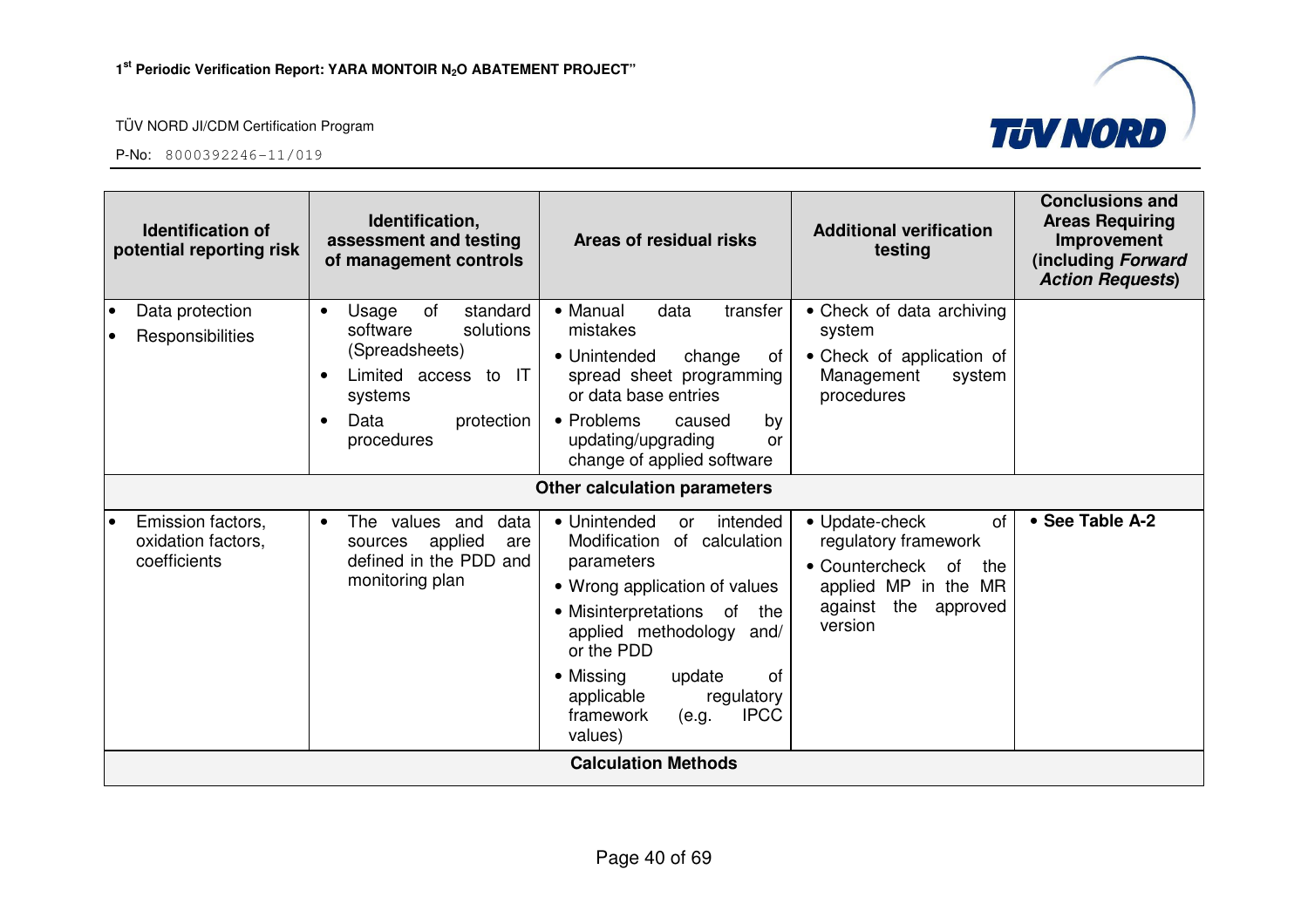

|           | <b>Identification of</b><br>potential reporting risk                                                                                              | Identification,<br>assessment and testing<br>of management controls                                                                                                                                                                          | Areas of residual risks                                                                                                      | <b>Additional verification</b><br>testing                                                                                                      | <b>Conclusions and</b><br><b>Areas Requiring</b><br>Improvement<br>(including Forward<br><b>Action Requests)</b> |
|-----------|---------------------------------------------------------------------------------------------------------------------------------------------------|----------------------------------------------------------------------------------------------------------------------------------------------------------------------------------------------------------------------------------------------|------------------------------------------------------------------------------------------------------------------------------|------------------------------------------------------------------------------------------------------------------------------------------------|------------------------------------------------------------------------------------------------------------------|
|           | Applied formulae<br>Miscalculation<br>Mistakes in spread-<br>sheet calculation                                                                    | Advanced<br>calculation<br>$\bullet$<br>and reporting tools<br>A JI coordinator is in<br>charge of the JI related<br>calculations<br>Usage of<br>tested<br>counterchecked<br>Excel<br>spreadsheets<br>Involvement of external<br>consultants | danger<br>miscal-<br>$\bullet$ The<br>of<br>culation<br>only<br>be<br>can<br>minimized.                                      | • Countercheck<br>the<br>on<br>basis of own calculation.<br>sheet<br>• Spread<br>walk-<br>trough.<br>• Plausibility checks<br>• Check of plots | • See Table A-2                                                                                                  |
|           |                                                                                                                                                   |                                                                                                                                                                                                                                              | <b>Monitoring reporting</b>                                                                                                  |                                                                                                                                                |                                                                                                                  |
| $\bullet$ | Data transfer to the<br>author of the<br>monitoring report<br>Data transfer to the<br>monitoring report<br>Unintended use of<br>outdated versions | ال<br>experienced<br>An<br>$\bullet$<br>consultant<br>İS<br>responsible<br>for<br>monitoring reporting.<br>JI QMS procedures are<br>defined                                                                                                  | • The danger of data transfer<br>mistakes can<br>only<br>be<br>minimized<br>• Inappropriate application of<br>QMS procedures | with<br>• Counter<br>check<br>evidences provided.<br>$\bullet$ Audit<br>0f<br>procedure<br>application                                         | • See Table A-2                                                                                                  |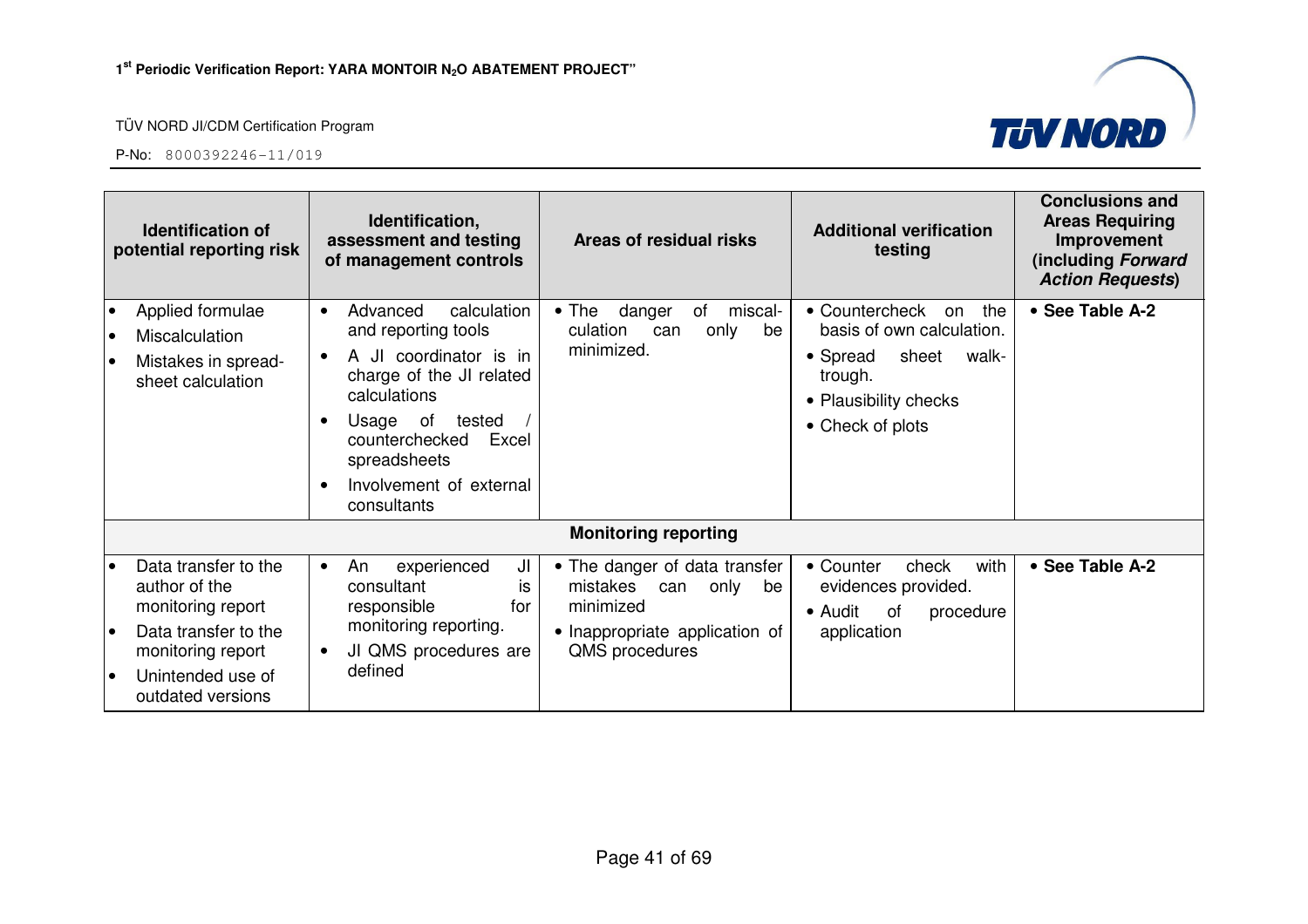

P-No: 8000392246-11/019

#### **Table A-2:** (Project specific) Periodic Verification Checklist

| No.          | $DVM3$ paragraph /<br><b>Checklist Item</b><br>(incl. guidance for the determination<br>team)                                                                                                                                                                                                                           | <b>Initial Finding</b><br>(Means and results of assessment)                                                                                                                                                                                                                                                                                                                                                                                                                | Ref.                       | <b>Action</b><br>requested<br>to PPs<br>(CAR, CL,<br>FAR) | <b>Review</b><br>of PP's<br>action | Con-<br>clu-<br>sion |
|--------------|-------------------------------------------------------------------------------------------------------------------------------------------------------------------------------------------------------------------------------------------------------------------------------------------------------------------------|----------------------------------------------------------------------------------------------------------------------------------------------------------------------------------------------------------------------------------------------------------------------------------------------------------------------------------------------------------------------------------------------------------------------------------------------------------------------------|----------------------------|-----------------------------------------------------------|------------------------------------|----------------------|
| $\mathbf{A}$ | <b>Project Approvals by Parties involved</b>                                                                                                                                                                                                                                                                            |                                                                                                                                                                                                                                                                                                                                                                                                                                                                            |                            |                                                           |                                    |                      |
| A.1          | DVM § 90<br>Has the DFPs of at least one<br>Party involved, other than the<br>host Party, issued a written<br>project<br>when $\cdot$<br>approval<br>submitting the first verification<br>report to the secretariat for<br>publication in accordance with<br>38 of the<br>JI<br>paragraph<br>guidelines, at the latest? | Description:<br>This is the 1 <sup>st</sup> verification and no report was issued prior<br>to this verification<br>The report will be submitted directly to the DFP by the<br>PP because it is a track 1 project.<br>Means of determination: DFP-website, LoA, Unfccc-website,<br>MR.<br>Conclusion: CAR A1: Clarification is requested why Norway<br>and Germany are considered as involved parties.<br><b>CAR A2:</b> The investor party (Belgium) LoA is still pending. | /LOA/<br>/dfp/<br>/unfccc/ | <b>CARA1</b><br>GAR <sub>A2</sub>                         | Pls. see<br>Chapter<br>Δ           | <b>OK</b>            |
| A.2          | DVM § 91<br>Are all the written project<br>approvals by Parties involved<br>unconditional?                                                                                                                                                                                                                              | Description: The applicable benchmark value is limited lower<br>than the nationwide benchmark emissions factors (specific<br>regulatory Emissions Factor according to plant specific<br>"Arrêté Préfectoral").                                                                                                                                                                                                                                                             | /ARRET<br>/ARRET           | GAR <sub>A3</sub>                                         | Pls. see<br>Chapter<br>4           | <b>OK</b>            |

 $3$  JISC 19 Annex 4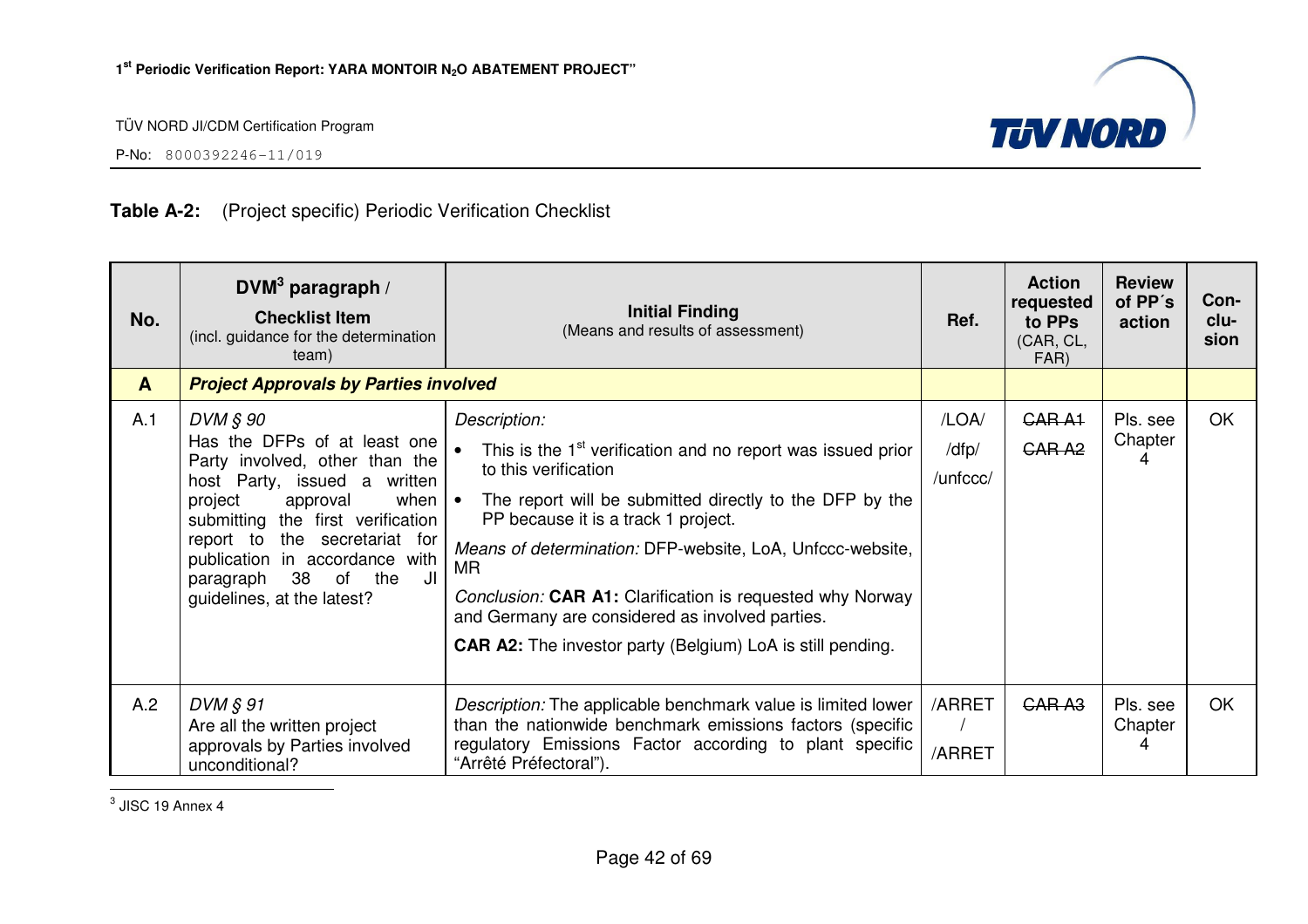

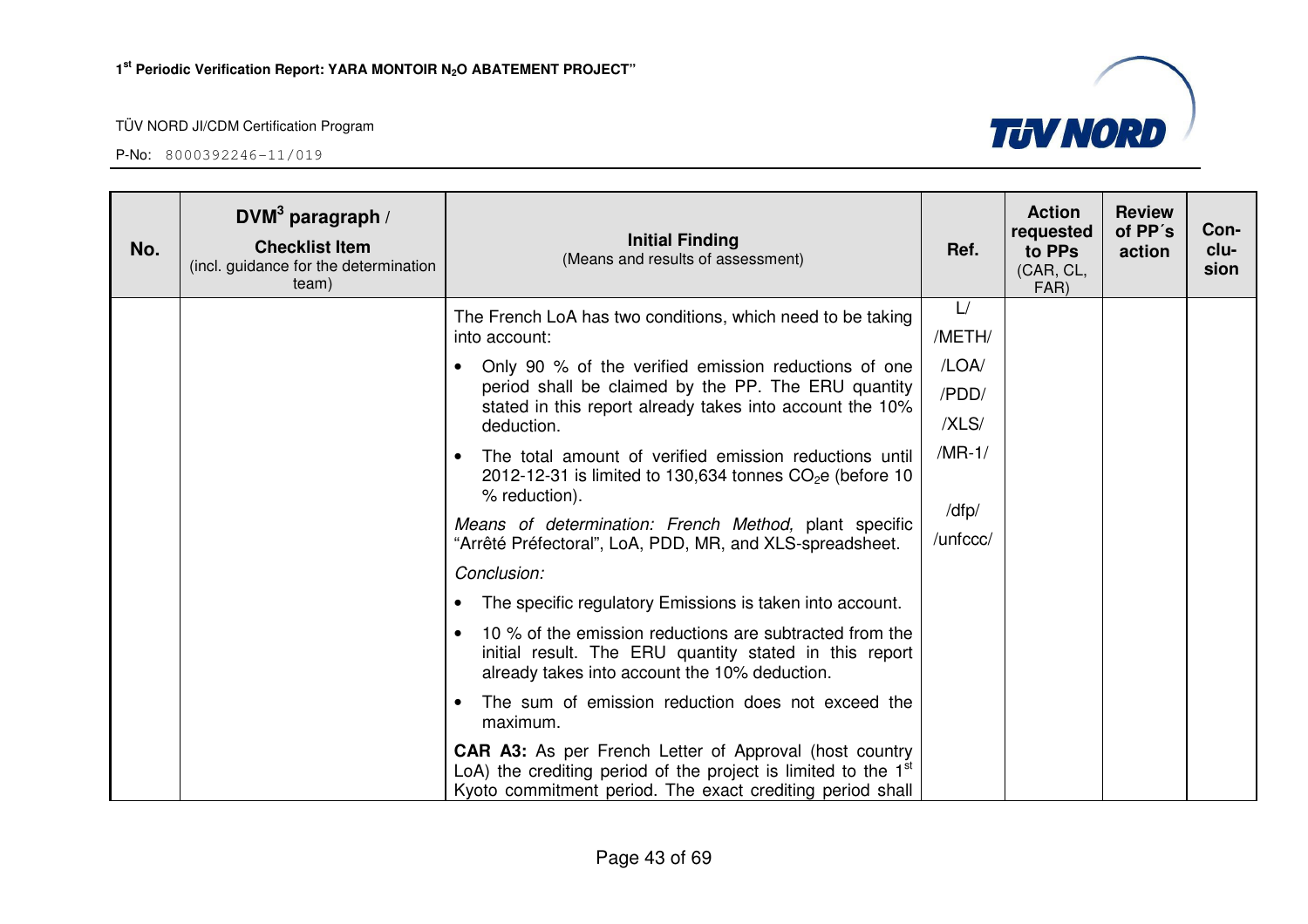P-No: 8000392246-11/019



| No. | $DWM3$ paragraph /<br><b>Checklist Item</b><br>(incl. guidance for the determination<br>team)                                                                                                                      | <b>Initial Finding</b><br>(Means and results of assessment)                                                                                                                                                                                                                                                                                                                                                                                                                                                                                                                                                                                                                                                                                                                                                                                                                                                                                                                                                                                               | Ref.                                                                                                                 | <b>Action</b><br>requested<br>to PPs<br>(CAR, CL,<br>FAR) | <b>Review</b><br>of PP's<br>action | Con-<br>clu-<br>sion |
|-----|--------------------------------------------------------------------------------------------------------------------------------------------------------------------------------------------------------------------|-----------------------------------------------------------------------------------------------------------------------------------------------------------------------------------------------------------------------------------------------------------------------------------------------------------------------------------------------------------------------------------------------------------------------------------------------------------------------------------------------------------------------------------------------------------------------------------------------------------------------------------------------------------------------------------------------------------------------------------------------------------------------------------------------------------------------------------------------------------------------------------------------------------------------------------------------------------------------------------------------------------------------------------------------------------|----------------------------------------------------------------------------------------------------------------------|-----------------------------------------------------------|------------------------------------|----------------------|
|     |                                                                                                                                                                                                                    | be indicated in the MR.                                                                                                                                                                                                                                                                                                                                                                                                                                                                                                                                                                                                                                                                                                                                                                                                                                                                                                                                                                                                                                   |                                                                                                                      |                                                           |                                    |                      |
| B   | <b>Project implementation</b>                                                                                                                                                                                      |                                                                                                                                                                                                                                                                                                                                                                                                                                                                                                                                                                                                                                                                                                                                                                                                                                                                                                                                                                                                                                                           |                                                                                                                      |                                                           |                                    |                      |
| B.1 | DVM § 92<br>Has the project been imple-<br>mented in accordance with the<br><b>PDD</b><br>regarding<br>which<br>the<br>determination has been deemed<br>final and is so listed on the<br><b>UNFCCC JI website?</b> | Description: The project installations (Abatement catalyst,<br>AMS) were checked by the verification team and compared<br>with the description given in the registered PDD. The<br>installation of the abatement catalyst and monitoring system<br>is in line with the PDD.<br>Means of determination: Interviews, PDD, certificates<br>provided by the PP, on-site visit<br>Conclusion:<br>The determination EIA raised one <b>FAR (No.1)</b> related to the<br>proper implementation of the AMS:<br>a. Information according to Annex D of EN14181 has to<br>be available latest for the first verification.<br>b. QAL 2 tests of AMS according to EN14181 have to<br>be conducted prior to the start of the crediting period.<br>The verification team has checked during the onsite visit a)<br>documentation of the AMS (electronic AMS file) and b)<br>certification and calibration documents for the relevant<br>instruments of the installed AMS - $N2O$ Analyser and flow<br>meter-:<br>Documentation of inspection, calibration, verification, | /IMO1/<br>/IM02/<br>/PDD/<br>/DET/<br>/QAL1A/<br>/QAL1V/<br>/QAL2<br>CALIB/<br>/QAL2IN<br>ST/<br>$/MR-1/$<br>/14181/ | OK                                                        |                                    | <b>OK</b>            |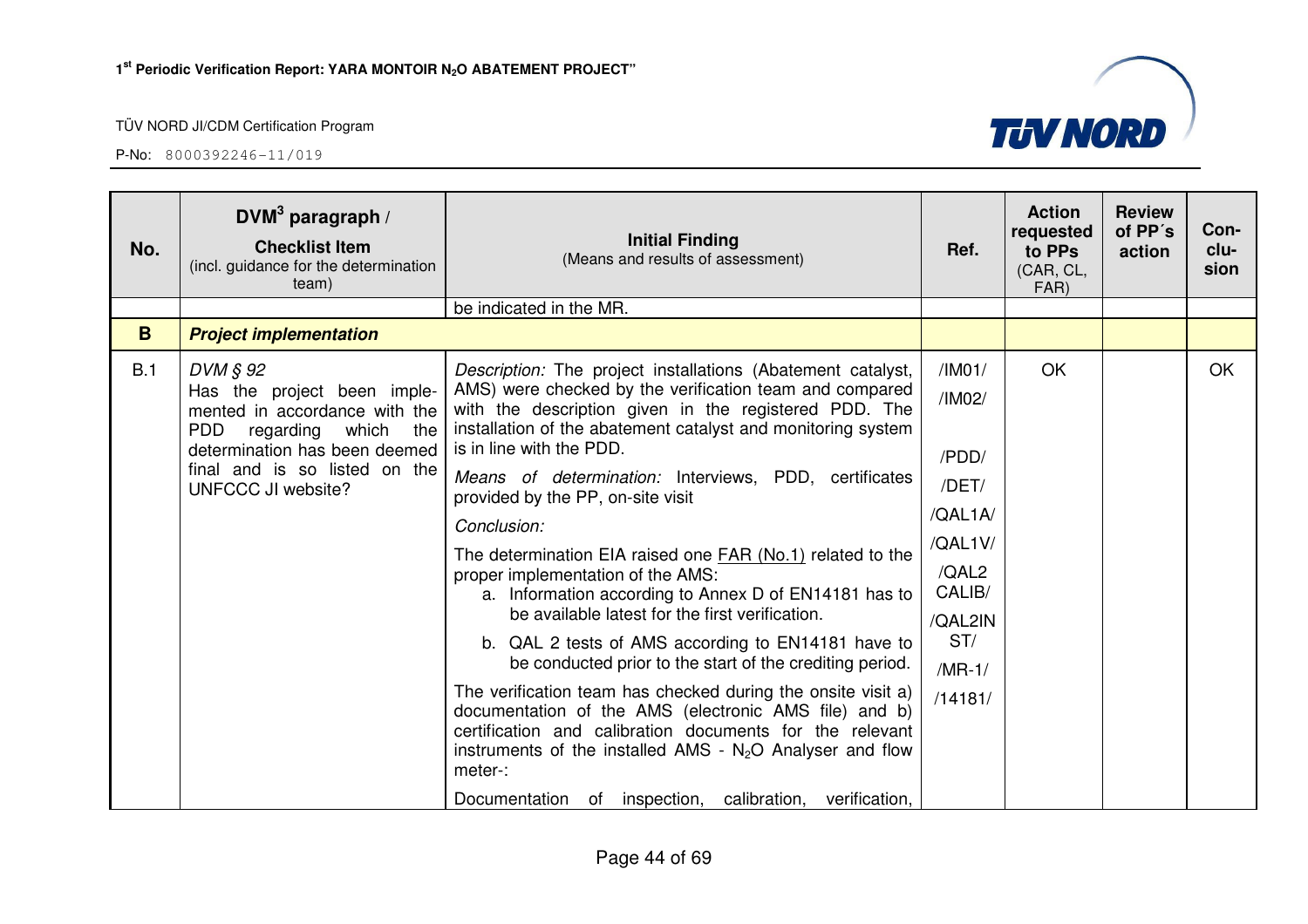

| No. | DVM <sup>3</sup> paragraph /<br><b>Checklist Item</b><br>(incl. guidance for the determination<br>team) | <b>Initial Finding</b><br>(Means and results of assessment)                                                                                                                                                                                                                                                                                                                                                                                                                                                                                                                                                           | Ref.     | <b>Action</b><br>requested<br>to PPs<br>(CAR, CL,<br>FAR) | <b>Review</b><br>of PP's<br>action | Con-<br>clu-<br>sion |
|-----|---------------------------------------------------------------------------------------------------------|-----------------------------------------------------------------------------------------------------------------------------------------------------------------------------------------------------------------------------------------------------------------------------------------------------------------------------------------------------------------------------------------------------------------------------------------------------------------------------------------------------------------------------------------------------------------------------------------------------------------------|----------|-----------------------------------------------------------|------------------------------------|----------------------|
|     |                                                                                                         | (preventive) maintenance and malfunction is implemented in<br>the QM system as electronic control cards $(SAP)^{\sqrt{QA'}}$                                                                                                                                                                                                                                                                                                                                                                                                                                                                                          |          |                                                           |                                    |                      |
|     |                                                                                                         | The Dr. Födisch MCA 04 Gas Analyzer and FMD 99 stack<br>gas flow meter, both have QAL1 approval as specified by<br>EN ISO 14956. According to EN 14181 the most recent<br>QAL2 test was conducted by Müller-BBM on 28 to<br>30/09/2009 (Report No. M82 450/2 and M82 450/4), with<br>successful approval of the AMS. In addition to the QAL2<br>test, the Annual Surveillance Tests (AST) was performed by<br>Müller-BBM on 31/08/2010 (Report No. M88 843/1).<br>Therefore the verification team concludes that issues raised<br>by the Determination FAR are successfully implemented;<br>Det. FAR NO. 1 is closed. |          |                                                           |                                    |                      |
|     |                                                                                                         |                                                                                                                                                                                                                                                                                                                                                                                                                                                                                                                                                                                                                       |          |                                                           |                                    |                      |
| B.2 | $DVM \S 93$                                                                                             | Description: The project is running according to the                                                                                                                                                                                                                                                                                                                                                                                                                                                                                                                                                                  | /IM01/   | <b>CAR B4</b>                                             | Pls. see                           | <b>OK</b>            |
|     | What is the status of operation                                                                         | description provided in the PDD.                                                                                                                                                                                                                                                                                                                                                                                                                                                                                                                                                                                      | /IM02/   |                                                           | Chapter<br>4                       |                      |
|     | the project during the<br>of<br>monitoring period?                                                      | Means of determination: Calculation sheets annexed to the<br>monitoring report, PDD, interviews, on-site visit and                                                                                                                                                                                                                                                                                                                                                                                                                                                                                                    | /PDD/    |                                                           |                                    |                      |
|     |                                                                                                         | inspection of implementations.                                                                                                                                                                                                                                                                                                                                                                                                                                                                                                                                                                                        | /XLS/    |                                                           |                                    |                      |
|     |                                                                                                         | Conclusion: The project is in accordance to the description<br>provided in the PDD and every other stipulation or                                                                                                                                                                                                                                                                                                                                                                                                                                                                                                     | $/MR-1/$ |                                                           |                                    |                      |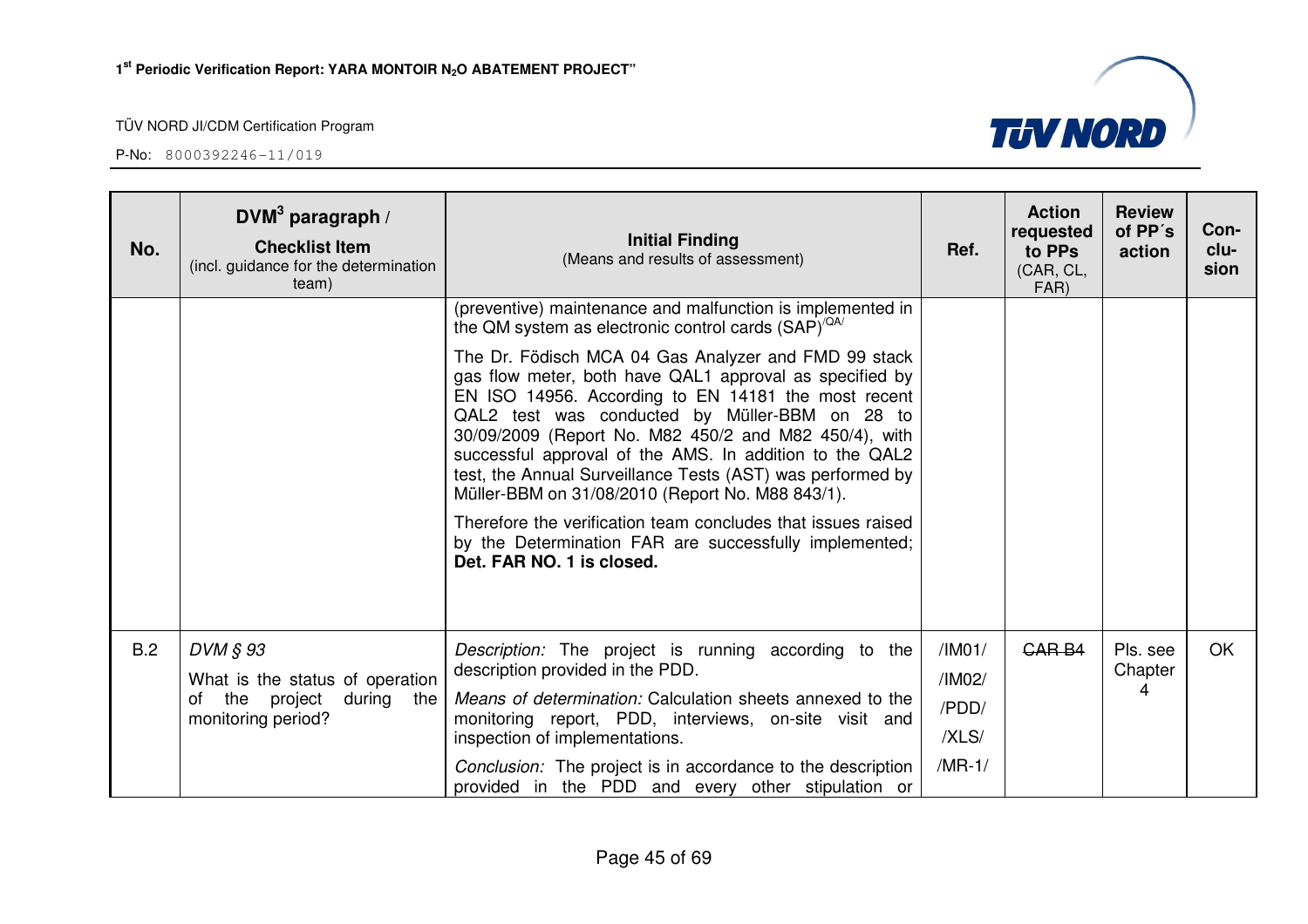

| No.         | DVM <sup>3</sup> paragraph /<br><b>Checklist Item</b><br>(incl. guidance for the determination<br>team) |           |                                                                                                                                                                                                                                                                       | <b>Initial Finding</b><br>(Means and results of assessment) |                                                           | Ref.                   | <b>Action</b><br>requested<br>to PPs<br>(CAR, CL,<br>FAR) | <b>Review</b><br>of PP's<br>action | Con-<br>clu-<br>sion |
|-------------|---------------------------------------------------------------------------------------------------------|-----------|-----------------------------------------------------------------------------------------------------------------------------------------------------------------------------------------------------------------------------------------------------------------------|-------------------------------------------------------------|-----------------------------------------------------------|------------------------|-----------------------------------------------------------|------------------------------------|----------------------|
|             |                                                                                                         |           |                                                                                                                                                                                                                                                                       |                                                             | requirement mentioned in all sections of the methodology. |                        |                                                           |                                    |                      |
|             |                                                                                                         |           | Nevertheless some findings were raised:<br><b>CAR B4:</b> A further detailed description of the project history<br>(e.g. campaign data), production issues and key events<br>regarding plant operation and AMS status should be<br>included in the Monitoring Report. |                                                             |                                                           |                        |                                                           |                                    |                      |
| $\mathbf C$ | <b>Compliance with monitoring plan</b>                                                                  |           |                                                                                                                                                                                                                                                                       |                                                             |                                                           |                        |                                                           |                                    |                      |
| C.1         | DVM § 94<br>Did the monitoring occur in                                                                 |           | Description: Monitored parameter and parameter used for<br>calculation are:                                                                                                                                                                                           |                                                             | /PDD/<br>/DET/                                            | <b>CAR C5</b><br>CL C6 | Pls see<br>Chapter<br>4                                   | <b>OK</b>                          |                      |
|             | accordance with the monitoring<br>plan included in the<br>PDD                                           | $\bullet$ | <b>NCSG</b>                                                                                                                                                                                                                                                           | [mg $N_2O/m^3$ ]                                            | monitored                                                 | $/MR-1/$               | CL-C <sub>7</sub>                                         |                                    |                      |
|             | which<br>the<br>regarding                                                                               | $\bullet$ | <b>VSG</b>                                                                                                                                                                                                                                                            | $[Nm^3/h]$                                                  | monitored                                                 | /14181/                |                                                           |                                    |                      |
|             | determination has been deemed<br>final and is so listed on the                                          | $\bullet$ | <b>TSG</b>                                                                                                                                                                                                                                                            | [°C]                                                        | monitored                                                 |                        |                                                           |                                    |                      |
|             | UNFCCC JI website?                                                                                      | $\bullet$ | <b>PSG</b>                                                                                                                                                                                                                                                            | [Pa]                                                        | monitored                                                 |                        |                                                           |                                    |                      |
|             |                                                                                                         | $\bullet$ | $PE_n$                                                                                                                                                                                                                                                                | [ $kgN2O$ ]                                                 | calculated                                                |                        |                                                           |                                    |                      |
|             |                                                                                                         | $\bullet$ | OH                                                                                                                                                                                                                                                                    | [h]                                                         | monitored                                                 |                        |                                                           |                                    |                      |
|             |                                                                                                         | $\bullet$ | <b>NAP</b>                                                                                                                                                                                                                                                            | [tHNO <sub>3</sub> ]                                        | monitored                                                 |                        |                                                           |                                    |                      |
|             |                                                                                                         | $\bullet$ | <b>OT</b>                                                                                                                                                                                                                                                             | $\lceil \text{°C} \rceil$                                   | monitored                                                 |                        |                                                           |                                    |                      |
|             |                                                                                                         | $\bullet$ | <b>OP</b>                                                                                                                                                                                                                                                             | [bar]                                                       | $missing(-)$                                              |                        |                                                           |                                    |                      |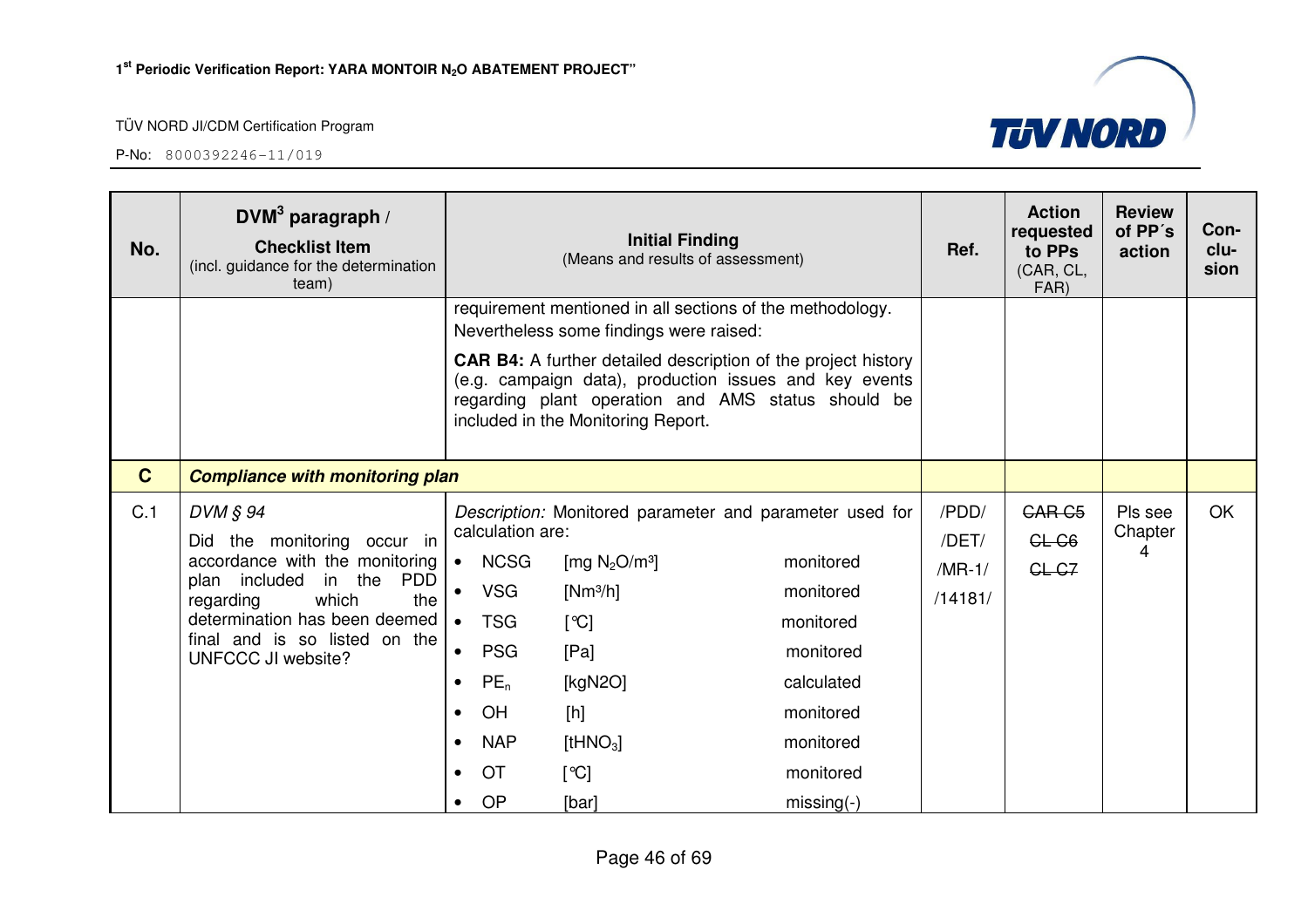

| No. | DVM <sup>3</sup> paragraph /<br><b>Checklist Item</b><br>(incl. guidance for the determination<br>team) |           | <b>Initial Finding</b><br>(Means and results of assessment)                                                                                 |                                         |                                                                                                                                                                                                                                                   |  | <b>Action</b><br>requested<br>to PPs<br>(CAR, CL,<br>FAR) | <b>Review</b><br>of PP's<br>action | Con-<br>clu-<br>sion |
|-----|---------------------------------------------------------------------------------------------------------|-----------|---------------------------------------------------------------------------------------------------------------------------------------------|-----------------------------------------|---------------------------------------------------------------------------------------------------------------------------------------------------------------------------------------------------------------------------------------------------|--|-----------------------------------------------------------|------------------------------------|----------------------|
|     |                                                                                                         | $\bullet$ | <b>AFR</b>                                                                                                                                  | [kg $NH3/h$ ]                           | monitored                                                                                                                                                                                                                                         |  |                                                           |                                    |                      |
|     |                                                                                                         |           | <b>AIFR</b>                                                                                                                                 | $\lceil\% \rceil$                       | monitored                                                                                                                                                                                                                                         |  |                                                           |                                    |                      |
|     |                                                                                                         | ٠         | $EF_{\text{req}}$                                                                                                                           | [kgN <sub>2</sub> O/tHNO <sub>3</sub> ] | used for calculation                                                                                                                                                                                                                              |  |                                                           |                                    |                      |
|     |                                                                                                         | $\bullet$ | $\mathsf{EF}_\mathsf{BM}$                                                                                                                   | [kgN <sub>2</sub> O/tHNO <sub>3</sub> ] | used for calculation                                                                                                                                                                                                                              |  |                                                           |                                    |                      |
|     |                                                                                                         |           | $\mathsf{GWP}_{\mathsf{N2O}}$                                                                                                               | [tCO <sub>2</sub> e/tN <sub>2</sub> O]  | used for calculation                                                                                                                                                                                                                              |  |                                                           |                                    |                      |
|     |                                                                                                         | $\bullet$ | ERU                                                                                                                                         | [ERUs (tCO <sub>2</sub> e)]             | calculated                                                                                                                                                                                                                                        |  |                                                           |                                    |                      |
|     |                                                                                                         |           | The PP refers to the project methodology and European<br>standard 14181 regarding implementation of monitoring<br>equipment and procedures. |                                         |                                                                                                                                                                                                                                                   |  |                                                           |                                    |                      |
|     |                                                                                                         |           |                                                                                                                                             | inspections and interviews.             | Means of determination: DIN EN 14181, methodology,<br>quality related procedures provided by the plant staff, on-site                                                                                                                             |  |                                                           |                                    |                      |
|     |                                                                                                         |           |                                                                                                                                             |                                         | Conclusion The verification team can confirm that the<br>monitoring of the relevant parameter implemented in the<br>project and the referenced standards are in accordance with<br>the monitoring plan of the final PDD. Checks details are i.e.: |  |                                                           |                                    |                      |
|     |                                                                                                         |           |                                                                                                                                             | Measurement frequency                   |                                                                                                                                                                                                                                                   |  |                                                           |                                    |                      |
|     |                                                                                                         |           | Data source                                                                                                                                 | Measurement procedures                  |                                                                                                                                                                                                                                                   |  |                                                           |                                    |                      |
|     |                                                                                                         |           | Quality procedures                                                                                                                          |                                         |                                                                                                                                                                                                                                                   |  |                                                           |                                    |                      |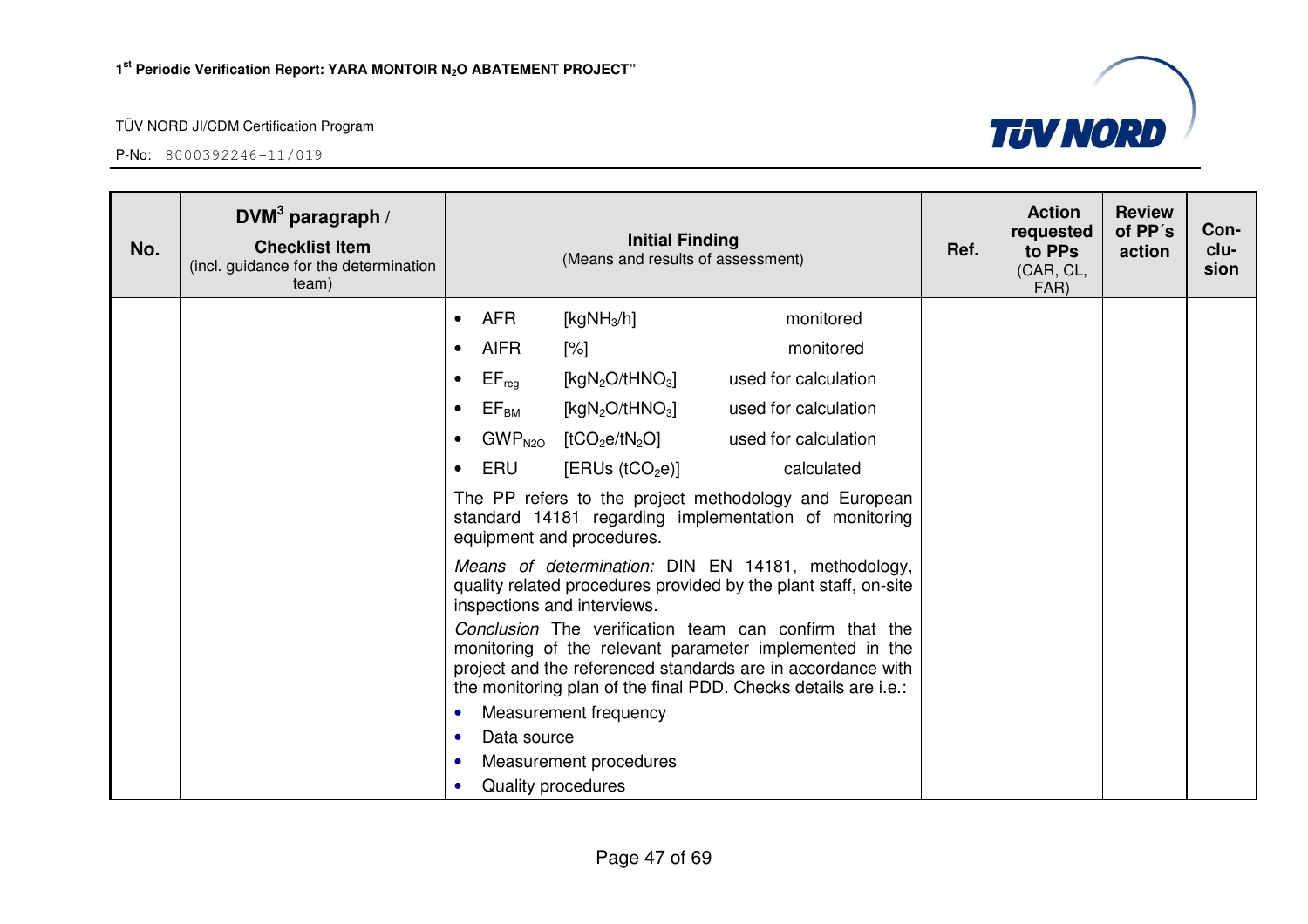

| No. | DVM <sup>3</sup> paragraph /<br><b>Checklist Item</b><br>(incl. guidance for the determination<br>team)                                                   | <b>Initial Finding</b><br>(Means and results of assessment)                                                                                                                                                                                                                                                                                                                                                                                                                                                                                                                        | Ref.                                | <b>Action</b><br>requested<br>to PPs<br>(CAR, CL,<br>FAR) | <b>Review</b><br>of PP's<br>action | Con-<br>clu-<br>sion |
|-----|-----------------------------------------------------------------------------------------------------------------------------------------------------------|------------------------------------------------------------------------------------------------------------------------------------------------------------------------------------------------------------------------------------------------------------------------------------------------------------------------------------------------------------------------------------------------------------------------------------------------------------------------------------------------------------------------------------------------------------------------------------|-------------------------------------|-----------------------------------------------------------|------------------------------------|----------------------|
|     |                                                                                                                                                           | Measuring points<br>Cross checks<br>Data handling, storage and processing<br>Nevertheless some findings were raised:<br><b>CAR C 5:</b> A simple plant diagram including the position of<br>the monitoring equipments should be included in<br>the Monitoring Report.<br><b>CL C6:</b> As per the "Projet Domestique Methodology" the<br>parameter $OP_h$ has to be monitored.<br>This parameter is missing in Annex 1.<br>CL C7: The description of the applied measurement<br>procedure for NAP (P.5) is insufficient esp. as the<br>concentration measurement is not mentioned. |                                     |                                                           |                                    |                      |
| C.2 | DVM § 95a)<br>For calculating the emission<br>reductions or enhancements of<br>net removals, were key factors,<br>e.g. those listed in $23$ (b) (i)-(vii) | Description: Project baselines are set by default values in<br>the French methodology which was issued by the French<br>DFP. Default values are expressed in benchmark values [kg<br>$N_2O/t$ HNO <sub>3</sub> :<br>Year: 2010<br>2012<br>2011                                                                                                                                                                                                                                                                                                                                     | /METH/<br>/LoA/<br>/DVM/<br>/ARETE/ | OK                                                        | Pls see<br>Chapter<br>4            | <b>OK</b>            |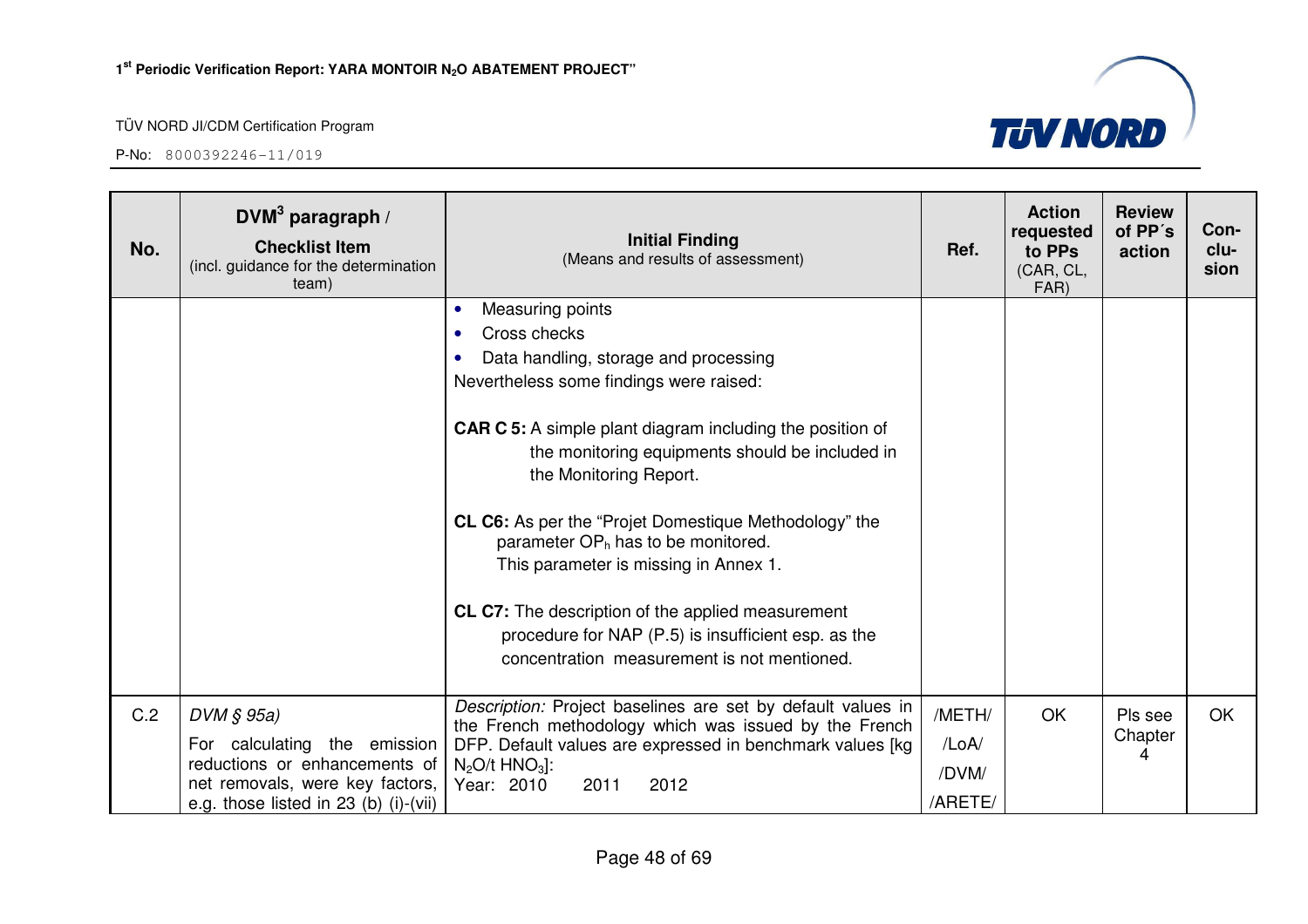

| No. | DVM <sup>3</sup> paragraph /<br><b>Checklist Item</b><br>(incl. guidance for the determination<br>team)                                                                                                                          | <b>Initial Finding</b><br>(Means and results of assessment)                                                                                                                                                                                                                                                                                                                                                                                                                                                                                                                                           | Ref.                          | <b>Action</b><br>requested<br>to PPs<br>(CAR, CL,<br>FAR) | <b>Review</b><br>of PP's<br>action | Con-<br>clu-<br>sion |
|-----|----------------------------------------------------------------------------------------------------------------------------------------------------------------------------------------------------------------------------------|-------------------------------------------------------------------------------------------------------------------------------------------------------------------------------------------------------------------------------------------------------------------------------------------------------------------------------------------------------------------------------------------------------------------------------------------------------------------------------------------------------------------------------------------------------------------------------------------------------|-------------------------------|-----------------------------------------------------------|------------------------------------|----------------------|
|     | above, influencing the baseline<br>emissions or net removals and<br>the activity level of the project<br>and the emissions or removals<br>as well as risks associated with<br>the project taken into account,<br>as appropriate? | Value: 2.5<br>2.5<br>1.85<br>But for Yara Montoir Nitric acid plant the applicable<br>benchmark value is limited lower than the nationwide<br>benchmark emissions factors.<br>The specific regulatory<br>Emissions Factor according to plant specific "Arrêté<br>Préfectoral" is <b>1.2 kgN<sub>2</sub>O/tHNO<sub>3</sub></b> . The regulatory value is<br>equal to 425 mg $N_2O/Nm^3$ .<br>This benchmark factor is the key factor, which influences<br>the baseline scenario and reduces the accountable emission<br>reductions from realistic baseline emissions to the above<br>mentioned values. | /ARETE<br>L/<br>/PDD/<br>DVM/ |                                                           |                                    |                      |
|     |                                                                                                                                                                                                                                  | The results of risk assessment are extensive measures to<br>prevent a bypass of process gases in the catalyst bed since<br>this will lead to a reduction of catalyst efficiency. Decreasing<br>catalyst efficiency was identified as most important project<br>risk                                                                                                                                                                                                                                                                                                                                   |                               |                                                           |                                    |                      |
|     |                                                                                                                                                                                                                                  | Means of determination: plant specific "Arrêté Préfectoral",<br>French methodology, LoA, PDD                                                                                                                                                                                                                                                                                                                                                                                                                                                                                                          |                               |                                                           |                                    |                      |
|     |                                                                                                                                                                                                                                  | Conclusion: The benchmark values are correctly considered<br>in the calculation of baseline emissions and take into<br>account the sectoral reform policies and legislation (point 23<br>$(b)$ (i) of DVM).                                                                                                                                                                                                                                                                                                                                                                                           |                               |                                                           |                                    |                      |
|     |                                                                                                                                                                                                                                  | The verification team can confirm, that the result of risk<br>assessment (risks associated with the project) was taken                                                                                                                                                                                                                                                                                                                                                                                                                                                                                |                               |                                                           |                                    |                      |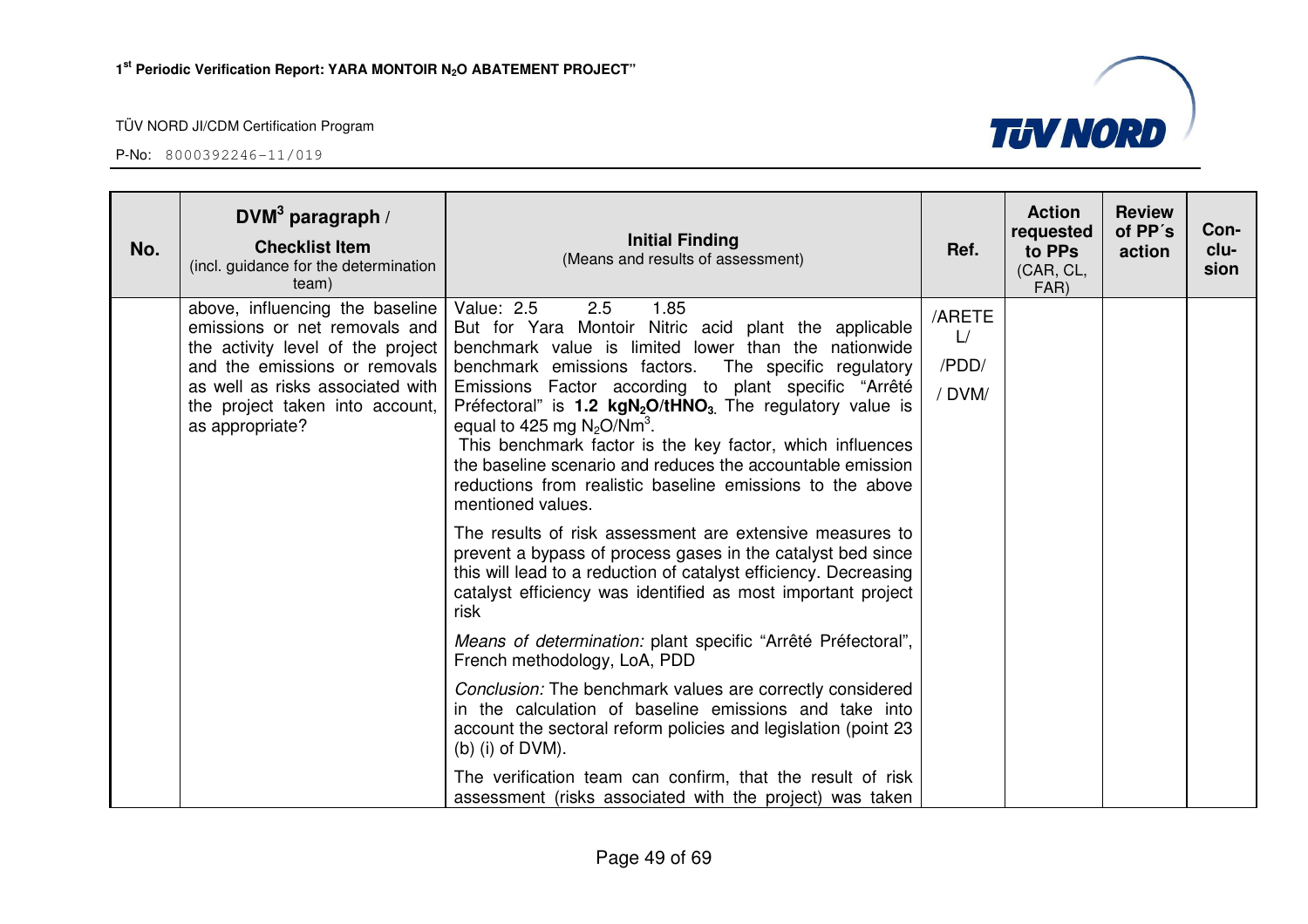

| No. | DVM <sup>3</sup> paragraph /<br><b>Checklist Item</b><br>(incl. guidance for the determination<br>team)                                                                  | <b>Initial Finding</b><br>(Means and results of assessment)                                                                                                                                                                 | Ref.     | <b>Action</b><br>requested<br>to PPs<br>(CAR, CL,<br>FAR) | <b>Review</b><br>of PP's<br>action | Con-<br>clu-<br>sion |
|-----|--------------------------------------------------------------------------------------------------------------------------------------------------------------------------|-----------------------------------------------------------------------------------------------------------------------------------------------------------------------------------------------------------------------------|----------|-----------------------------------------------------------|------------------------------------|----------------------|
|     |                                                                                                                                                                          | into account.                                                                                                                                                                                                               |          |                                                           |                                    |                      |
| C.3 | $DVM \S 95b$<br>Are data sources<br>used for<br>calculating emission reductions<br>or enhancements of net remo-<br>vals clearly identified, reliable<br>and transparent? | Description: Parameter and related data sources are:                                                                                                                                                                        | /PDD/    | GL-G7                                                     | Pls see                            | OK                   |
|     |                                                                                                                                                                          | $\bullet$<br>$NCSG_n$ [mg N <sub>2</sub> O/m <sup>3</sup> ]; Dr. Födisch MCA 04 Continuous<br>Emissions $N_2O$ Analyser (part of the AMS)                                                                                   | /METH/   |                                                           | Chapter                            |                      |
|     |                                                                                                                                                                          |                                                                                                                                                                                                                             | /PDD/    |                                                           |                                    |                      |
|     |                                                                                                                                                                          | $\bullet$<br>VSG <sub>n</sub> [Nm <sup>3</sup> /h]; Dr. Födisch FMD 99 gas volume flow<br>meter (part of the AMS)                                                                                                           | $/MR-1/$ |                                                           |                                    |                      |
|     |                                                                                                                                                                          |                                                                                                                                                                                                                             | /XLS/    |                                                           |                                    |                      |
|     |                                                                                                                                                                          | PE <sub>n</sub> [kgN <sub>2</sub> O]; Calculation from measured data<br>$\bullet$                                                                                                                                           | /IM01/   |                                                           |                                    |                      |
|     |                                                                                                                                                                          | $OHn[h]$ ; Production Log – taking into account: plant<br>$\bullet$<br>status signal, $NH3$ valve status signal, trip point<br>parameters                                                                                   | /IM02/   |                                                           |                                    |                      |
|     |                                                                                                                                                                          | $NAP_n$ [tHNO <sub>3</sub> ]; Nitric acid flow meter and density of nitric<br>$\bullet$<br>acid                                                                                                                             |          |                                                           |                                    |                      |
|     |                                                                                                                                                                          | $EF_{BM}$ [kgN <sub>2</sub> O/tHNO <sub>3</sub> ]<br>$\bullet$                                                                                                                                                              |          |                                                           |                                    |                      |
|     |                                                                                                                                                                          | GWP <sub>N2O</sub> [tCO <sub>2</sub> e/tN <sub>2</sub> O]; Climate Change 1995, The<br>$\bullet$<br>Science of Climate Change: Summary for Policymakers<br>and Technical Summary of the Working Group I Report,<br>page 22. |          |                                                           |                                    |                      |
|     |                                                                                                                                                                          | ERU [ERUs ( $tCO2e$ )]; Calculated from measured data<br>$\bullet$                                                                                                                                                          |          |                                                           |                                    |                      |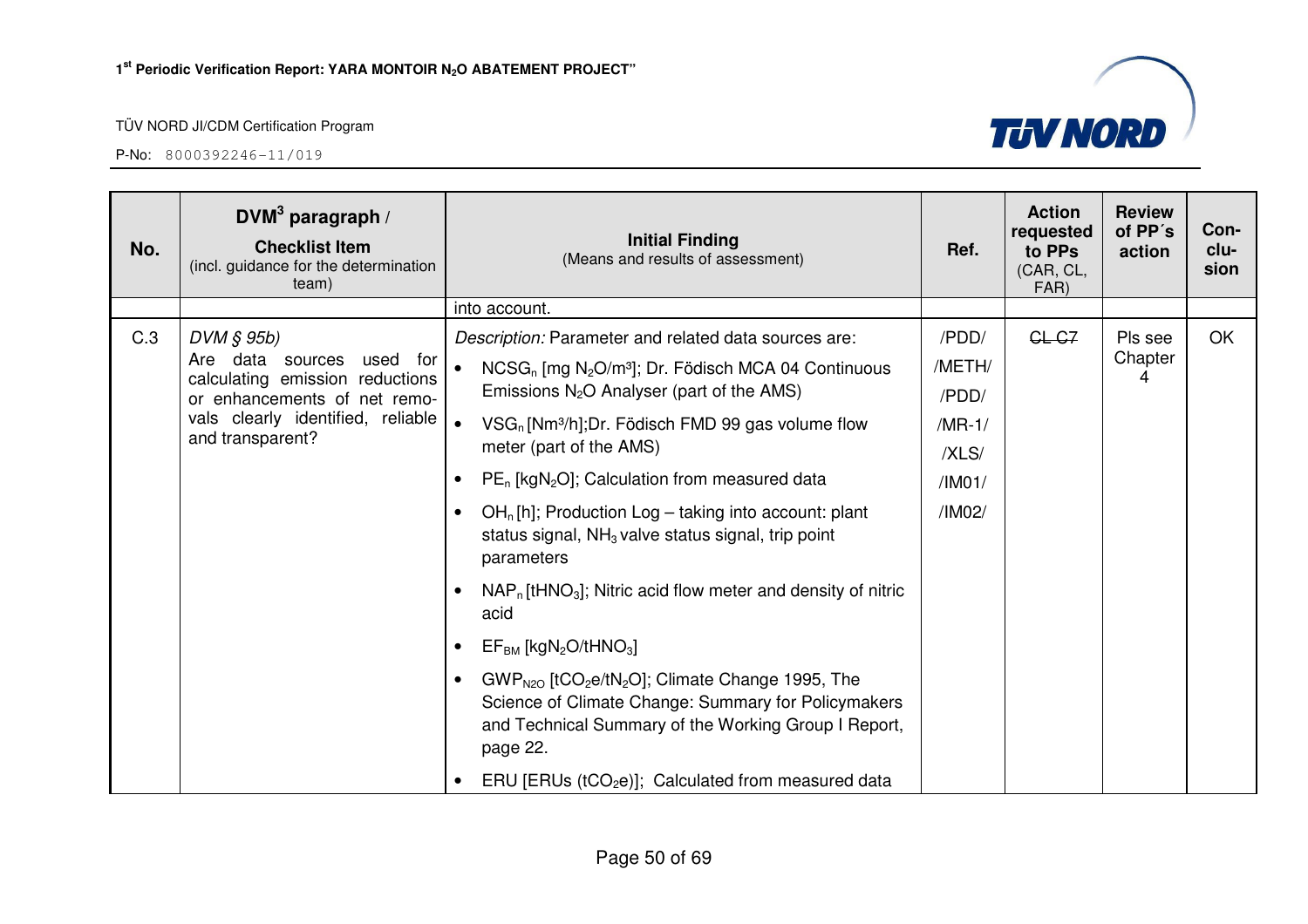

| No. | DVM <sup>3</sup> paragraph /<br><b>Checklist Item</b><br>(incl. guidance for the determination<br>team)                                                                                                                                                                                     | <b>Initial Finding</b><br>(Means and results of assessment)                                                                                                                                                                                                                                                                                                                                                                                                                                                         | Ref.                                                            | <b>Action</b><br>requested<br>to PPs<br>(CAR, CL,<br>FAR) | <b>Review</b><br>of PP's<br>action | Con-<br>clu-<br>sion |
|-----|---------------------------------------------------------------------------------------------------------------------------------------------------------------------------------------------------------------------------------------------------------------------------------------------|---------------------------------------------------------------------------------------------------------------------------------------------------------------------------------------------------------------------------------------------------------------------------------------------------------------------------------------------------------------------------------------------------------------------------------------------------------------------------------------------------------------------|-----------------------------------------------------------------|-----------------------------------------------------------|------------------------------------|----------------------|
|     |                                                                                                                                                                                                                                                                                             | Means of determination: PDD, methodology, monitoring<br>report, on-site visit of plant, PCS and data server<br>Conclusion:<br>The PP could demonstrate that data sources (excepting<br>NAP) are clearly identified, reliable and transparent. The<br>following findings were raised in this context:<br><b>CL C7:</b><br>The description of the applied measurement procedure for<br>NAP (P.5) is insufficient esp. as the concentration<br>measurement is not mentioned.                                           |                                                                 |                                                           |                                    |                      |
| C.4 | $DVM \S 95c$<br>Are emission factors, including<br>default emission factors, if used<br>for calculating the emission<br>reductions or enhancements of<br>removals,<br>selected<br>net<br>by<br>carefully balancing accuracy and<br>reasonableness,<br>and<br>appropriately justified of the | Description: As described under C.2., the French DFP sets<br>emission factors as benchmark values [kg $N_2O/t$ HNO <sub>3</sub> ]:<br>Year: 2010<br>2011<br>2012<br>Value: 2.5<br>2.5<br>1.85<br>But the plant specific applicable benchmark value (specific<br>regulatory Emissions Factor) at Montoir according to "Arrêté"<br>Préfectoral" is limited lower to 1.2 $kgN_2O$ /tHNO <sub>3.</sub><br>Means of determination: "Arrêté Préfectoral", Methodology,<br>Monitoring report, XLS calculation spreadsheet. | /PDD/<br>/METH/<br>$/MR-1/$<br>/ARETE/<br>/ARETE<br>L/<br>/XLS/ | OK                                                        |                                    | <b>OK</b>            |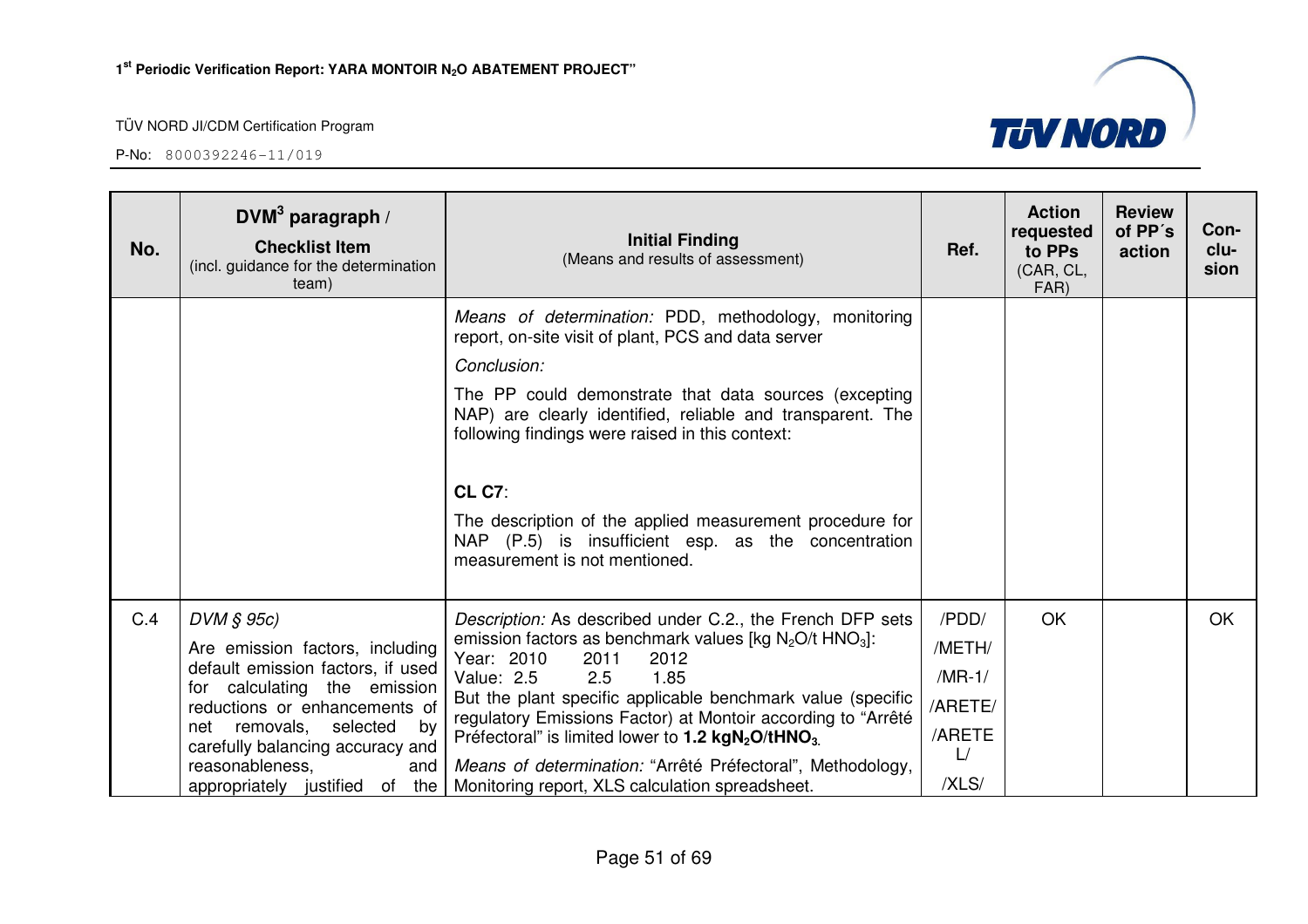

| No. | DVM <sup>3</sup> paragraph /<br><b>Checklist Item</b><br>(incl. guidance for the determination<br>team)                                                                                                                              | <b>Initial Finding</b><br>(Means and results of assessment)                                                                                                                                                                                                                                                                                                                                                                                                                                                                                                                                                                                                                                                                                                                                                                                                  | Ref.                                                            | <b>Action</b><br>requested<br>to PPs<br>(CAR, CL,<br>FAR) | <b>Review</b><br>of PP's<br>action | Con-<br>clu-<br>sion |
|-----|--------------------------------------------------------------------------------------------------------------------------------------------------------------------------------------------------------------------------------------|--------------------------------------------------------------------------------------------------------------------------------------------------------------------------------------------------------------------------------------------------------------------------------------------------------------------------------------------------------------------------------------------------------------------------------------------------------------------------------------------------------------------------------------------------------------------------------------------------------------------------------------------------------------------------------------------------------------------------------------------------------------------------------------------------------------------------------------------------------------|-----------------------------------------------------------------|-----------------------------------------------------------|------------------------------------|----------------------|
|     | choice?                                                                                                                                                                                                                              | Conclusion: The benchmark value, as set by the Prefecture<br>de Loire-Atlantique was correctly included in emission<br>reduction calculation. The stack gas concentration, which<br>correlates with the emission factor, was not mentioned in the<br>report as required per methodology.                                                                                                                                                                                                                                                                                                                                                                                                                                                                                                                                                                     |                                                                 |                                                           |                                    |                      |
| C.5 | $DVM \S 95d$<br>Is the calculation of emission<br>reductions or enhancements of<br>net removals calculated based<br>conservative assumptions<br>on<br>the<br>and<br>most<br>plausible<br>in a<br>transparent<br>scenarios<br>manner? | Description: The transparent calculation of emission<br>reduction follows the methodology described in the PDD. All<br>data used is based on measurements, therefore no<br>assumptions are used.<br>For 107 out of the 2,665 hourly average data sets, the<br>analyzer was out of operation (downtime). Respective<br>NCSG measurement readings during these times were<br>replaced by a substitute value: During downtime of the AMS<br>or interruption of measurement during part of one hour, the<br>hourly average was calculated based on the remaining<br>values for the rest of the hour in question. Remaining values<br>account for less than 50% of the hourly data, then this hour<br>was eliminated from the calculation and the substitute value<br>(87.91 ppm) was used instead.<br>The calculation includes: A deduction in baseline emission | /PDD/<br>/METH/<br>/ARETE/<br>/ARETE<br>L/<br>$/MR-1/$<br>/XLS/ | OK                                                        |                                    | <b>OK</b>            |
|     |                                                                                                                                                                                                                                      | scenario to 1.2 kg $N_2O/t$ HNO <sub>3</sub> (benchmark values) and a<br>10% reduction of the verified emission reductions.                                                                                                                                                                                                                                                                                                                                                                                                                                                                                                                                                                                                                                                                                                                                  |                                                                 |                                                           |                                    |                      |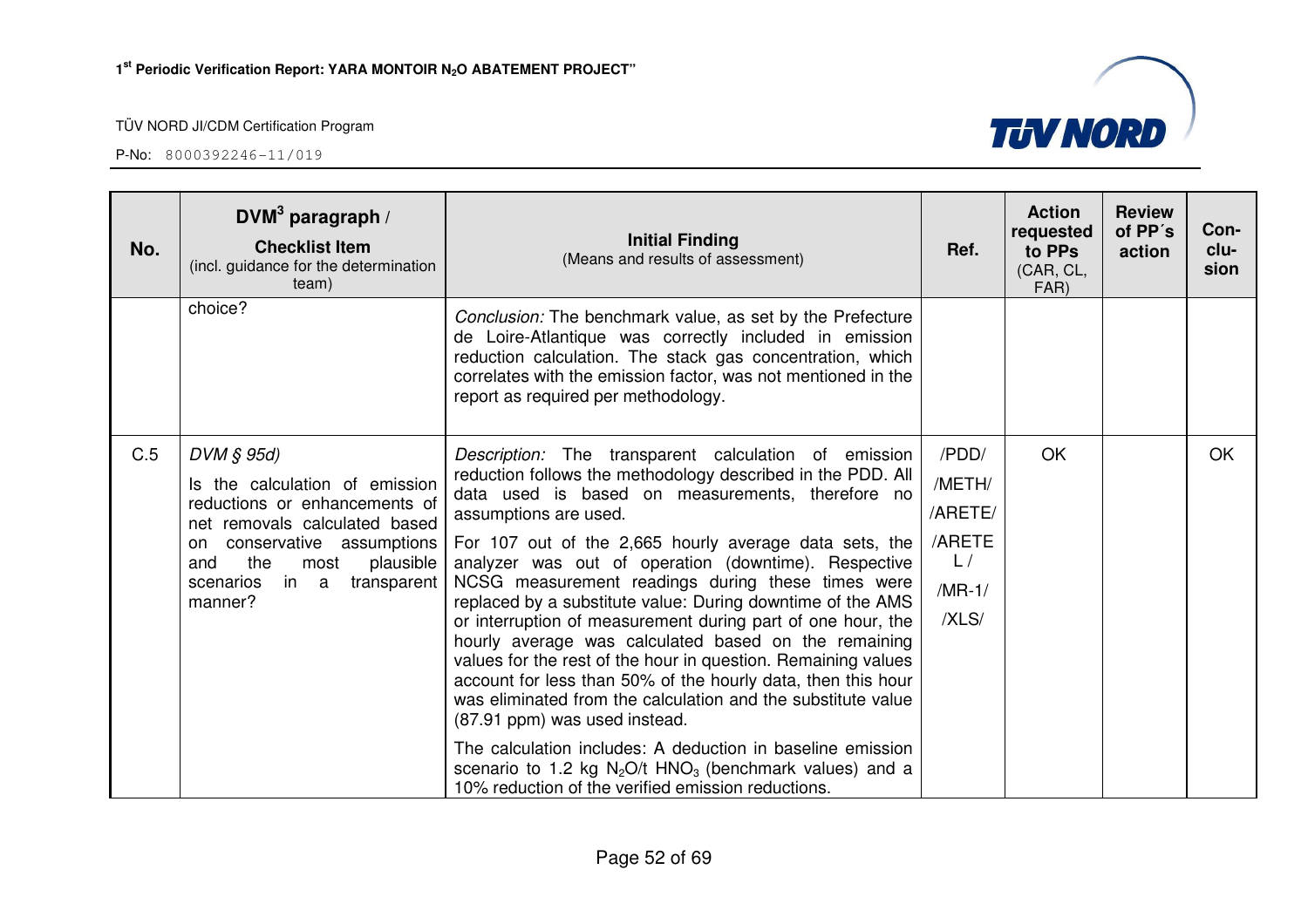

| No. | DVM <sup>3</sup> paragraph /<br><b>Checklist Item</b><br>(incl. guidance for the determination<br>team)                                                                                                                                                                                                                                      | <b>Initial Finding</b><br>(Means and results of assessment)                                                                                   | Ref. | <b>Action</b><br>requested<br>to PPs<br>(CAR, CL,<br>FAR) | <b>Review</b><br>of PP's<br>action | Con-<br>clu-<br>sion |
|-----|----------------------------------------------------------------------------------------------------------------------------------------------------------------------------------------------------------------------------------------------------------------------------------------------------------------------------------------------|-----------------------------------------------------------------------------------------------------------------------------------------------|------|-----------------------------------------------------------|------------------------------------|----------------------|
|     |                                                                                                                                                                                                                                                                                                                                              | Means of determination: "Arrêté Préfectoral", Methodology,<br>PDD, XLS                                                                        |      |                                                           |                                    |                      |
|     |                                                                                                                                                                                                                                                                                                                                              | Conclusion: The used methodology, data processing,<br>implementation of the benchmark values and 10% reduction<br>is a conservative approach. |      |                                                           |                                    |                      |
|     | Applicable to JI SSC projects only                                                                                                                                                                                                                                                                                                           |                                                                                                                                               |      |                                                           |                                    |                      |
| C.6 | DVM § 96                                                                                                                                                                                                                                                                                                                                     | Description: The project is classified as large-scale project.                                                                                |      |                                                           |                                    |                      |
|     | Is the relevant threshold to be<br>classified as JI SSC project not<br>exceeded during the monitoring<br>period on an annual average<br>basis?<br>If the threshold is exceeded, is<br>the<br>maximum<br>emission<br>reduction level estimated in the<br>PDD for the JI SSC project or<br>the bundle for the monitoring<br>period determined? | Means of determination: PDD<br>Conclusion: N/A.                                                                                               |      |                                                           |                                    |                      |
|     | Applicable to bundled JI SSC projects only                                                                                                                                                                                                                                                                                                   |                                                                                                                                               |      |                                                           |                                    |                      |
| C.7 | $DVM \S 97a)$                                                                                                                                                                                                                                                                                                                                | Description: N/A                                                                                                                              |      |                                                           |                                    |                      |
|     | Has the composition of the   Means of determination: N/A                                                                                                                                                                                                                                                                                     |                                                                                                                                               |      |                                                           |                                    |                      |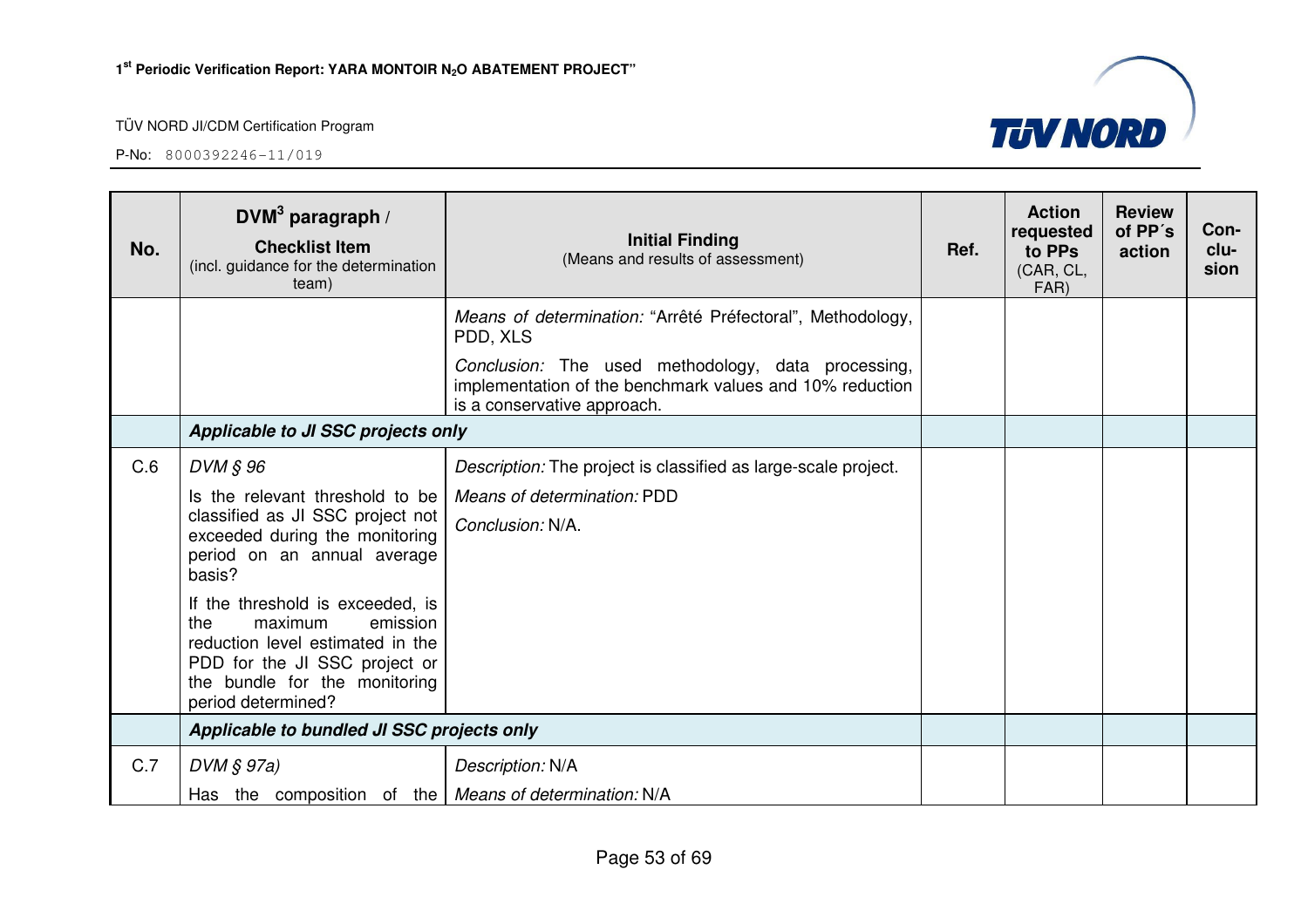

| No. | DVM <sup>3</sup> paragraph /<br><b>Checklist Item</b><br>(incl. guidance for the determination<br>team)                        | <b>Initial Finding</b><br>(Means and results of assessment)        | Ref. | <b>Action</b><br>requested<br>to PPs<br>(CAR, CL,<br>FAR) | <b>Review</b><br>of PP's<br>action | Con-<br>clu-<br>sion |
|-----|--------------------------------------------------------------------------------------------------------------------------------|--------------------------------------------------------------------|------|-----------------------------------------------------------|------------------------------------|----------------------|
|     | bundle not changed from that is<br>stated in F-JI-SSCBUNDLE?                                                                   | Conclusion: N/A                                                    |      |                                                           |                                    |                      |
| C.8 | $DVM \S 97b$<br>the<br>determination<br>Ιf<br>was<br>conducted on the basis of an<br>overall monitoring plan, have the         | Description: N/A<br>Means of determination: N/A<br>Conclusion: N/A |      |                                                           |                                    |                      |
|     | project participants submitted a<br>common monitoring report?                                                                  |                                                                    |      |                                                           |                                    |                      |
| C.9 | DVM § 98                                                                                                                       | Description: N/A                                                   |      |                                                           |                                    |                      |
|     | If the monitoring is based on a<br>monitoring plan that provides for<br>overlapping monitoring periods,                        | Means of determination: N/A<br>Conclusion: N/A                     |      |                                                           |                                    |                      |
|     | Are the monitoring periods per<br>component of the project clearly<br>specified in the monitoring<br>report?                   |                                                                    |      |                                                           |                                    |                      |
|     | Do the monitoring periods not<br>overlap with those for which<br>verifications<br>already<br>were<br>deemed final in the past? |                                                                    |      |                                                           |                                    |                      |
| D   | <b>Revision of monitoring plan</b>                                                                                             |                                                                    |      |                                                           |                                    |                      |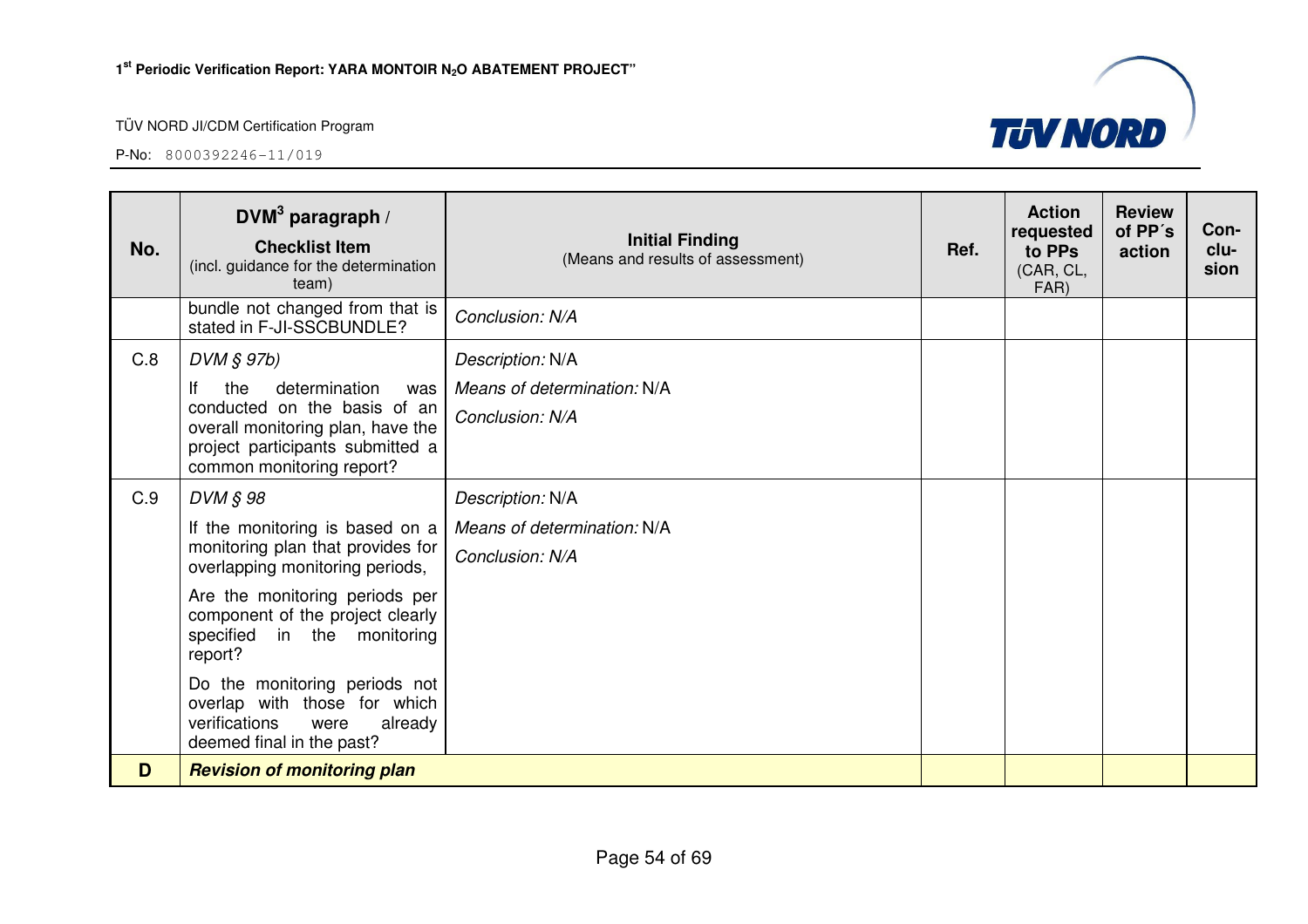

| No. | DVM <sup>3</sup> paragraph /<br><b>Checklist Item</b><br>(incl. guidance for the determination<br>team)                                                                                                                                                                                                      | <b>Initial Finding</b><br>(Means and results of assessment)                                                                                                                                                                                                                         | Ref.                        | <b>Action</b><br>requested<br>to PPs<br>(CAR, CL,<br>FAR) | <b>Review</b><br>of PP's<br>action | Con-<br>clu-<br>sion |
|-----|--------------------------------------------------------------------------------------------------------------------------------------------------------------------------------------------------------------------------------------------------------------------------------------------------------------|-------------------------------------------------------------------------------------------------------------------------------------------------------------------------------------------------------------------------------------------------------------------------------------|-----------------------------|-----------------------------------------------------------|------------------------------------|----------------------|
|     |                                                                                                                                                                                                                                                                                                              | Applicable only if monitoring plan is revised by project participants                                                                                                                                                                                                               |                             |                                                           |                                    |                      |
| D.1 | DVM § 99a)                                                                                                                                                                                                                                                                                                   | Description: N/A                                                                                                                                                                                                                                                                    |                             |                                                           |                                    |                      |
|     | Did the<br>participants<br>project                                                                                                                                                                                                                                                                           | Means of determination: N/A                                                                                                                                                                                                                                                         |                             |                                                           |                                    |                      |
|     | provide<br>appropriate<br>an<br>justification for the proposed<br>revision?                                                                                                                                                                                                                                  | Conclusion: N/A                                                                                                                                                                                                                                                                     |                             |                                                           |                                    |                      |
| D.2 | DVM § 99b)                                                                                                                                                                                                                                                                                                   | Description: N/A                                                                                                                                                                                                                                                                    |                             |                                                           |                                    |                      |
|     | Does the proposed revision<br>improve the accuracy and/or<br>information<br>applicability<br>of<br>collected<br>compared<br>to<br>the<br>original monitoring plan without<br>changing conformity with the<br>relevant rules and regulations<br>establishment<br>the<br><b>of</b><br>for<br>monitoring plans? | Means of determination: N/A<br>Conclusion: N/A                                                                                                                                                                                                                                      |                             |                                                           |                                    |                      |
| E   | Data management                                                                                                                                                                                                                                                                                              |                                                                                                                                                                                                                                                                                     |                             |                                                           |                                    |                      |
| E.1 | DVM § 101a)<br>Is the implementation of data<br>in<br>collection<br>procedures<br>accordance with the monitoring                                                                                                                                                                                             | Description: Data collection is in accordance with the<br>monitoring plan. The monitoring system measures every 10<br>seconds and reports hourly averages for all the monitored<br>parameters to N.serve, who is the responsible for the correct<br>analysis of the delivered data. | /PDD/<br>/METH/<br>$/MR-1/$ | <b>OK</b>                                                 |                                    | <b>OK</b>            |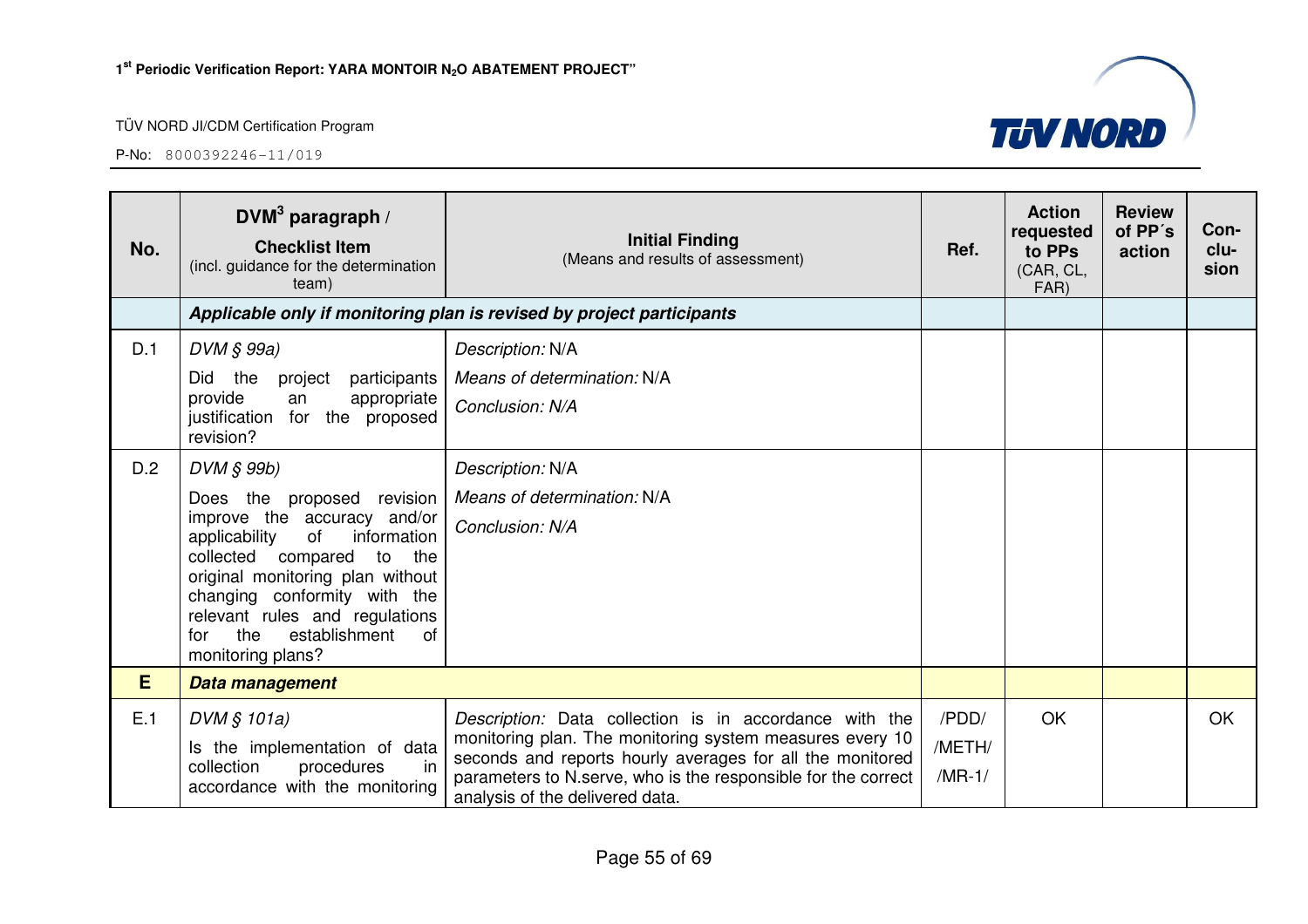

| No. | DVM <sup>3</sup> paragraph /<br><b>Checklist Item</b><br>(incl. guidance for the determination<br>team) | <b>Initial Finding</b><br>(Means and results of assessment)                                                                                                                                                                                                                                                                                                                                                                                                                                                                                                                                                                                                                                                                                                                                                                                                                                                                                                                                                                                                                                              | Ref.                                                                                                                                                             | <b>Action</b><br>requested<br>to PPs<br>(CAR, CL,<br>FAR) | <b>Review</b><br>of PP's<br>action | Con-<br>clu-<br>sion |
|-----|---------------------------------------------------------------------------------------------------------|----------------------------------------------------------------------------------------------------------------------------------------------------------------------------------------------------------------------------------------------------------------------------------------------------------------------------------------------------------------------------------------------------------------------------------------------------------------------------------------------------------------------------------------------------------------------------------------------------------------------------------------------------------------------------------------------------------------------------------------------------------------------------------------------------------------------------------------------------------------------------------------------------------------------------------------------------------------------------------------------------------------------------------------------------------------------------------------------------------|------------------------------------------------------------------------------------------------------------------------------------------------------------------|-----------------------------------------------------------|------------------------------------|----------------------|
|     | plan, including the quality control<br>quality<br>and<br>assurance<br>procedures?                       | Data collection procedures, quality control and quality<br>assurance are implemented as follows:<br>For all $N_2O$ data sets a plausibility check is conducted. All<br>data sets containing implausible values are eliminated from<br>the calculation of the average values. Implausible values are<br>those which are negative or clearly out of the range of<br>"normal operating conditions".<br>Measured values were generated by local measurement<br>and monitoring devices, stored in plant automatic data<br>management server (Honeywell PHD data collection and<br>storage system).<br>During data processing, measured values were evaluated<br>according to statistical methods.<br>The PP chooses a monitoring standard that requires the<br>establishment of a calibration curve (EN14181). The<br>correction factors derived from this calibration curve during<br>the QAL2 audit are applied onto both VSG and NCSG-<br>measuring.<br>VSG: QAL2 correction factor: 0.98<br>NCSG: QAL2 correction factor = $0.99$<br>TSG: QAL2 correction factor: 1.0<br>PSG: QAL2 correction factor: 1.0 | /QPRO<br>C/<br>/XLS/<br>/DVM/<br>/IMO1/<br>/IM02/<br>/EN1418<br>1/<br>/QPRO<br>CMP/<br>/PARA<br>N2O/<br>/QA/<br>/QPRO<br>CE/<br>/QAL2<br>CALIB/<br>/QAL2<br>AST/ |                                                           |                                    |                      |
|     |                                                                                                         |                                                                                                                                                                                                                                                                                                                                                                                                                                                                                                                                                                                                                                                                                                                                                                                                                                                                                                                                                                                                                                                                                                          |                                                                                                                                                                  |                                                           |                                    |                      |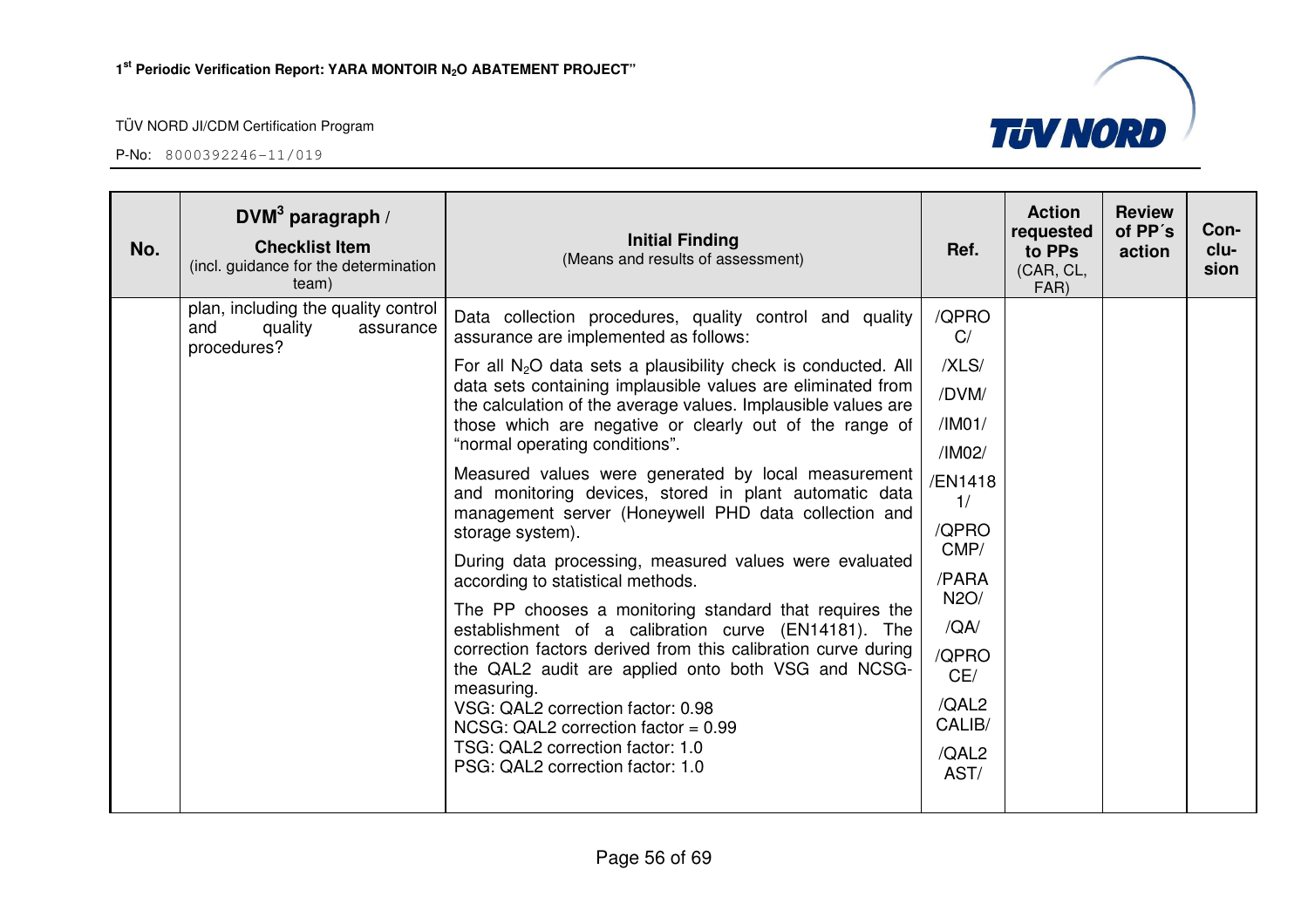

| No. | $DWM3$ paragraph /<br><b>Checklist Item</b><br>(incl. guidance for the determination<br>team) | <b>Initial Finding</b><br>(Means and results of assessment)                                                                                                                                                                                                                                                                                                                                                               | Ref. | <b>Action</b><br>requested<br>to PPs<br>(CAR, CL,<br>FAR) | <b>Review</b><br>of PP's<br>action | Con-<br>clu-<br>sion |
|-----|-----------------------------------------------------------------------------------------------|---------------------------------------------------------------------------------------------------------------------------------------------------------------------------------------------------------------------------------------------------------------------------------------------------------------------------------------------------------------------------------------------------------------------------|------|-----------------------------------------------------------|------------------------------------|----------------------|
|     |                                                                                               | The Uncertainty for N2O mass flow measurement as<br>calculated during the QAL2 test is 2.93 % for the lower<br>range of the analyser (0 - 200ppm) and 3.43% for the upper<br>range (to 1000ppm). Both values are below the permitted<br>overall uncertainty of 7.5 %.                                                                                                                                                     |      |                                                           |                                    |                      |
|     |                                                                                               | Acc. to the methodology, downtimes of the AMS was<br>handled as following: The hourly average was calculated<br>based on the remaining values for the rest of the hour in<br>question. If these remaining values account for less than<br>50% of the hourly data for one or more parameters, then this<br>hour was eliminated from the calculation and substitute<br>values were used instead.                            |      |                                                           |                                    |                      |
|     |                                                                                               | The methodology requires that the permitted overall<br>uncertainty of the average hourly annual emissions is less<br>than 7.5% if technical possible.                                                                                                                                                                                                                                                                     |      |                                                           |                                    |                      |
|     |                                                                                               | Means of determination: Methodology, Monitoring report,<br>on-.site visit of plant incl. control room with data server. The<br>original data as excel file produced by the data adquisition<br>system sent to N.serve by the plant operator has been<br>(random) checked together with the final ER calculations<br>accounted as per the applied methodology and determined<br>PDD (spot-check of single hours and days). |      |                                                           |                                    |                      |
|     |                                                                                               | Conclusion: It has been confirmed that the data collection<br>procedures are as per the description in the determined                                                                                                                                                                                                                                                                                                     |      |                                                           |                                    |                      |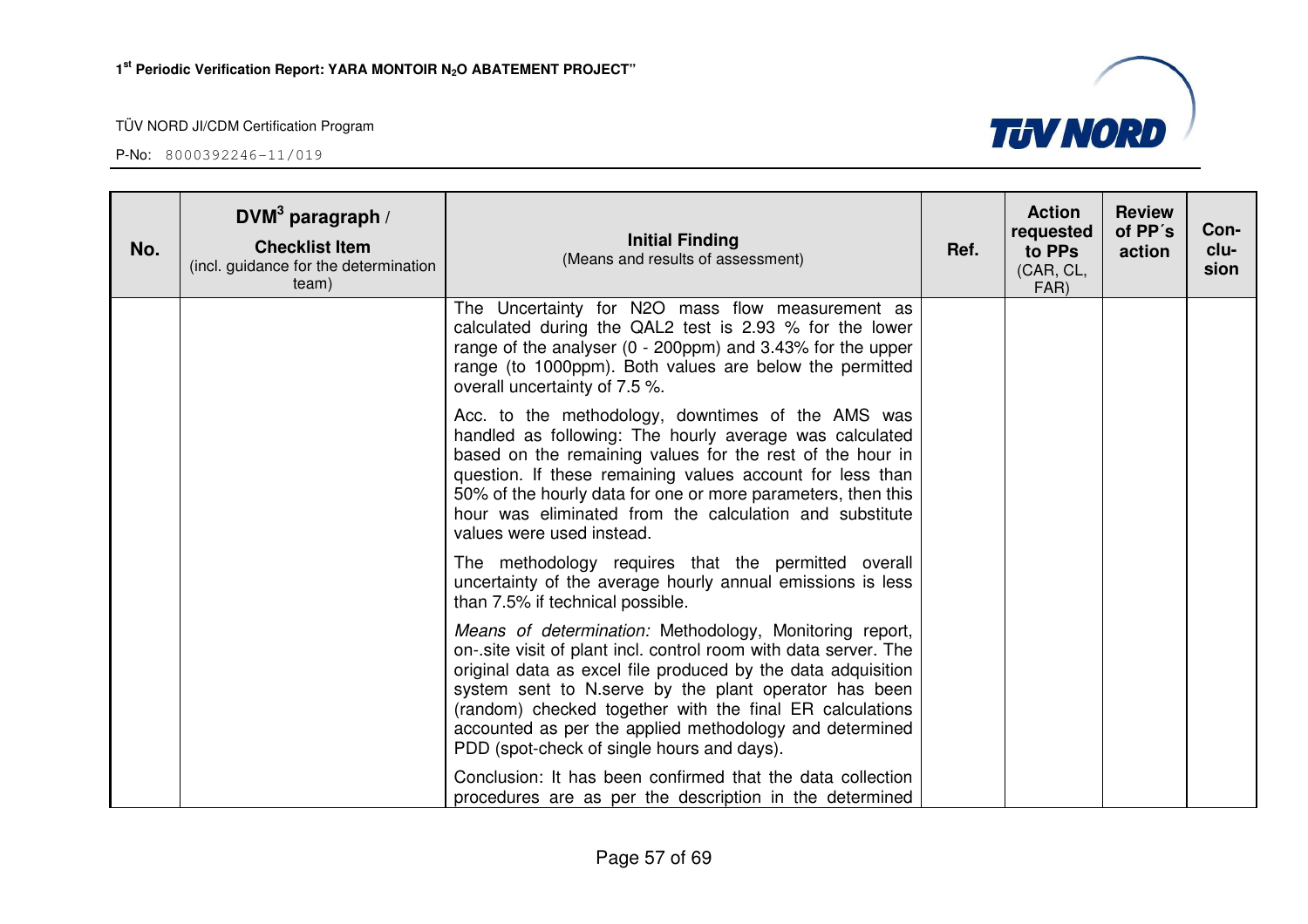

| No. | DVM <sup>3</sup> paragraph /<br><b>Checklist Item</b><br>(incl. guidance for the determination<br>team)                | <b>Initial Finding</b><br>(Means and results of assessment)                                                                                                                                                                                                                                                                                                                                                                                                                                                                                                                                                                                                                                                                                                                                                                                                                                                                                                                                                                             | Ref.                                                                                                                                                               | <b>Action</b><br>requested<br>to PPs<br>(CAR, CL,<br>FAR) | <b>Review</b><br>of PP's<br>action | Con-<br>clu-<br>sion |
|-----|------------------------------------------------------------------------------------------------------------------------|-----------------------------------------------------------------------------------------------------------------------------------------------------------------------------------------------------------------------------------------------------------------------------------------------------------------------------------------------------------------------------------------------------------------------------------------------------------------------------------------------------------------------------------------------------------------------------------------------------------------------------------------------------------------------------------------------------------------------------------------------------------------------------------------------------------------------------------------------------------------------------------------------------------------------------------------------------------------------------------------------------------------------------------------|--------------------------------------------------------------------------------------------------------------------------------------------------------------------|-----------------------------------------------------------|------------------------------------|----------------------|
|     |                                                                                                                        | monitoring plan. No further issues have been identified in<br>this regard.                                                                                                                                                                                                                                                                                                                                                                                                                                                                                                                                                                                                                                                                                                                                                                                                                                                                                                                                                              |                                                                                                                                                                    |                                                           |                                    |                      |
| E.2 | DVM § 101b)<br>Is the function of the monitoring<br>equipment,<br>including<br>its<br>calibration status, is in order? | Description: All relevant monitoring instruments incl. the<br>AMS are included in the quality procedures which are<br>established for proper operation of the plant. (Yara Montoir<br>is certified to international standards ISO 9001 Quality<br>Systems, ISO 14001<br>Environmental<br>Management<br>Management Systems, and OHSAS 18001 Occupational<br>Health and Safety Management Systems carried out by Det<br>Norske Veritas.)<br>$a)$ AMS:<br>Additional measures are related to the European Norm<br>EN14181 (2004) "Stationary source emissions - Quality<br>assurance of automated measuring systems":<br>QAL 1: performance approval: the AMS is suitable for<br>purpose and in line with the European norm. The PP<br>provides a QAL1 Certificate 0000025929 dated 2010-03-10<br>according to DIN EN 14181:2004 issued by TÜV Rheinland.<br>QAL 2: The Dr. Födisch MCA 04 Gas Analyzer and FMD 99<br>stack gas flow meter, both have QAL1 approval as specified<br>by EN ISO 14956. According to EN 14181 the most recent | /QAL1A/<br>QAL1V/<br>/FG/<br>$\sqrt{\mathsf{QAL2}}$<br>AST/<br>/QAL2<br>CALIB/<br>/FOEDM<br>AIN/<br>/PHD/<br>/QPRO<br>CA/<br>/QPRO<br>CB/<br>/QPRO<br>CD/<br>QPROC | CL-C7                                                     | Pls. see<br>Chapter<br>4           | OK                   |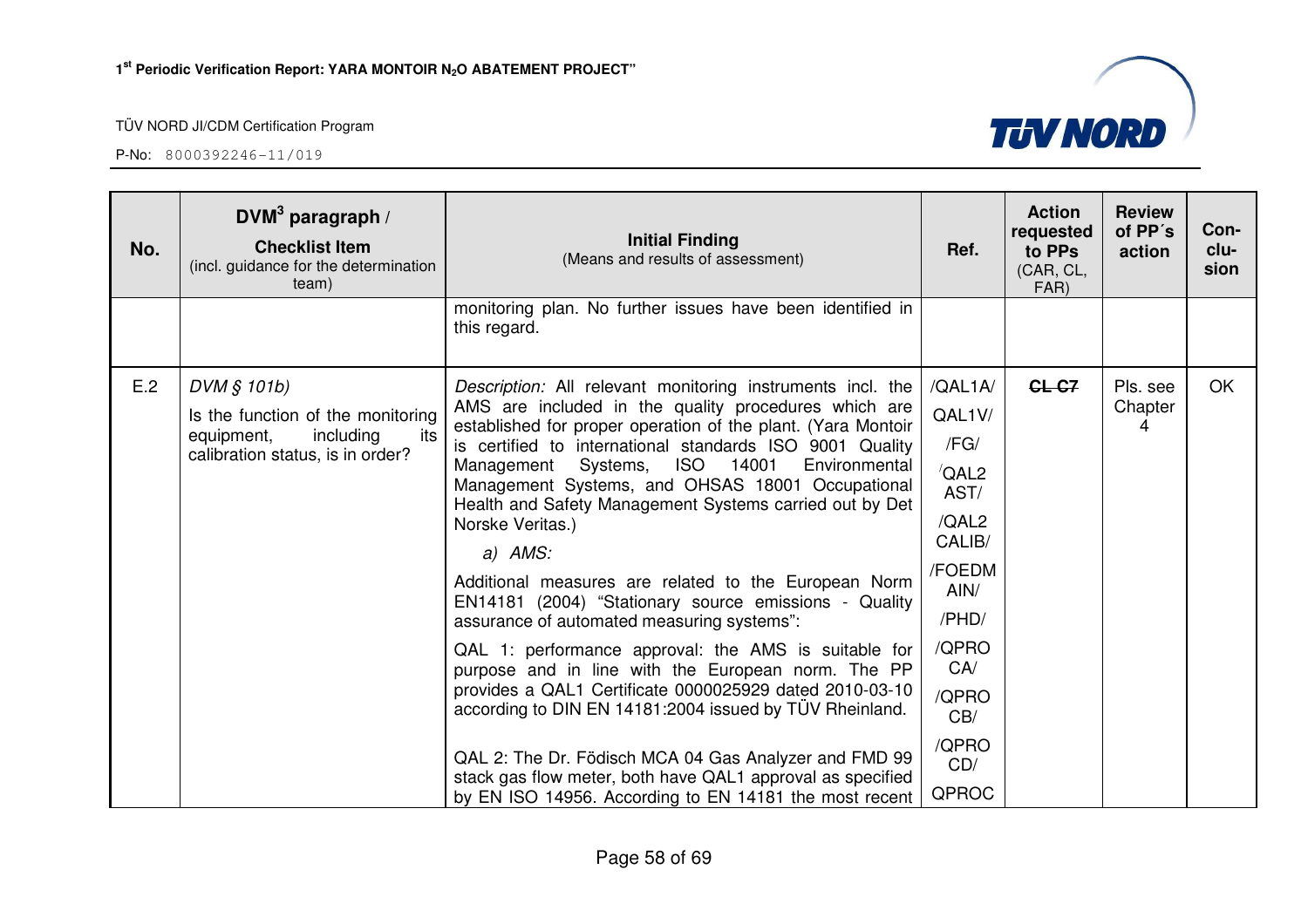

| No. | DVM <sup>3</sup> paragraph /<br><b>Checklist Item</b><br>(incl. guidance for the determination<br>team) | <b>Initial Finding</b><br>(Means and results of assessment)                                                                                                                                                                                                                                                                                                                                                                                                                                                                                                                                                                                                                                                                                                                                                                                                                                                                                                                                               | Ref.                                     | <b>Action</b><br>requested<br>to PPs<br>(CAR, CL,<br>FAR) | <b>Review</b><br>of PP's<br>action | Con-<br>clu-<br>sion |
|-----|---------------------------------------------------------------------------------------------------------|-----------------------------------------------------------------------------------------------------------------------------------------------------------------------------------------------------------------------------------------------------------------------------------------------------------------------------------------------------------------------------------------------------------------------------------------------------------------------------------------------------------------------------------------------------------------------------------------------------------------------------------------------------------------------------------------------------------------------------------------------------------------------------------------------------------------------------------------------------------------------------------------------------------------------------------------------------------------------------------------------------------|------------------------------------------|-----------------------------------------------------------|------------------------------------|----------------------|
|     |                                                                                                         | QAL2 test was conducted by Müller-BBM on 28 to<br>30/09/2009 (Report No. M82 450/2 and M82 450/4), with<br>successful approval of the AMS. In addition to the QAL2<br>test, the Annual Surveillance Tests (AST) was performed by<br>Müller-BBM on 31/08/2010 (Report No. M88 843/1).<br>QAL 3 (ongoing operation and maintenance) $N2O$ -Analyzer<br>Zero Calibration is conducted automatically every 24 hours.<br>Manual calibrations are done at least once per month.<br>Manual span calibrations are done with certified calibration<br>gas at least once per month and the calibration results are<br>all documented as part of the QAL3 documentation.<br>The flow meter FMD 99 itself does not need to be calibrated<br>since it is a physical device without drift. Physical inspection<br>of the condition (assembly/maintenance and service) is<br>checked/done by Dr. Födisch Umweltmesstechnik AG. In<br>addition, the flow meter is checked during the QAL2 and<br>AST tests by Müller-BBM. | E/<br>/QA/<br>/CERT/<br>/IMO1/<br>/IM02/ |                                                           |                                    |                      |
|     |                                                                                                         | Other monitoring installations,<br>equipment<br>b)<br>and<br>devices:<br>Operation maintenance and calibration intervals are carried<br>out by qualified and trained staff from the EI/ instrument<br>department according to the vendor's specification.<br>Activities are controlled and documented as part of an                                                                                                                                                                                                                                                                                                                                                                                                                                                                                                                                                                                                                                                                                       |                                          |                                                           |                                    |                      |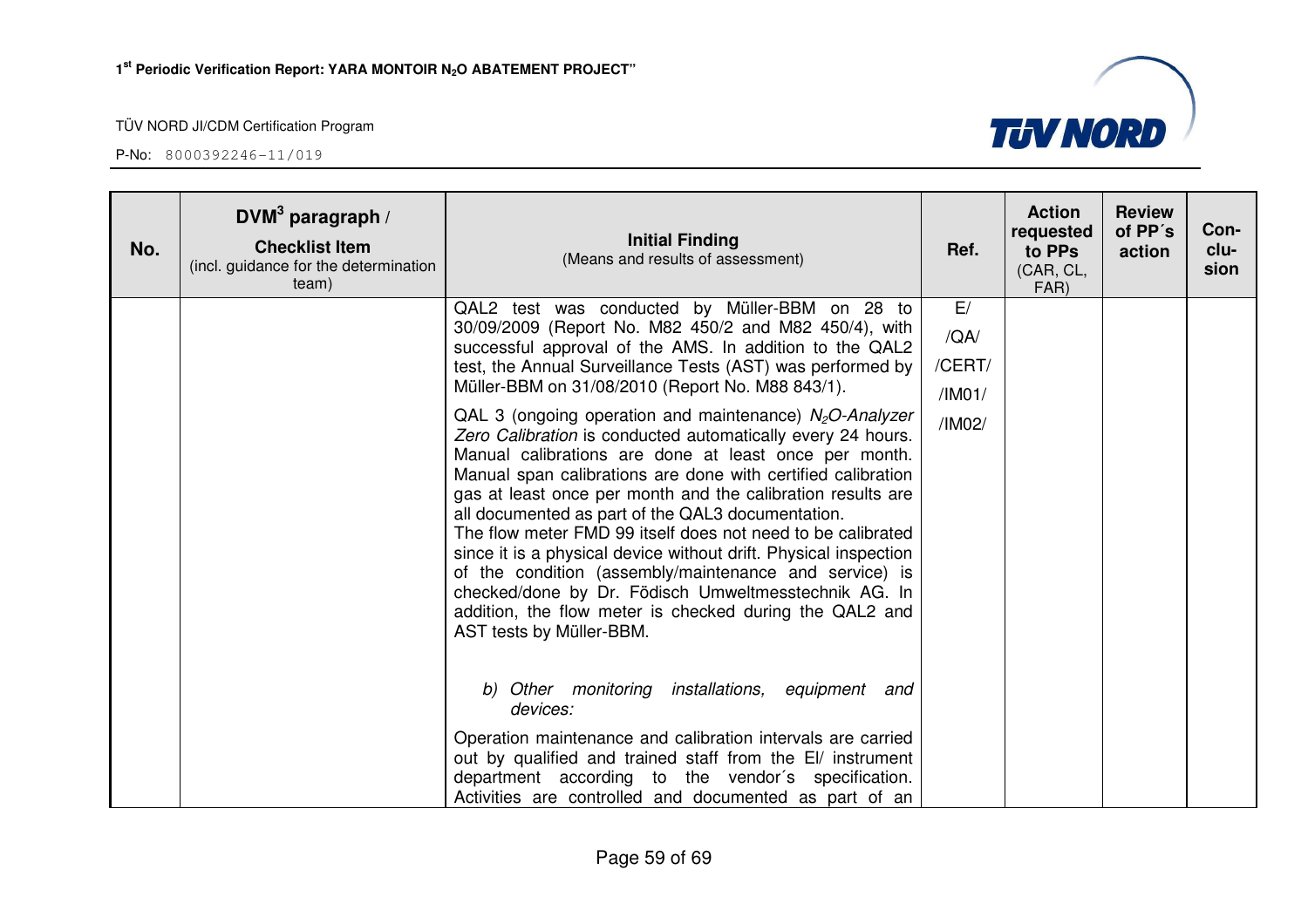

| No. | DVM <sup>3</sup> paragraph /<br><b>Checklist Item</b><br>(incl. guidance for the determination<br>team)                       | <b>Initial Finding</b><br>(Means and results of assessment)                                                                                                                                                                                                                                                                                                                                                                                                                                                                                                                             | Ref.           | <b>Action</b><br>requested<br>to PPs<br>(CAR, CL,<br>FAR) | <b>Review</b><br>of PP's<br>action | Con-<br>clu-<br>sion |
|-----|-------------------------------------------------------------------------------------------------------------------------------|-----------------------------------------------------------------------------------------------------------------------------------------------------------------------------------------------------------------------------------------------------------------------------------------------------------------------------------------------------------------------------------------------------------------------------------------------------------------------------------------------------------------------------------------------------------------------------------------|----------------|-----------------------------------------------------------|------------------------------------|----------------------|
|     |                                                                                                                               | electronic overall quality assurance programme.<br>Conclusion: The PP implemented a quality assurance<br>system to prove the ongoing compliance of the AMS with<br>the norm. The most maintenance activities are monitored<br>and controlled as part of an electronic overall quality<br>assurance programme.<br>Nevertheless the following finding was raised:<br>CL C7: The description of the applied measurement<br>procedure for NAP (P.5) is insufficient esp. as the<br>concentration measurement is not mentioned.                                                              |                |                                                           |                                    |                      |
| E.3 | DVM § 101c)<br>Are the evidence and records<br>for<br>the<br>used<br>monitoring<br>maintained<br>traceable<br>in a<br>manner? | Description: The nitric acid plant is equipped with a<br>Honeywell PHD data collection and storage system (DCS),<br>which records and stores all monitoring values for NCSG,<br>VSG, TSG, PSG, as well as different status signals of the<br>AMS and the $NH3$ valve status signal from the nitric acid<br>plant that defines whether or not the plant is in operation. All<br>monitoring data are collected from plant via on 10 second<br>basis. A data extract of hourly mean values (excel) is<br>reported to N.serve.<br>Means of determination: The original spreadsheets created | /XLS/<br>/PHD/ | OK                                                        |                                    | <b>OK</b>            |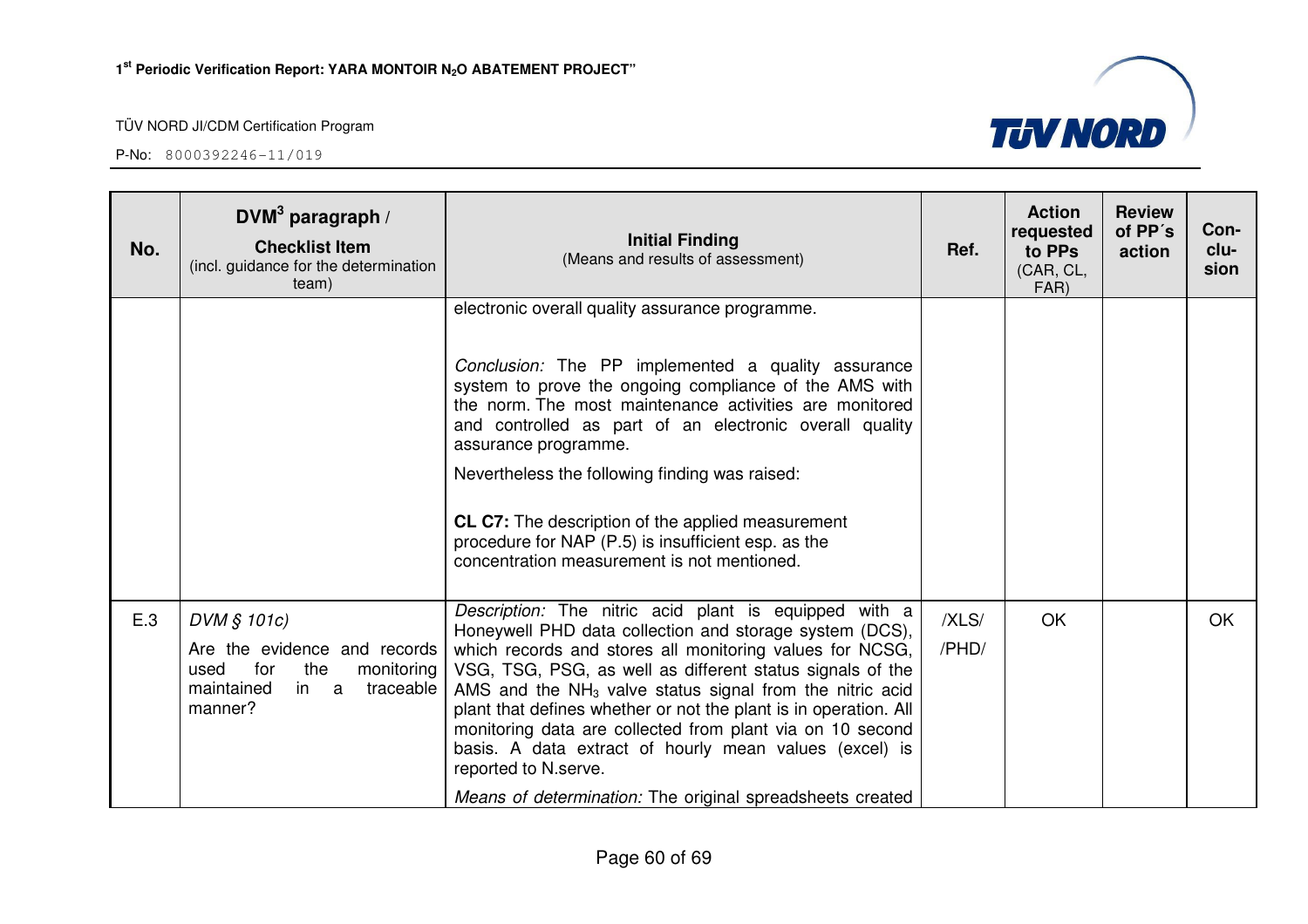

| No. | DVM <sup>3</sup> paragraph /<br><b>Checklist Item</b><br>(incl. guidance for the determination<br>team) | <b>Initial Finding</b><br>(Means and results of assessment)                                                                                                                                                  | Ref.          | <b>Action</b><br>requested<br>to PPs<br>(CAR, CL,<br>FAR) | <b>Review</b><br>of PP's<br>action | Con-<br>clu-<br>sion |
|-----|---------------------------------------------------------------------------------------------------------|--------------------------------------------------------------------------------------------------------------------------------------------------------------------------------------------------------------|---------------|-----------------------------------------------------------|------------------------------------|----------------------|
|     |                                                                                                         | by the DCS have been checked and the functioning of DCS<br>was checked during the on-site visit (spot-check of single<br>hours and days).                                                                    |               |                                                           |                                    |                      |
|     |                                                                                                         | Conclusion: The evidences and records used for the<br>monitoring are maintained in a traceable manner. The<br>verifier can confirm, that all data are traceable from<br>measurement-device to ER-calculation |               |                                                           |                                    |                      |
| E.4 | DVM § 101d)                                                                                             | Description: The data collection and the management                                                                                                                                                          | /PHD/         | OK                                                        |                                    | OK                   |
|     | collection and<br>data<br>the<br>Is.<br>management system for the                                       | system are conducted as per the description in the<br>determined monitoring plan. The data acquisition system                                                                                                | /PDD/         |                                                           |                                    |                      |
|     | project in accordance with the<br>monitoring plan?                                                      | records the hourly average data which is sent to N.serve for<br>the quality and plausibility check, statistical analysis and<br>final emission reduction calculation.                                        | /MR/<br>/XLS/ |                                                           |                                    |                      |
|     |                                                                                                         | Means of determination: by means of interview with the<br>plant operator and N.serve representatives.<br>Conclusion: No further issues were found with this regard.                                          |               |                                                           |                                    |                      |
| F   |                                                                                                         | Verification regarding programmes of activities (additional elements for assessment)                                                                                                                         |               |                                                           |                                    |                      |
| F.1 | DVM § 102                                                                                               | Description: N/A                                                                                                                                                                                             |               |                                                           |                                    |                      |
|     | Is any JPA that has not been<br>added to the JI PoA not verified?                                       | Means of determination: N/A                                                                                                                                                                                  |               |                                                           |                                    |                      |
|     |                                                                                                         | Conclusion: N/A                                                                                                                                                                                              |               |                                                           |                                    |                      |
| F.2 | DVM § 103                                                                                               | Description: N/A                                                                                                                                                                                             |               |                                                           |                                    |                      |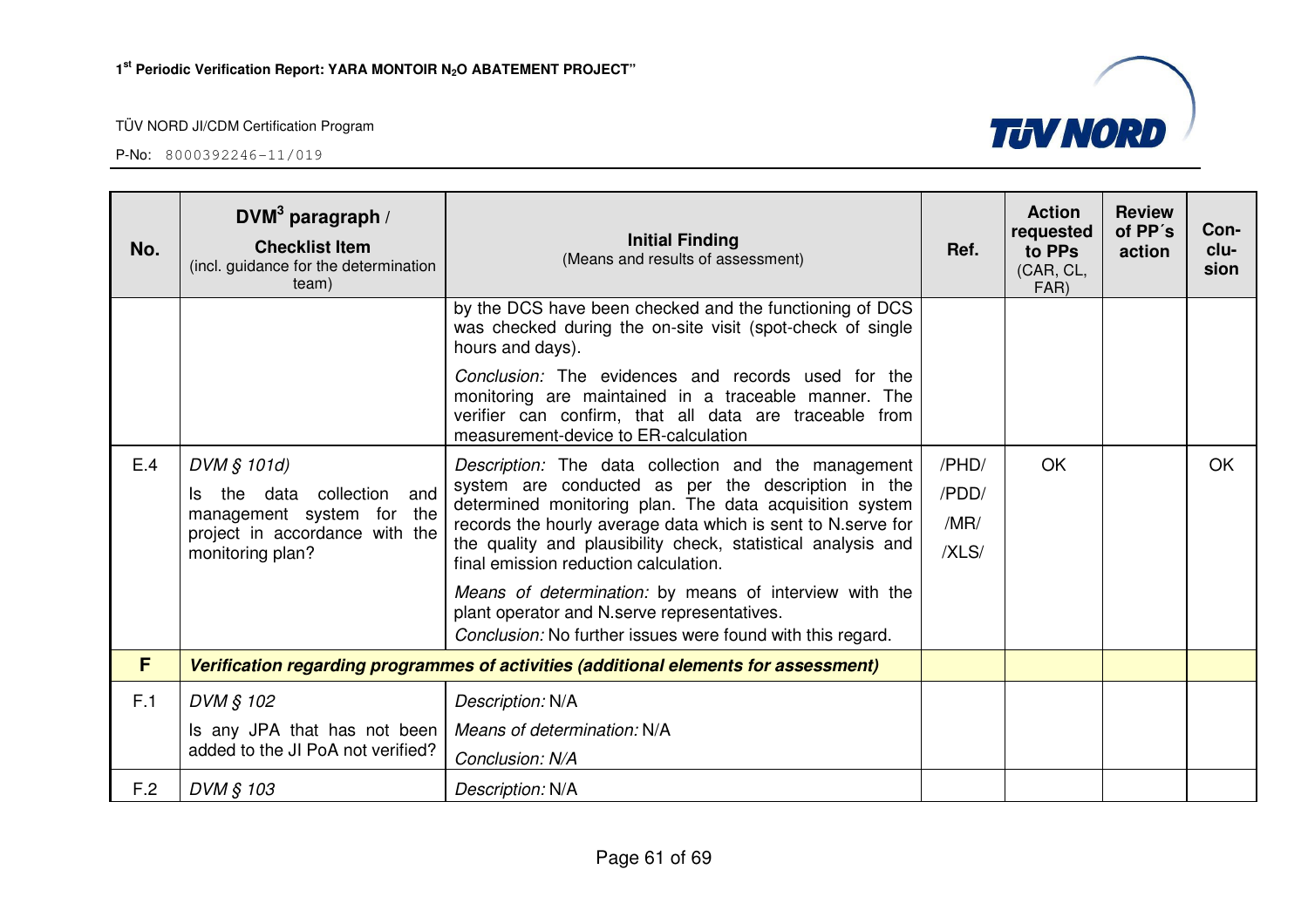

| No. | DVM <sup>3</sup> paragraph /<br><b>Checklist Item</b><br>(incl. guidance for the determination<br>team)                                                                  | <b>Initial Finding</b><br>(Means and results of assessment)        | Ref. | <b>Action</b><br>requested<br>to PPs<br>(CAR, CL,<br>FAR) | <b>Review</b><br>of PP's<br>action | Con-<br>clu-<br>sion |
|-----|--------------------------------------------------------------------------------------------------------------------------------------------------------------------------|--------------------------------------------------------------------|------|-----------------------------------------------------------|------------------------------------|----------------------|
|     | Is the verification based on the<br>monitoring reports of all JPAs to<br>be verified?                                                                                    | Means of determination: N/A<br>Conclusion: N/A                     |      |                                                           |                                    |                      |
| F.3 | DVM § 103<br>Does the verification ensure the<br>accuracy and conservativeness<br>of the emission reductions or<br>of removals<br>enhancements<br>generated by each JPA? | Description: N/A<br>Means of determination: N/A<br>Conclusion: N/A |      |                                                           |                                    |                      |
| F.4 | DVM § 104<br>Does the monitoring period not<br>overlap with previous monitoring<br>periods?                                                                              | Description: N/A<br>Means of determination: N/A<br>Conclusion: N/A |      |                                                           |                                    |                      |
| F.5 | DVM § 105<br>AIE<br>learns<br>of an<br>lf<br>the<br>erroneously included JPA, has<br>the AIE informed the JISC of its<br>findings in writing?                            | Description: N/A<br>Means of determination: N/A<br>Conclusion: N/A |      |                                                           |                                    |                      |
|     | Applicable to sample-based approach only                                                                                                                                 |                                                                    |      |                                                           |                                    |                      |
| F.6 | DVM § 106                                                                                                                                                                | Description: N/A                                                   |      |                                                           |                                    |                      |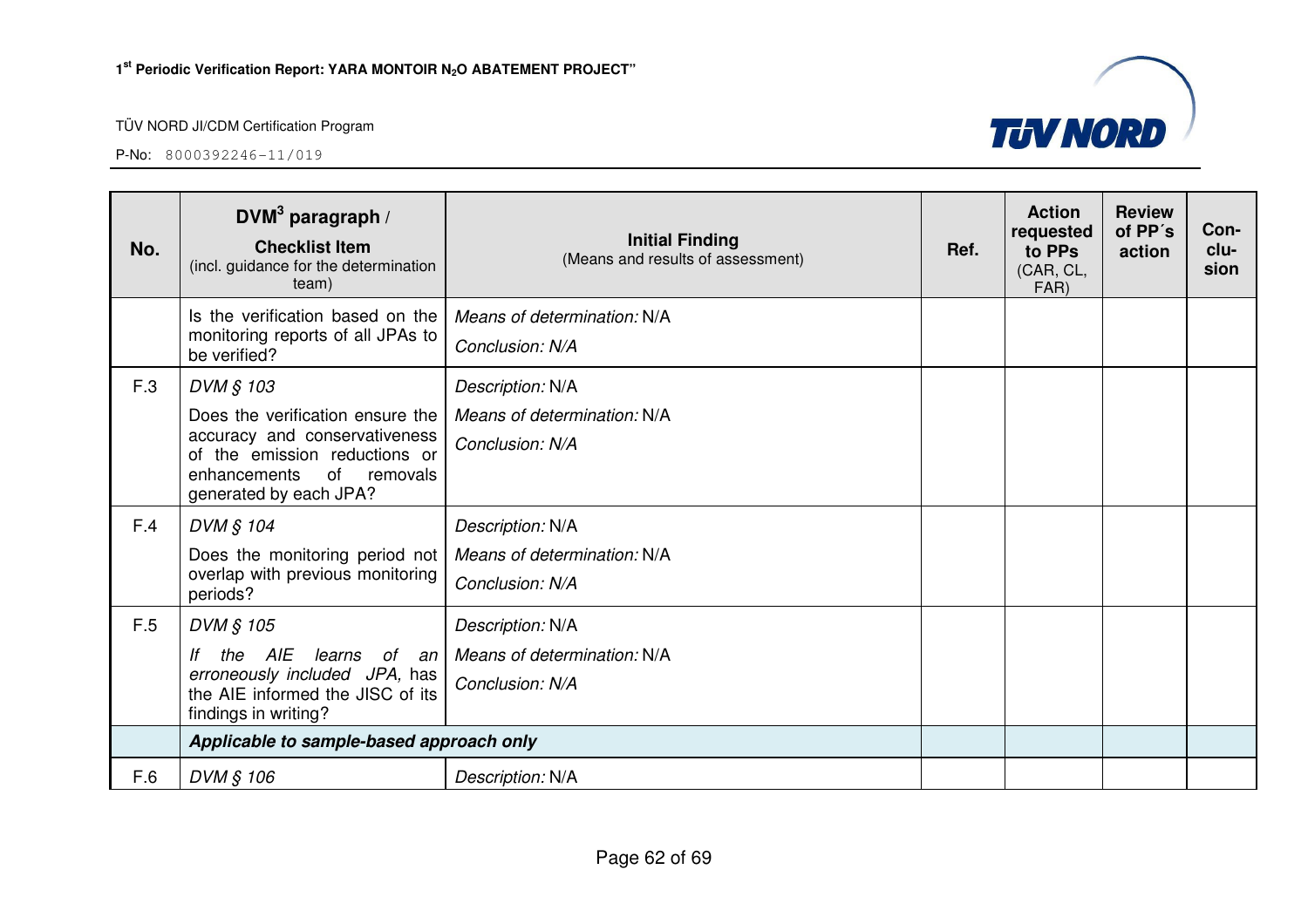

| No. | DVM <sup>3</sup> paragraph /<br><b>Checklist Item</b><br>(incl. guidance for the determination<br>team)                                                                                                                                                                                                                                                                                                                                                                                                                                                                                                                                                            | <b>Initial Finding</b><br>(Means and results of assessment) | Ref. | <b>Action</b><br>requested<br>to PPs<br>(CAR, CL,<br>FAR) | <b>Review</b><br>of PP's<br>action | Con-<br>clu-<br>sion |
|-----|--------------------------------------------------------------------------------------------------------------------------------------------------------------------------------------------------------------------------------------------------------------------------------------------------------------------------------------------------------------------------------------------------------------------------------------------------------------------------------------------------------------------------------------------------------------------------------------------------------------------------------------------------------------------|-------------------------------------------------------------|------|-----------------------------------------------------------|------------------------------------|----------------------|
|     | Does<br>the<br>sampling<br>plan<br>prepared by the AIE:<br>Describe<br>sample<br>(a)<br>its<br>selection, taking into account<br>that:<br>For each verification that<br>(i)<br>uses a sample-based approach,<br>the sample selection shall be<br>sufficiently representative of the<br>JPAs in the JI PoA such<br>extrapolation<br>to<br>all<br><b>JPAs</b><br>identified for that verification is<br>reasonable, taking into account<br>differences<br>the<br>among<br>characteristics of JPAs, such as:<br>- The types of JPAs;<br>The complexity of the<br>applicable technologies and/or<br>measures used;<br>The geographical location of<br>$-$<br>each JPA; | Means of determination: N/A<br>Conclusion: N/A              |      |                                                           |                                    |                      |
|     | The amounts of expected<br>$\qquad \qquad -$                                                                                                                                                                                                                                                                                                                                                                                                                                                                                                                                                                                                                       |                                                             |      |                                                           |                                    |                      |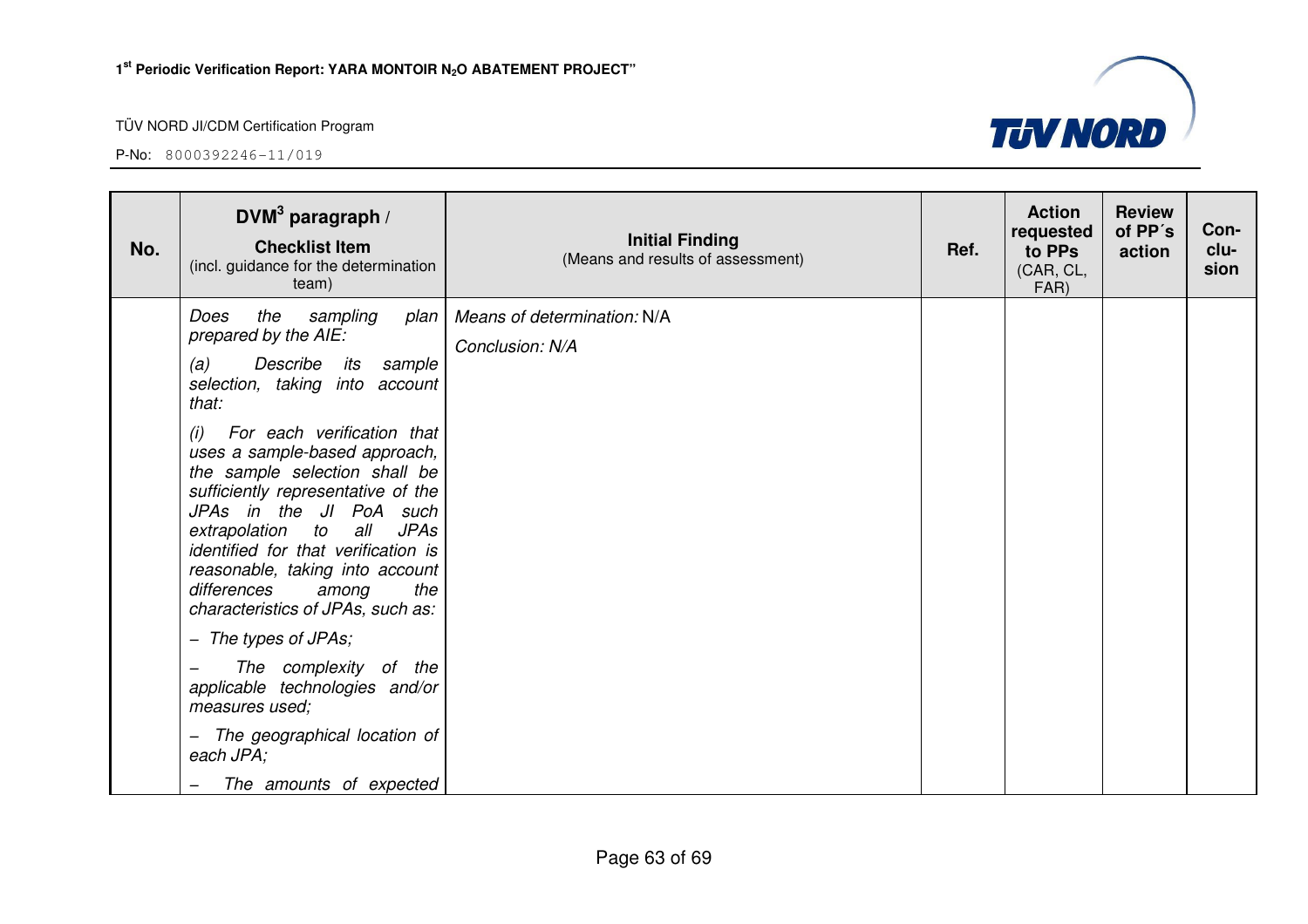

| No. | DVM <sup>3</sup> paragraph /<br><b>Checklist Item</b><br>(incl. guidance for the determination<br>team)                                                                                                                                             | <b>Initial Finding</b><br>(Means and results of assessment) | Ref. | <b>Action</b><br>requested<br>to PPs<br>(CAR, CL,<br>FAR) | <b>Review</b><br>of PP's<br>action | Con-<br>clu-<br>sion |
|-----|-----------------------------------------------------------------------------------------------------------------------------------------------------------------------------------------------------------------------------------------------------|-------------------------------------------------------------|------|-----------------------------------------------------------|------------------------------------|----------------------|
|     | emission reductions of the JPAs<br>being verified;                                                                                                                                                                                                  |                                                             |      |                                                           |                                    |                      |
|     | - The number of JPAs for which<br>emission reductions are being<br>verified;                                                                                                                                                                        |                                                             |      |                                                           |                                    |                      |
|     | The length of monitoring<br>periods of the JPAs being<br>verified; and                                                                                                                                                                              |                                                             |      |                                                           |                                    |                      |
|     | The samples selected for<br>prior verifications, if any?                                                                                                                                                                                            |                                                             |      |                                                           |                                    |                      |
|     | (ii) If, in its sample selection, the<br>AIE does not identify and take<br>into account such differences<br>among JPAs, then (does the<br>sampling plan) provide<br>$\overline{a}$<br>reasonable explanation and<br>justification for not doing so? |                                                             |      |                                                           |                                    |                      |
|     | (b) Provide a list of JPAs<br>selected for site inspections,<br>based on a statistically sound<br>selection of sites for inspection                                                                                                                 |                                                             |      |                                                           |                                    |                      |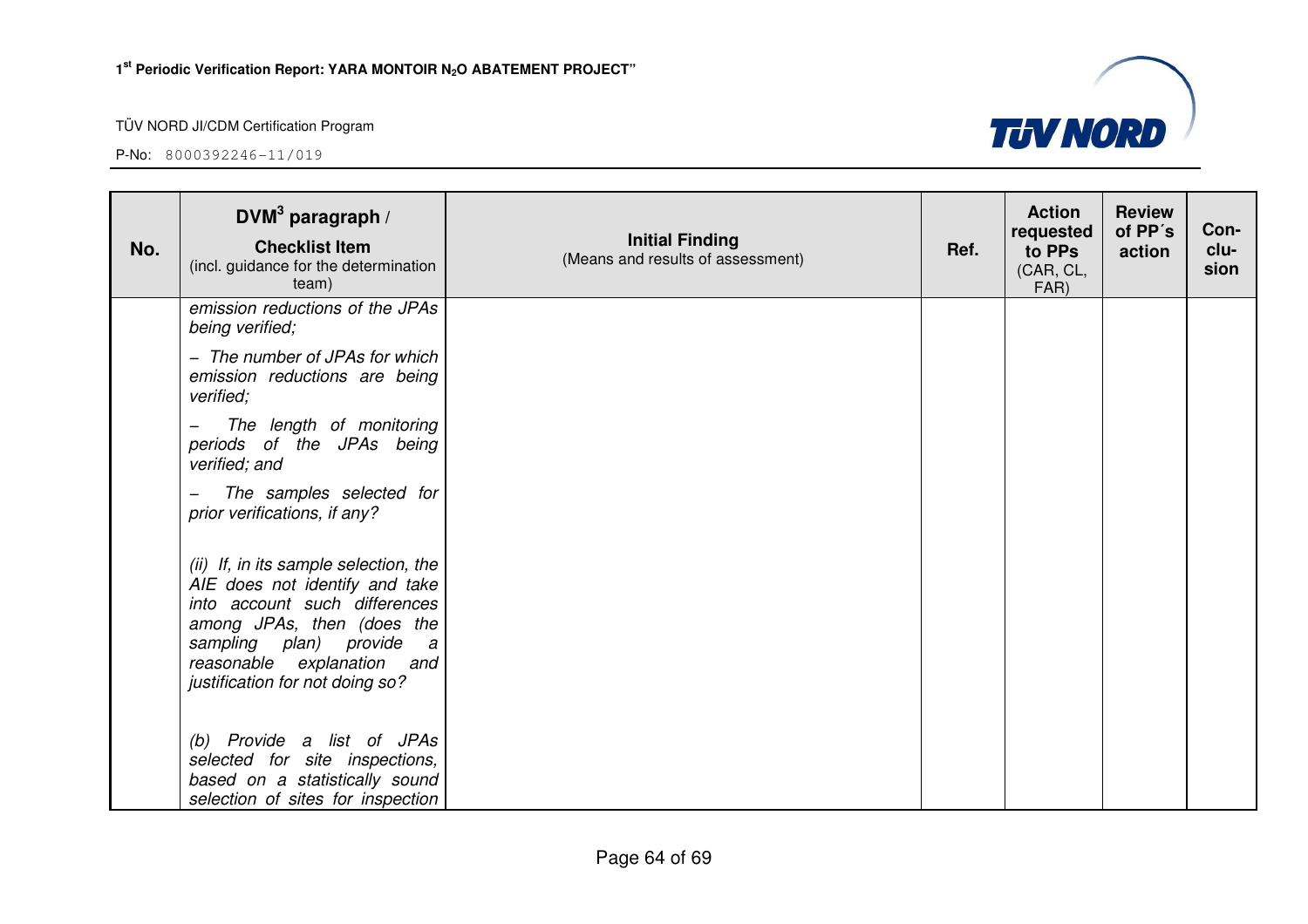

| No. | DVM <sup>3</sup> paragraph /<br><b>Checklist Item</b><br>(incl. guidance for the determination<br>team)                                                                                                                                                                                                                                                                                                                           | <b>Initial Finding</b><br>(Means and results of assessment)        | Ref. | <b>Action</b><br>requested<br>to PPs<br>(CAR, CL,<br>FAR) | <b>Review</b><br>of PP's<br>action | Con-<br>clu-<br>sion |
|-----|-----------------------------------------------------------------------------------------------------------------------------------------------------------------------------------------------------------------------------------------------------------------------------------------------------------------------------------------------------------------------------------------------------------------------------------|--------------------------------------------------------------------|------|-----------------------------------------------------------|------------------------------------|----------------------|
|     | in accordance with the criteria<br>listed in $(a)$ (i) above?                                                                                                                                                                                                                                                                                                                                                                     |                                                                    |      |                                                           |                                    |                      |
| F.7 | DVM § 107<br>Is the sampling plan ready for<br>through<br>publication<br>the<br>along with<br>the<br>secretariat<br>verification<br>report<br>and<br>supporting documentation?                                                                                                                                                                                                                                                    | Description: N/A<br>Means of determination: N/A<br>Conclusion: N/A |      |                                                           |                                    |                      |
| F.8 | DVM § 108<br>AIE<br>Has<br>the<br>made site<br>inspections of at least the<br>square root of the number of<br>total JPAs, rounded to the upper<br>whole number? If the AIE makes<br>no site inspections or fewer site<br>inspections than the square root<br>of the number of total JPAs,<br>rounded to the upper whole<br>number, then does the AIE<br>provide<br>reasonable<br>$\overline{a}$<br>explanation and justification? | Description: N/A<br>Means of determination: N/A<br>Conclusion: N/A |      |                                                           |                                    |                      |
| F.9 | DVM § 109                                                                                                                                                                                                                                                                                                                                                                                                                         | Description: N/A                                                   |      |                                                           |                                    |                      |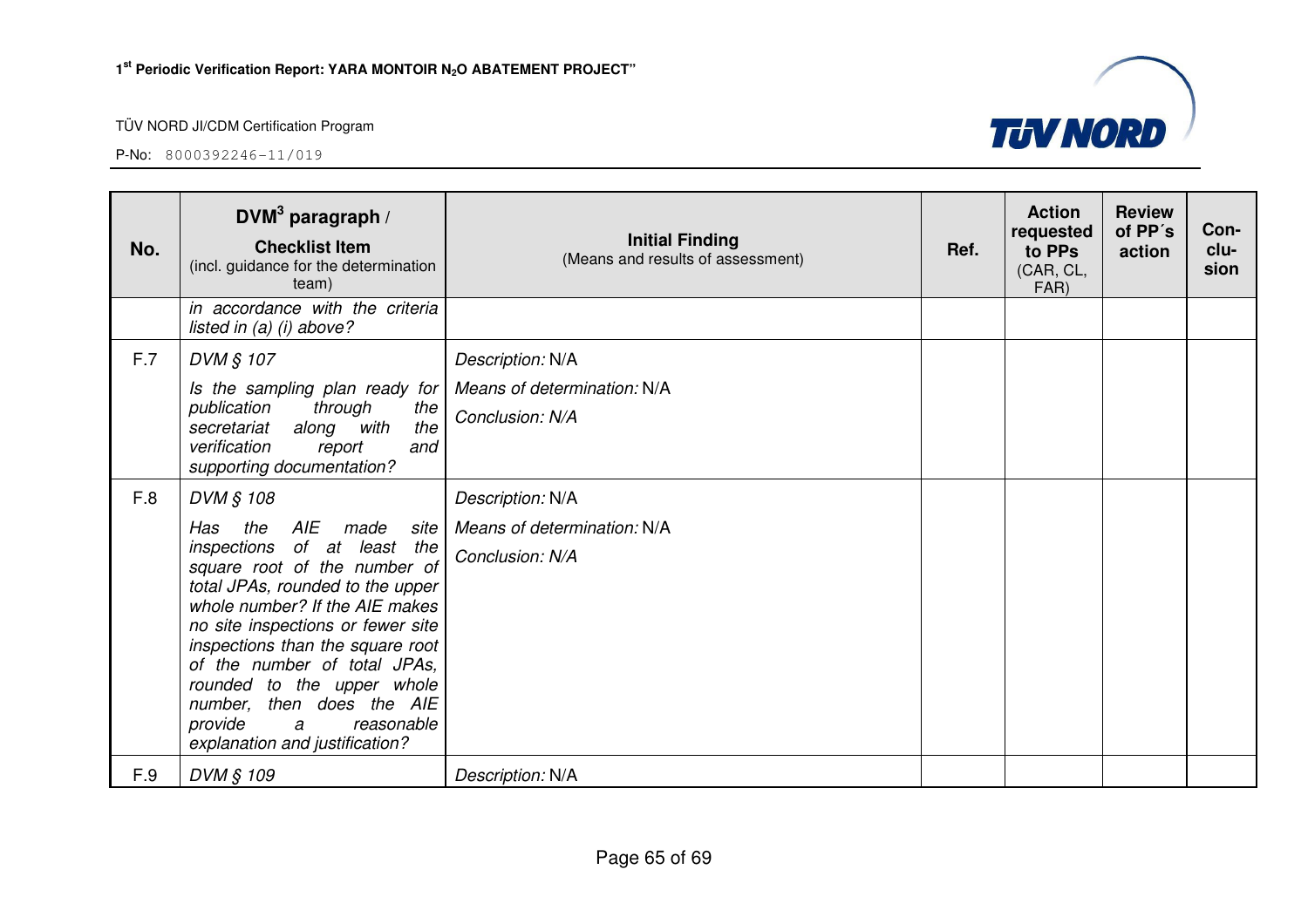

| No.  | DVM <sup>3</sup> paragraph /<br><b>Checklist Item</b><br>(incl. guidance for the determination<br>team)                                                                                                                                | <b>Initial Finding</b><br>(Means and results of assessment)        | Ref. | <b>Action</b><br>requested<br>to PPs<br>(CAR, CL,<br>FAR) | <b>Review</b><br>of PP's<br>action | Con-<br>clu-<br>sion |
|------|----------------------------------------------------------------------------------------------------------------------------------------------------------------------------------------------------------------------------------------|--------------------------------------------------------------------|------|-----------------------------------------------------------|------------------------------------|----------------------|
|      | Is the sampling plan available<br>for submission to the secretariat<br>the JISC.s ex<br>ante<br>for<br>assessment? (Optional)                                                                                                          | Means of determination: N/A<br>Conclusion: N/A                     |      |                                                           |                                    |                      |
|      |                                                                                                                                                                                                                                        | Applicable to both sample based and non-sample based approaches    |      |                                                           |                                    |                      |
| F.10 | DVM § 110<br>If the AIE learns of a fraudulently<br>included JPA, a fraudulently<br>monitored JPA or an inflated<br>number of emission reductions<br>claimed in a JI PoA, has the AIE<br>informed the JISC of the fraud in<br>writing? | Description: N/A<br>Means of determination: N/A<br>Conclusion: N/A |      |                                                           |                                    |                      |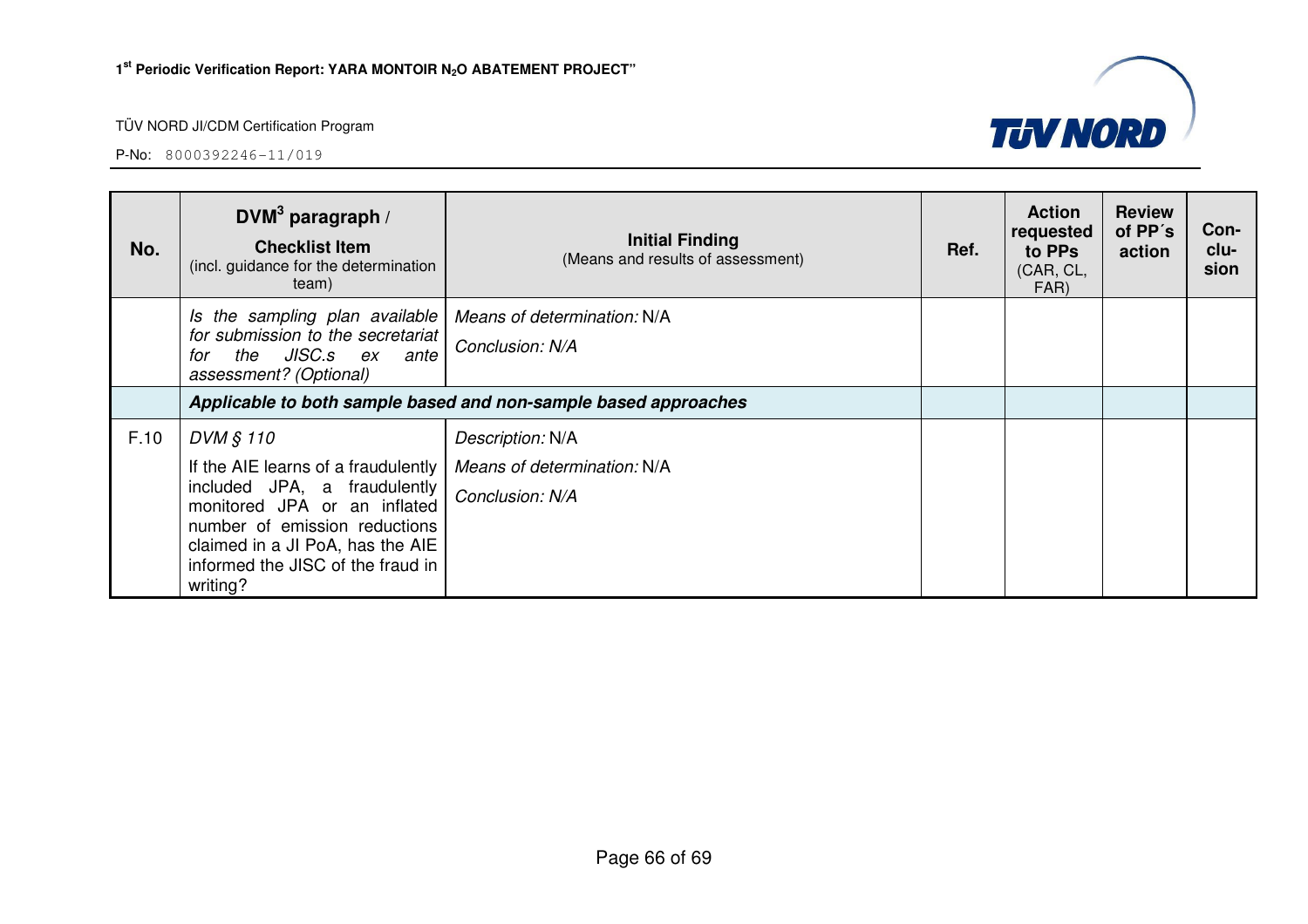



# **ANNEX 2: STATEMENTS OF COMPETENCE OF TEAM MEMBERS**

| <b>Statement of Competence</b><br>Appointment and authorization according to the procedures<br>of the TÜV NORD JI/CDM Certification Program<br><b>CERTIFICATE OF APPOINTMENT</b><br>Mr. Rainer Winter<br>Ms. Sabine Meyer<br><b>SCHEME</b><br><b>STATUS</b><br>VALID UNTIL<br>born on 1976-07-05<br>CDM<br>Senior Assessor<br>2013-07-03<br>Validation, Verification<br>satisfies the requirements as specified in the TÚV NORD<br>JI<br>2013-07-03 |  |
|-----------------------------------------------------------------------------------------------------------------------------------------------------------------------------------------------------------------------------------------------------------------------------------------------------------------------------------------------------------------------------------------------------------------------------------------------------|--|
|                                                                                                                                                                                                                                                                                                                                                                                                                                                     |  |
|                                                                                                                                                                                                                                                                                                                                                                                                                                                     |  |
|                                                                                                                                                                                                                                                                                                                                                                                                                                                     |  |
|                                                                                                                                                                                                                                                                                                                                                                                                                                                     |  |
| Senior Assessor                                                                                                                                                                                                                                                                                                                                                                                                                                     |  |
| <b>VCS</b><br>2013-07-03<br>JI/CDM CP directives and is hereby appointed as<br>Senior Assessor                                                                                                                                                                                                                                                                                                                                                      |  |
| TÜV NORD JI/CDM Assessor<br>CODE<br><b>TECHNICAL AREA</b><br>1.1<br>Thermal Energy Generation                                                                                                                                                                                                                                                                                                                                                       |  |
| 1.2<br>Renewable Energies                                                                                                                                                                                                                                                                                                                                                                                                                           |  |
| 4.1<br>Cement Sector                                                                                                                                                                                                                                                                                                                                                                                                                                |  |
| 4.3<br>Iron and Steel                                                                                                                                                                                                                                                                                                                                                                                                                               |  |
|                                                                                                                                                                                                                                                                                                                                                                                                                                                     |  |
| 4.5<br>Waste Heat Recovery                                                                                                                                                                                                                                                                                                                                                                                                                          |  |
| 5.1<br>Chemical Process Industries<br>The present appointment will terminate on 2013-10-27                                                                                                                                                                                                                                                                                                                                                          |  |
| Metal Production<br>9.1<br>Certification registration No. 10 10 06 - 197 rev1                                                                                                                                                                                                                                                                                                                                                                       |  |
| 11.1<br>Chemical Process Industries                                                                                                                                                                                                                                                                                                                                                                                                                 |  |
| 11.2<br>GHG Capture and Destruction<br>Essen, 2010-10-28<br>12.1<br>Chemical Process Industries                                                                                                                                                                                                                                                                                                                                                     |  |
|                                                                                                                                                                                                                                                                                                                                                                                                                                                     |  |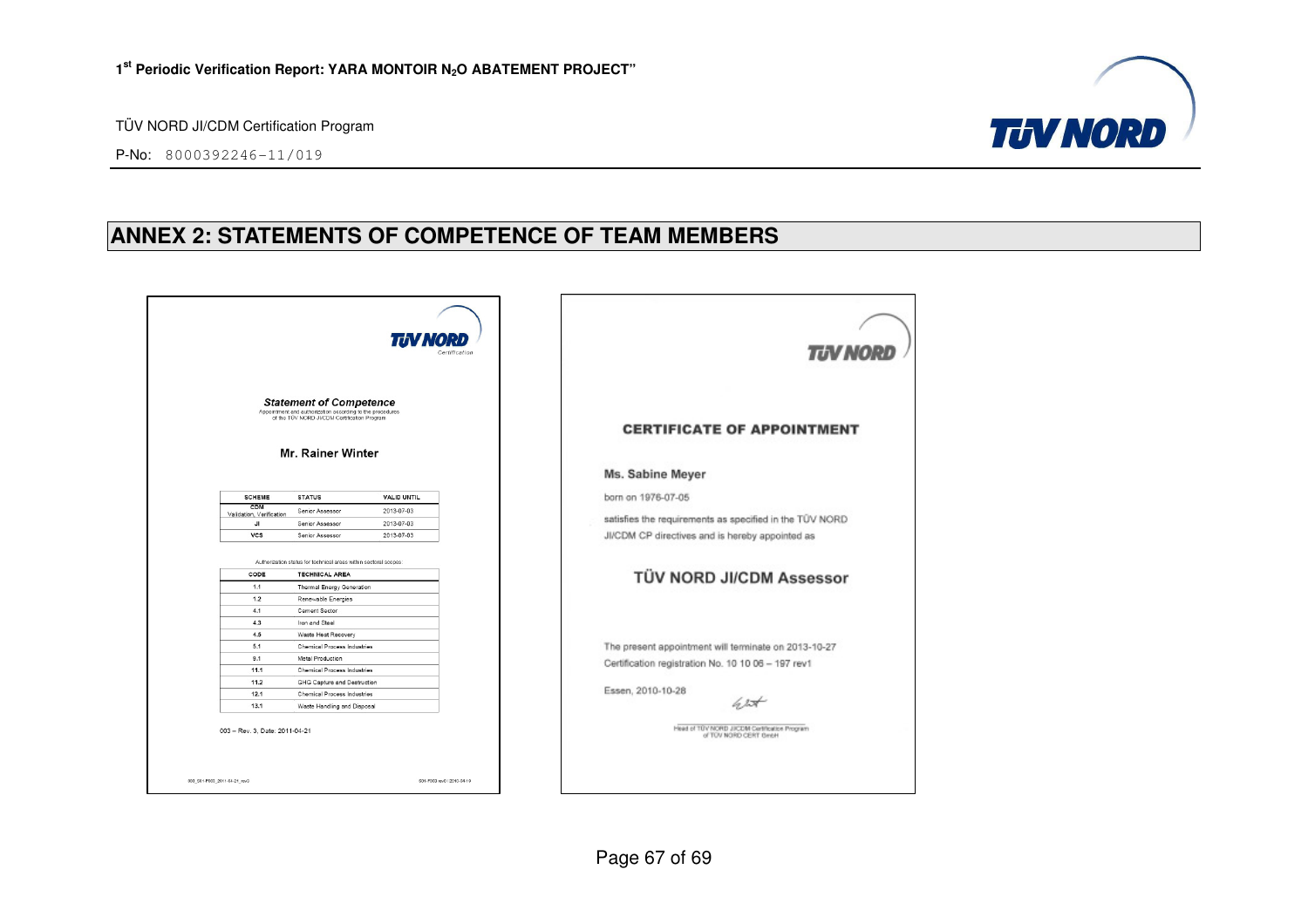

|                                        |                                                                                                                                             | <b>TUV NORD</b>          | Certification              |                              |                                        |                                                                                                                                             | TUV NORD                 | Certification              |                                |                                                                                                                                                                                                                   |                            |
|----------------------------------------|---------------------------------------------------------------------------------------------------------------------------------------------|--------------------------|----------------------------|------------------------------|----------------------------------------|---------------------------------------------------------------------------------------------------------------------------------------------|--------------------------|----------------------------|--------------------------------|-------------------------------------------------------------------------------------------------------------------------------------------------------------------------------------------------------------------|----------------------------|
|                                        | <b>Statement of Competence</b><br>Appointment and authorization according to the procedures<br>of the TÜV NORD JI/CDM Certification Program |                          |                            |                              |                                        | <b>Statement of Competence</b><br>Appointment and authorization according to the procedures<br>of the TÜV NORD JI/CDM Certification Program |                          |                            |                                | $\begin{array}{c} \textbf{Statement~on} \textbf{component~of} \textbf{Competence} \\ \textbf{Appolitment~and~autbortization according to the procedures of the TUV NORD JUCDM Certification Program} \end{array}$ |                            |
|                                        | <b>Mr. Stefan Winter</b>                                                                                                                    |                          |                            |                              |                                        | Mr. Dirk Speyer                                                                                                                             |                          |                            |                                | <b>Mr. Martin Saalmann</b>                                                                                                                                                                                        |                            |
|                                        |                                                                                                                                             |                          |                            |                              |                                        |                                                                                                                                             |                          |                            | <b>SCHEME</b>                  | <b>STATUS</b>                                                                                                                                                                                                     | <b>VALID UNTIL</b>         |
| <b>SCHEME</b><br>CDM                   | <b>STATUS</b>                                                                                                                               | <b>VALID UNTIL</b>       |                            |                              | <b>SCHEME</b><br><b>CDM</b>            | <b>STATUS</b>                                                                                                                               | <b>VALID UNTIL</b>       |                            | <b>CDM</b>                     | Senior Assessor                                                                                                                                                                                                   | 2013-03-31                 |
| Validation, Verification<br><b>VCS</b> | <b>Senior Assessor</b><br><b>Senior Assessor</b>                                                                                            | 2014-06-30<br>2014-06-30 |                            |                              | Validation, Verification<br><b>VCS</b> | Trainee<br>Trainee                                                                                                                          | 2014-06-16<br>2014-06-16 |                            | JI                             | Senior Assessor                                                                                                                                                                                                   | 2013-03-31                 |
|                                        |                                                                                                                                             |                          |                            |                              |                                        |                                                                                                                                             |                          |                            | <b>VCS</b>                     | Senior Assessor                                                                                                                                                                                                   | 2013-03-31                 |
|                                        | Authorization status for technical areas within sectoral scopes:                                                                            |                          |                            |                              |                                        | Authorization status for technical areas within sectoral scopes:                                                                            |                          |                            |                                |                                                                                                                                                                                                                   |                            |
| <b>CODE</b>                            | <b>TECHNICAL AREA</b>                                                                                                                       |                          |                            |                              | <b>CODE</b>                            | <b>TECHNICAL AREA</b>                                                                                                                       |                          |                            |                                |                                                                                                                                                                                                                   |                            |
| 1.1                                    | Thermal energy generation                                                                                                                   |                          |                            |                              | 4.4                                    | Refinery                                                                                                                                    |                          |                            | 022 - Rev. 0, Date: 2011-03-17 |                                                                                                                                                                                                                   |                            |
| 1.2<br>13.1                            | <b>Renewable Energies</b>                                                                                                                   |                          |                            |                              | 5.1<br>11.1                            | <b>Chemical Process Industries</b><br><b>Chemical Process Industries</b>                                                                    |                          |                            |                                |                                                                                                                                                                                                                   |                            |
| 13.2                                   | Waste handling and disposal<br>Animal waste management                                                                                      |                          |                            |                              | 11.2                                   | GHG Capture and Destruction                                                                                                                 |                          |                            |                                |                                                                                                                                                                                                                   |                            |
| 15.2                                   | Animal waste management                                                                                                                     |                          |                            |                              | 12.1                                   | <b>Chemical Process Industries</b>                                                                                                          |                          |                            |                                |                                                                                                                                                                                                                   |                            |
| 163 - Rev. 1, Date: 2011-07-01         |                                                                                                                                             |                          |                            |                              | 244 - Rev. 1, Date: 2011-06-17         |                                                                                                                                             |                          |                            |                                |                                                                                                                                                                                                                   |                            |
| 163_S01-F003_2011-07-01_rev1           |                                                                                                                                             |                          | SD1-F003 rev0 / 2010-04-19 | 244_601-F003_2011-06-17_rev1 |                                        |                                                                                                                                             |                          | S01-F003 rev0 / 2010-04-19 | 022 S01-F003_2011-03-17_rev0   |                                                                                                                                                                                                                   | S01-F003 rev0 / 2010-04-19 |